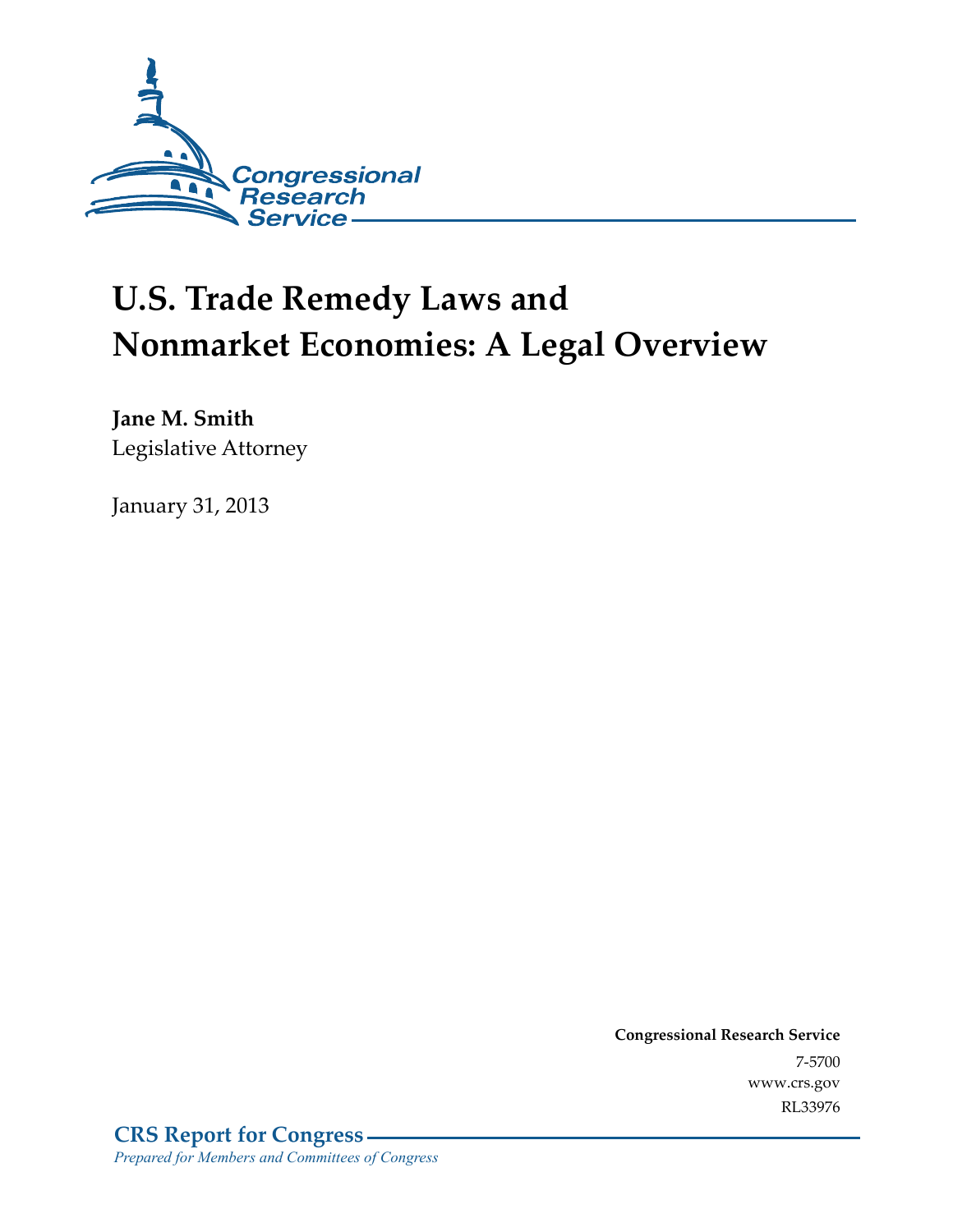## **Summary**

Two major U.S. trade remedies are antidumping (AD) law, which combats the sale of imported products at less than their fair market value, and countervailing duty (CVD) law, which aims to offset foreign government subsidization of imported goods. If dumped or subsidized imports are found to cause or threaten material injury to a domestic industry, antidumping or countervailing duties will be imposed. Both remedies are available when goods are imported from competitor countries with free market policies. As of 1984, however, only AD law had been applied to goods from nonmarket or "transitional" economies (NMEs). With the continued economic growth of some of these economies, such as China and Vietnam, pressure increased on the U.S. government to use both trade remedies more aggressively against unfair imports from these countries.

AD law has been amended several times since its inception in 1921. With Congress's continued statutory guidance, the Department of Commerce (DOC) has implemented several different methodologies for applying AD law, including using surrogate country data when the fair market value of a product in the originating country is not readily ascertainable. CVD law had not been used against NMEs, however, since DOC concluded in 1984 that it could not determine subsidization in such situations. In 1986, the U.S. Court of Appeals for the Federal Circuit (CAFC), in *Georgetown Steel Corp. v. United States*, upheld DOC's interpretation of the CVD statute as reasonable. While DOC had generally refused to review CVD petitions against NME countries following this determination, it accepted a petition seeking a CVD on imports of coated free-sheet paper from China in 2006. DOC distinguished the current Chinese economy from the Soviet-style economies at issue in *Georgetown Steel* and found that the imported Chinese paper was subsidized. Although the U.S. International Trade Commission did not make the requisite final affirmative material injury determination in this case, subsequent CVD petitions were successful, resulting more than 20 CVD orders on NME merchandise.

World Trade Organization (WTO) agreements, together with the WTO Accession Protocols of China and Vietnam, acknowledge that AD and CV duties may be imposed on these countries' goods, and that surrogate country data may be used to calculate dumping margins or subsidization. In a WTO case brought by China, however, the WTO Appellate Body found in an April 2011 report that the simultaneous imposition by the United States of AD and CV duties on the same Chinese merchandise, where surrogate country data was used to establish the fair market value of the goods in the AD case, remedied the same subsidization twice or "double counted" in violation of U.S. WTO obligations. More broadly, the CAFC held in December 2011 that CVDs may not be imposed on NME goods under any circumstance, finding in *GPX Int'l Tire Corp. v. United States* that Congress had legislatively ratified DOC's 1984 statutory interpretation and thus DOC could not interpret the statute to permit such duties. The CAFC affirmed a lower court decision that also prohibited DOC from imposing CVDs on NME goods, but did so because DOC had not eliminated double counting, the practice at issue in the WTO dispute. The Administration asked Congress to enact remedial legislation and, on March 5, 2012, requested that the CAFC rehear the *GPX* case. Congress responded quickly, enacting P.L. 112-99, signed March 13, 2012, which generally authorizes CVDs for NME goods, makes this authority effective as of November 20, 2006, and prospectively amends AD law to address double counting issues. DOC is preparing WTO-compliant determinations in China's WTO case and has stated that implementation of the new law will be a factor in this compliance effort. The United States did not fully comply by the April 25 deadline in the case, however, and has agreed to facilitate any WTO compliance review requested by China. In the *GPX* case, on January 13, 2013, the U.S. Court of International Trade upheld the constitutionality of P.L. 112-99, but remanded certain issues to DOC.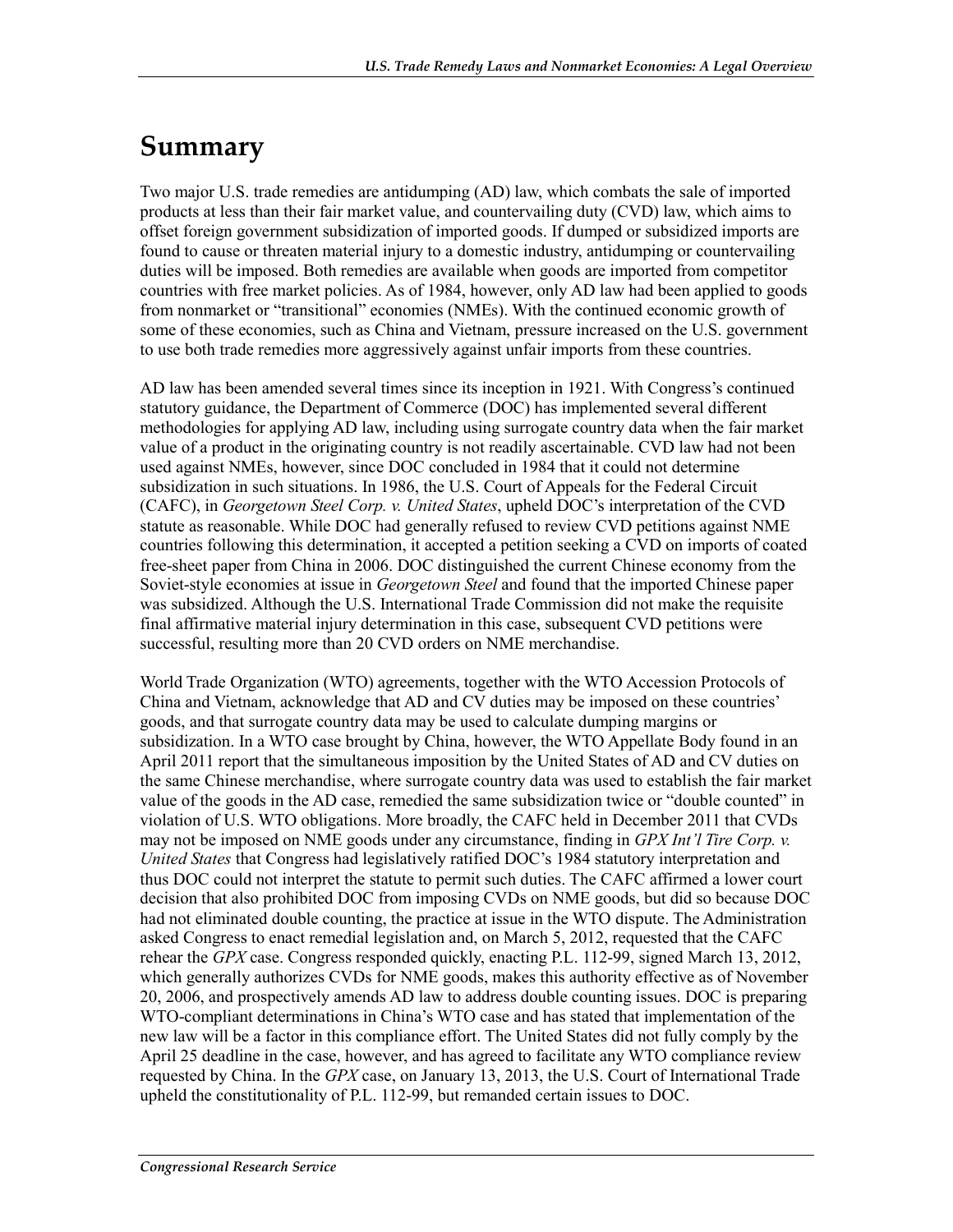## **Contents**

| Application of AD Law to Nonmarket Economies: Various Approaches  2                |  |
|------------------------------------------------------------------------------------|--|
|                                                                                    |  |
|                                                                                    |  |
|                                                                                    |  |
| Judicial Decisions on Department of Commerce 1984 Statutory Interpretation That    |  |
|                                                                                    |  |
| U.S. Court of International Trade Decision: Continental Steel Corp. v.             |  |
|                                                                                    |  |
| U.S. Court of Appeals for the Federal Circuit Decision:                            |  |
|                                                                                    |  |
|                                                                                    |  |
| Application of CVD Law to Imports from China: Coated Free Sheet Paper and          |  |
| Simultaneous Imposition of AD and CVD Orders on Same Nonmarket Economy             |  |
|                                                                                    |  |
|                                                                                    |  |
|                                                                                    |  |
| WTO-Consistency of Imposing Antidumping and Countervailing Duties on Goods         |  |
|                                                                                    |  |
|                                                                                    |  |
|                                                                                    |  |
|                                                                                    |  |
| China's WTO Challenge: United States-Anti-Dumping and Countervailing Duties        |  |
|                                                                                    |  |
| Recent U.S. Judicial Decisions: CVDs May Not Be Applied to NME Country Goods  27   |  |
| U.S. Court of International Trade Decisions: GPX Int'l Tire Corp. v. United States |  |
|                                                                                    |  |
| U.S. Court of Appeals for the Federal Circuit Decision: GPX Int'l Tire Corp. v.    |  |
|                                                                                    |  |
|                                                                                    |  |

## **Contacts**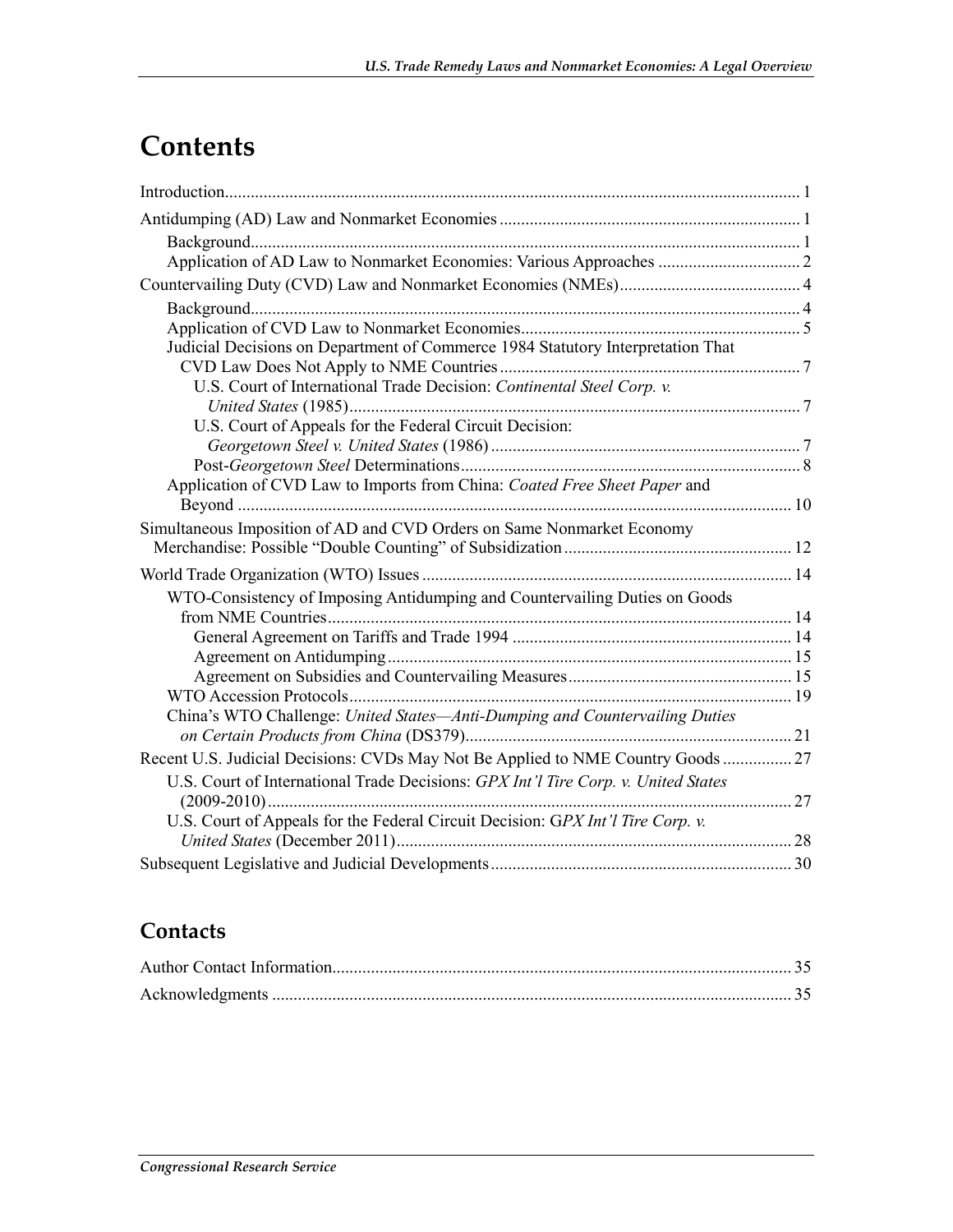## **Introduction**

Two major U.S. trade remedies, each set out in Title VII of the Tariff Act of 1930, are antidumping (AD) law, which combats the sale of imported goods at less than their fair market value, and countervailing duty (CVD) law, which is aimed at offsetting foreign government subsidization of imported items. If dumped or subsidized imports are found to cause material injury, or threat, to a domestic industry, and the dumping margin or the net subsidy is not *de*   $minimis$ , antidumping or countervailing duties will be imposed.<sup>1</sup> Both remedies are available when goods are imported from competitor countries that have free market policies. Since 1984, however, only AD law had been applied to goods from nonmarket or other "transitional" economies. With the continued economic growth of some of these economies, such as China and Vietnam, pressure has increased on the U.S. government to utilize both domestic trade remedies more aggressively against unfair imports from these countries.

This report (1) discusses the application of antidumping and countervailing duty law to the goods of nonmarket economy (NME) countries, including the decision of the Department of Commerce (DOC) in 2007 to change its long-standing policy and apply CVD law to such goods; (2) reviews China's successful case in the World Trade Organization challenging the U.S. application of CVDs to Chinese products and the status of U.S. compliance efforts in the case; (3) examines the December 2011 decision of the U.S. Court of Appeals for the Federal Circuit in *GPX Int'l Tire Corp. v. United States* holding that the U.S. CVD law does not authorize DOC to apply CVDs to NME country goods; (4) summarizes the subsequently enacted P.L. 112-99, signed March 13, 2012, a statute authorizing DOC to apply CVDs to such products; and (5) notes recent developments in the *GPX* litigation.

## **Antidumping (AD) Law and Nonmarket Economies**

### **Background**

As generally applied, antidumping (AD) law considers dumping to have occurred when a foreign manufacturer charges a price for its product that is "less than its fair value" (LTFV).<sup>2</sup> For dumping that is alleged from market-based economies, DOC employs a standard methodology for determining a product's fair value. First, DOC determines whether a foreign manufacturer's goods were sold in the United States for LTFV by comparing the U.S. price of the product with "normal value,"<sup>3</sup> which is generally the price of the merchandise in the firm's domestic market.<sup>4</sup> If the product is not sold or offered for sale in the foreign firm's domestic market, DOC identifies the price at which the product is sold or offered for sale in countries other than the United States.<sup>5</sup>

<sup>1</sup> <sup>1</sup> 19 U.S.C. §§1671, 1673 (2006). The general de minimis rate for subsidies is less than 1 percent, 19 U.S.C.  $\S(1671d(a)(3), 1671b(b)(4)(A) (2006)$ ; for dumping margins, less than 2 percent, 19 U.S.C.  $\S(1673d(a)(4),$  $1673b(b)(3)(2006)$ .

<sup>2</sup> *See* 19 U.S.C. §1673 (2006).

<sup>3</sup> *See* 19 U.S.C. §1677b(a) (2006).

<sup>4</sup> *See* 19 U.S.C. §1677b(a)(1)(B)(i) (2006).

<sup>5</sup> *See* 19 U.S.C. §1677b(a)(1)(B)(ii) (2006).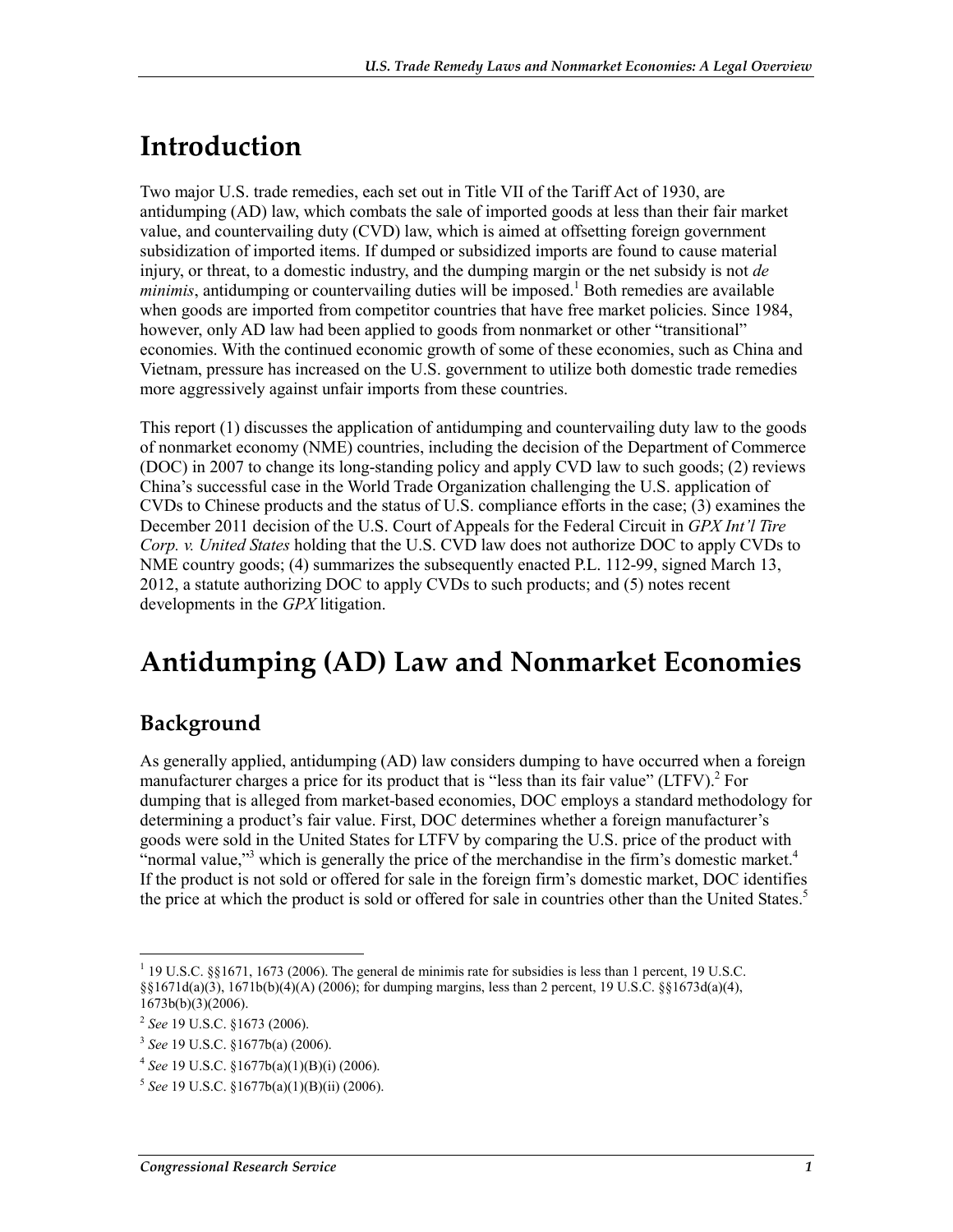Finally, if there are no sales in the home market or to third countries, the statute authorizes DOC to utilize a "constructed value."6

If DOC finds that dumping has occurred, it establishes the "dumping margin" by calculating the average amount by which the product's fair market value exceeds the price of the product in the United States.<sup>7</sup> The finding of dumping and the fixing of the "dumping margin" establish the first of the two prongs required to impose an AD duty. The final step in imposing an AD duty is an affirmative determination that the dumped imports have caused or threaten to cause material injury to a U.S. industry, or materially retard the establishment of an industry in the United States.<sup>8</sup> The injury determination is made by the U.S. International Trade Commission (ITC), an independent agency.

## **Application of AD Law to Nonmarket Economies: Various Approaches**

As applied to nonmarket economies (NMEs), the standard methodology described above causes problems because nonmarket economies do not allocate resources according to traditional market concepts of supply and demand, thereby making determinations of fair market value almost impossible. From the adoption of the Antidumping Act of 1921<sup>9</sup> until the passage of the Trade Act of  $1974<sup>10</sup>$ , the application of AD law to nonmarket economies was devised and implemented exclusively through administrative agency action, as the statutes were silent on the matter. In the 1960s, the Treasury Department, which at the time was the agency with responsibility over domestic trade remedy laws, developed and began using what was known as the "surrogate country" approach for applying AD law to NME countries. Under this approach, comparable prices and costs from similarly situated third countries were substituted for the NME country to determine fair market value.<sup>11</sup> This approach was adopted and codified by Congress in the Trade Act of 1974.<sup>12</sup> According to at least one legal scholar, "the surrogate methodology proved difficult to apply because there were occasions when there was no available surrogate. Therefore, it was necessary to devise an alternative methodology to use when an appropriate surrogate could not be located."<sup>13</sup>

The Treasury Department responded to the concerns raised by the "surrogate country" approach by adopting a new methodology in 1975. This methodology, known as the "factors of production" approach, required that the amount of each factor input be taken from a market economy country

 $6$  *See* 19 U.S.C. §1677b(a)(4) (2006) (defining the use of constructed value); 19 U.S.C. §1677b(e) (2006) (providing the method of calculating a constructed value).

<sup>7</sup> 19 U.S.C. §1677(35) (2006).

<sup>8</sup> *See* 19 U.S.C. §1677(7)(A) (2006) (stating that "[t]he term 'material injury' means harm which is not inconsequential, immaterial, or unimportant"). The statute requires that for threatened injuries the ITC may not base its determination on "mere conjecture or supposition." *See* 19 U.S.C. §1677(7)(F)(ii) (2006).

<sup>9</sup> Antidumping Act of 1921, ch. 14 §205, 42 Stat. 9, 13 (1921).

<sup>10</sup> Trade Act of 1974, P.L. 93-618, §321, 88 Stat. 1978, 2074 (1974).

<sup>11</sup> *See* Bicycles From Czechoslovakia, 25 *Federal Register* 6,657 (1960).

<sup>12</sup> *See* Trade Act of 1974, *supra* note 10.

<sup>13</sup> Robert H. Lantz, *The Search for Consistency: Treatment of Nonmarket Economies in Transition under United States Antidumping and Countervailing Duty Laws*, 10 AM. U. J. INT'L L. & POL'Y 993, 1003 (1995).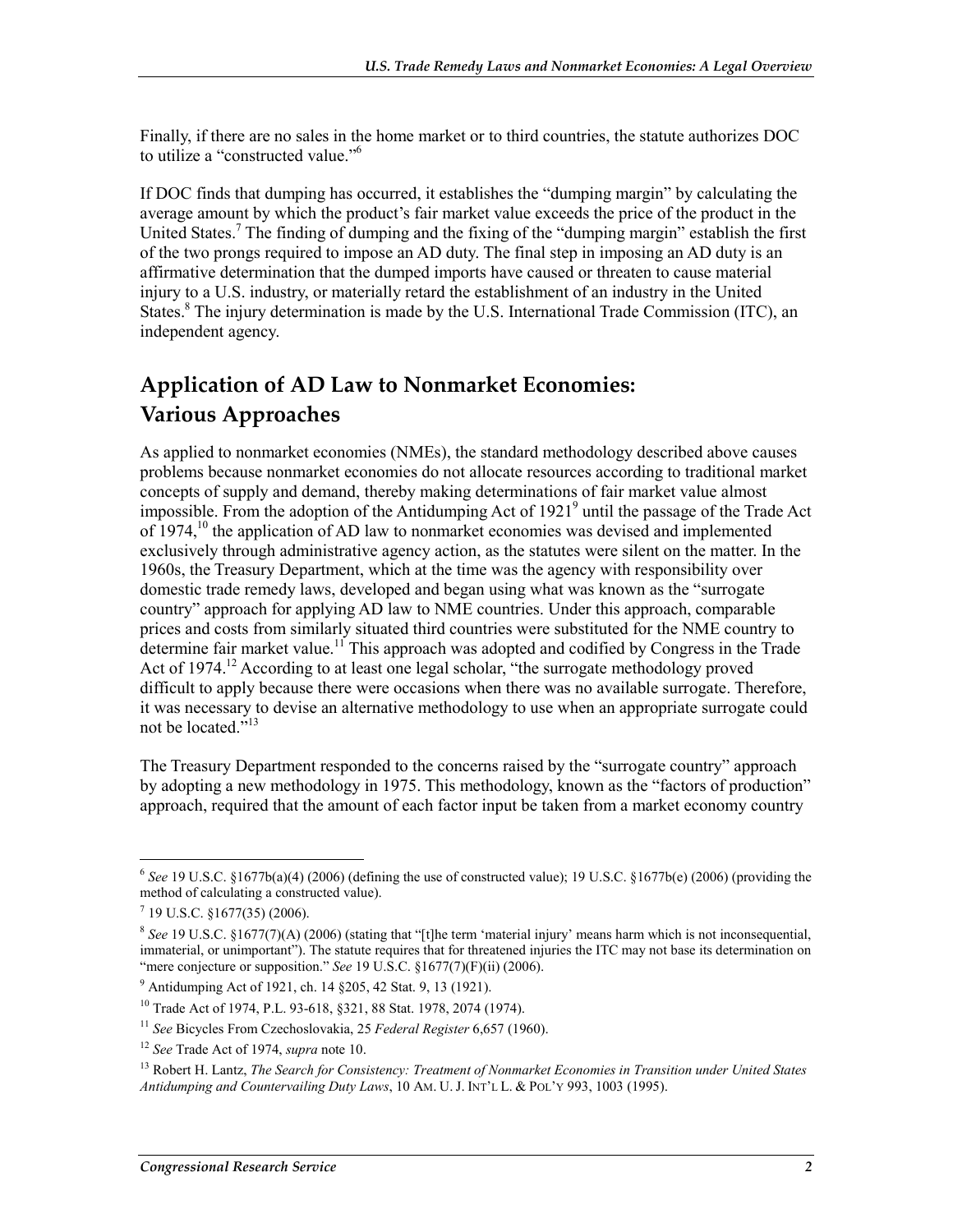considered to be at a comparable stage of economic development.<sup>14</sup> Congress expressly adopted this approach in the Trade Agreements Act of 1979, as an alternative to be used in NME cases where there was no available surrogate country.<sup>15</sup>

In 1988, Congress again acted to adopt new AD provisions for dealing with nonmarket economies. In the Omnibus Trade and Competitiveness Act of 1988 (OTCA), <sup>16</sup> Congress enacted numerous reforms to the antidumping laws, starting with a definition of a nonmarket economy country, as well as a set of standards that DOC was to take into consideration when determining whether a specific country qualified as such. According to the OTCA, a "nonmarket economy country" is a country that DOC determines "does not operate on market principles of cost or pricing structures, so that sales of merchandise in such country do not reflect the fair value of the merchandise."<sup>17</sup> The factors DOC must take into consideration when making a determination regarding a country's status as a nonmarket economy include

(i) the extent to which the currency of the foreign country is convertible into the currency of other countries; (ii) the extent to which wage rates in the foreign country are determined by free bargaining between labor and management; (iii) the extent to which joint ventures or other investments by firms of other foreign countries are permitted in the foreign country; (iv) the extent of government ownership or control of the means of production; (v) the extent of government control over the allocation of resources and over the price and output decisions of enterprises; and (vi) such other factors as the administering authority [i.e., DOC] considers appropriate. $18$ 

In addition, the OTCA provides DOC with significant administrative discretion for determining when a foreign country is a nonmarket economy. According to the statute, the determination of NME status may be made "with respect to any foreign country at any time," and remains effective until expressly revoked by DOC.<sup>19</sup> Moreover, DOC's determinations are not subject to judicial review in any antidumping investigation.<sup>20</sup>

With respect to AD methodologies, the OTCA amended the AD laws to require that the "factors of production" approach was the preferred method of applying the law to nonmarket economies.<sup>21</sup>

<sup>1</sup> <sup>14</sup> *See* Electric Golf Cars From Poland, 40 *Federal Register* 25,497 (1975).

<sup>&</sup>lt;sup>15</sup> Trade Agreements Act of 1979, P.L. 96-39, §776, 93 Stat. 144, 186 (1979) (codified as amended at 19 U.S.C. §1677e). The act also transferred administrative authority from Treasury to the Department of Commerce (DOC), which issued regulations outlining the hierarchy of methodologies to be used in determining the fair market value in AD investigations involving nonmarket economies. According to DOC, market value should be determined according to (1) the home market prices of such or similar merchandise in a surrogate country; (2) the export price of such or similar merchandise shipped from a surrogate; (3) when actual or accurate prices are not available, the constructed value of such or similar merchandise in a surrogate country; and (4) the value in a surrogate country of the factors of production used in the nonmarket economy for such or similar merchandise. *See* 19 C.F.R. §353.8 (a)-(c) (1979). 16 Omnibus Trade and Competitiveness Act of 1988, P.L. 100-418, 102 Stat. 1107 (1988).

<sup>17 19</sup> U.S.C. §1677(18)(A) (2006).

<sup>18 19</sup> U.S.C. §1677(18)(B) (2006).

<sup>19 19</sup> U.S.C. §1677(18)(C) (2006).

 $20$  19 U.S.C.  $$1677(18)(D)$  (2006).

<sup>&</sup>lt;sup>21</sup> *See* 19 U.S.C. §1677b(c)(2006) (stating that when "(A) the subject merchandise is exported from a nonmarket economy country, and (B) the administering authority finds that available information does not permit the normal value of the subject merchandise to be determined ... the administering authority shall determine the normal value of the subject merchandise on the basis of the value of the factors of production utilized in producing the merchandise and to which shall be added an amount for general expenses and profit plus the cost of containers, coverings, and other expenses.").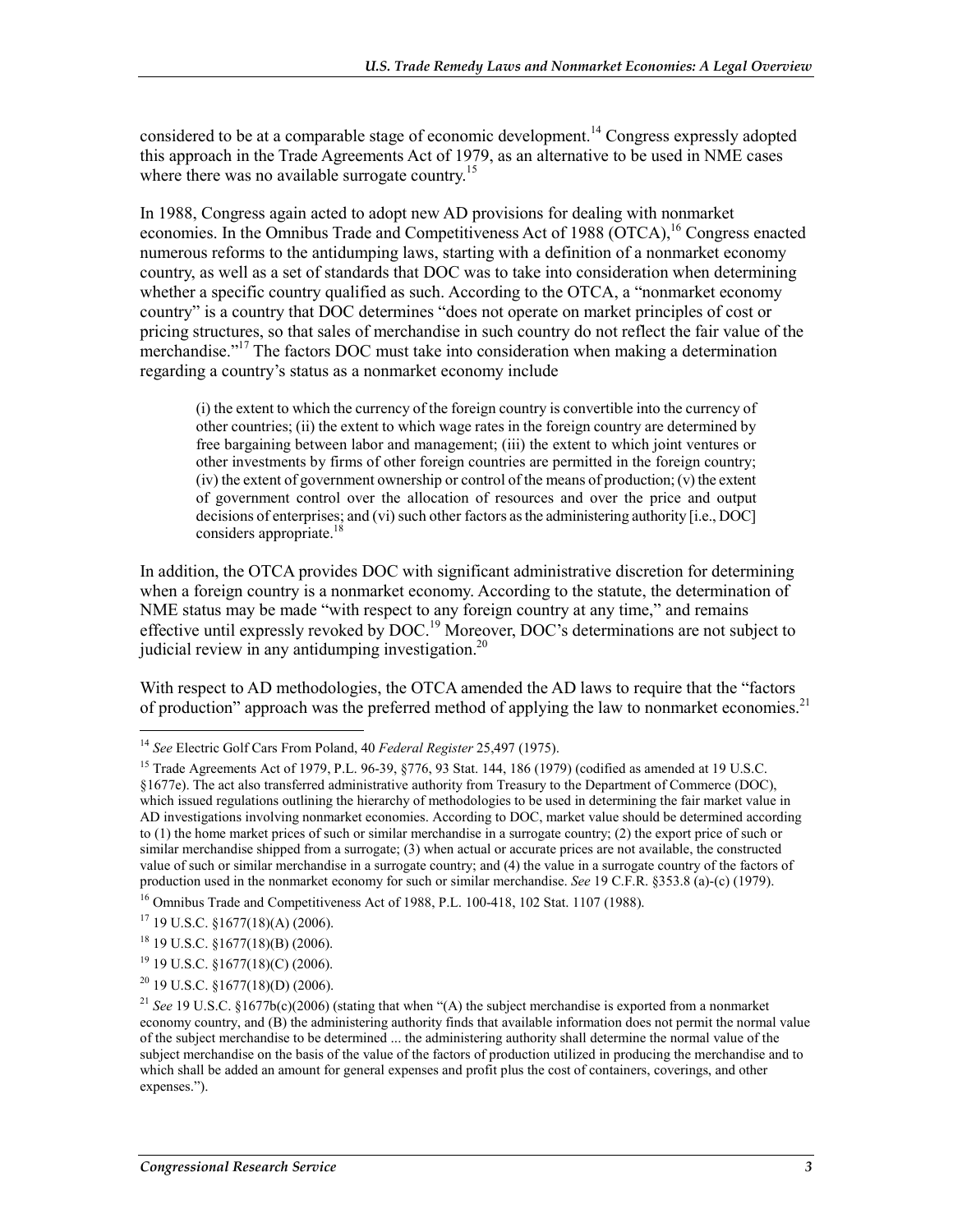Despite this express statutory change, however, DOC appears to have retained a significant amount of discretion with respect to its application. The legislative history of the OTCA seems to support DOC's broad claims of discretion, indicating that DOC is to determine on a case-by-case basis whether the available information permits the use of the standard methodology or whether a different approach is warranted.<sup>22</sup> As further evidence of its discretion to determine which approach to use when determining fair market value, DOC stated at the time that it would seek to value factors in the following order of priority:

(1) prices paid by the NME manufacturer for items imported from a market economy; (2) prices in the primary surrogate country of domestically produced or imported materials; (3) prices in one or more secondary surrogate countries reported by the industry producing the subject merchandise in the secondary country or countries; and (4) prices in one or more secondary surrogate countries from sources other than the industry producing the subject merchandise.<sup>23</sup>

The adoption by Congress of a specific statute authorizing DOC to apply AD law to nonmarket economies, as well as the provision of legislative guidance with respect to acceptable methodologies—namely, authorizing various surrogate country approaches—had made AD law the exclusive remedy for U.S. industries when confronting unfair trade practices from nonmarket economies. As discussed below, however, the recent application—after a 23-year abstention by DOC—of countervailing duty law to China, a nonmarket economy, potentially provided adversely affected industries with another option for combating unfair trade practices from NME countries.

## **Countervailing Duty (CVD) Law and Nonmarket Economies (NMEs)**

## **Background**

1

Countervailing duty (CVD) laws are designed and intended to provide relief to domestic industries that have been materially injured, or are threatened with material injury, by imported goods that have been subsidized by a foreign government or other public entity. Specifically, the relief provided takes the form of an additional import duty on the subsidized imports. The duty levied is to be equal to the estimated amount of the government or other public subsidization. Similar to AD law, for an industry to obtain relief, both the ITC and DOC must make conclusive determinations.<sup>24</sup> DOC must find that the targeted imports have been subsidized, and ITC must find that the subsidized imports have caused material injury, or the threat of material injury, to a

<sup>&</sup>lt;sup>22</sup> *See* S. Rep. No. 100-71, 100<sup>th</sup> Cong., 1<sup>st</sup> Sess., 108 (1987) (stating that the bill "does not prohibit the [DOC] from using its normal methodology for determining foreign market value in cases regarding nonmarket economy countries. If information submitted by a nonmarket economy country to the [DOC] permits foreign market value to be determined accurately using the normal methodology, then the Committee expects such methodology to be used by the [DOC]."); see also Conf. Report No. 100-576, 100<sup>th</sup> Cong., 2<sup>d</sup> Sess. 591 (1988).

<sup>23</sup> Final Determination of Sales at Less Than Fair Value: Sparklers from the People's Republic of China, 56 *Federal Register* 20,588, 20,590 (May 6, 1991). The department stated that "this ranking of data sources reflects the Department's desire to use to the greatest extent possible factor prices in a single surrogate country," but that that it was unable to do so for all inputs in the instant case. *Id.* at 20,590; *see also* 19 C.F.R. §351.408 (c)(2)(2011).  $^{24}$  19 U.S.C.  $$1671(2006)$ .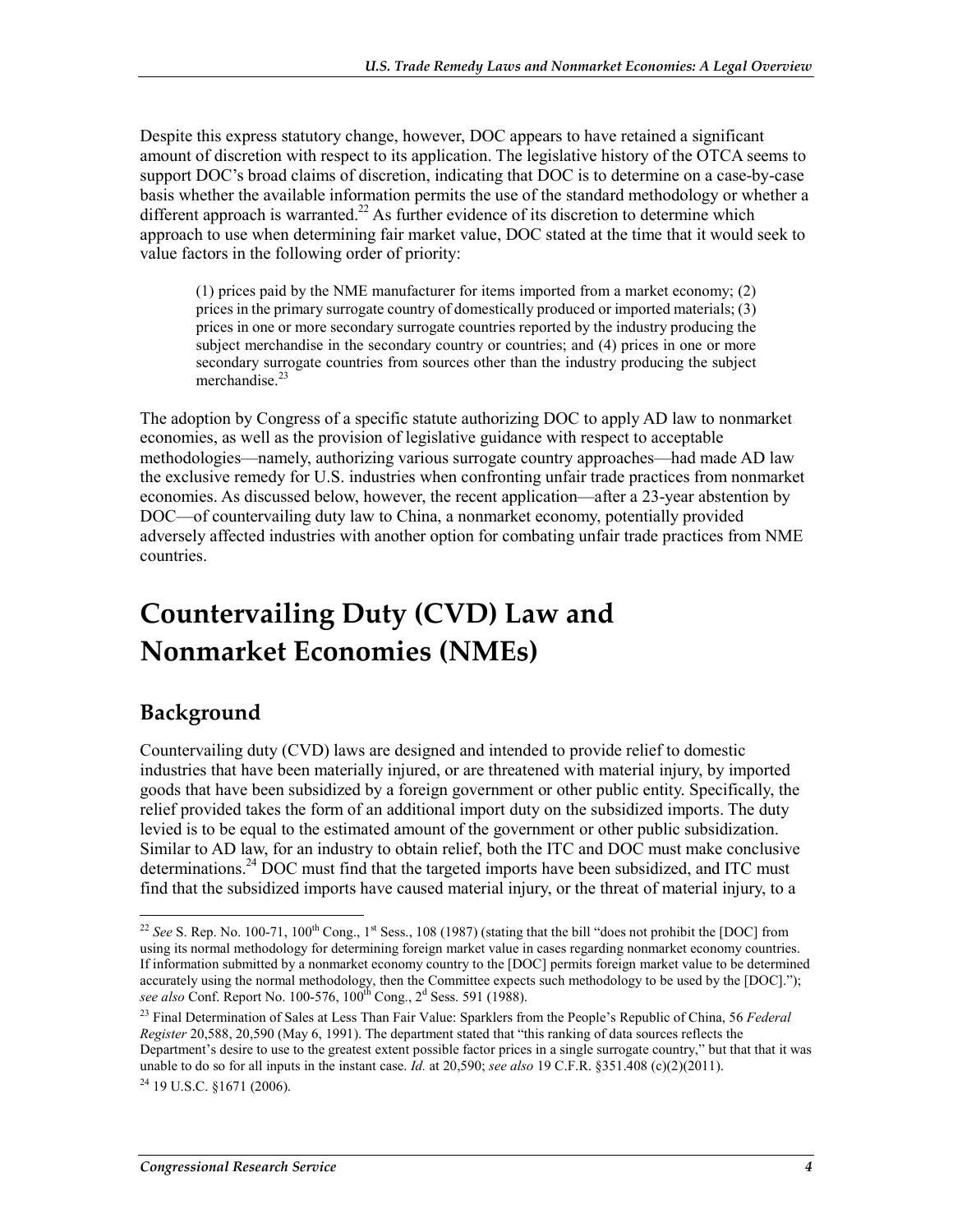domestic industry or have materially retarded the establishment of an industry in the United States.

#### **Application of CVD Law to Nonmarket Economies**

Unlike the AD laws, U.S. CVD laws had not been traditionally applied to nonmarket economies. This is largely as a result of a 1984 determination by DOC that there was no adequate way to measure market distortions caused by subsidies in an economy that is not based on market principles. The first determination by DOC regarding the application of CVD law to nonmarket economies involved carbon steel wire rods manufactured in Czechoslovakia and Poland, both of which were nonmarket economies at the time.<sup>25</sup> At the time of DOC's decision, the United States had two separate CVD statutes. The first, Section 303 of the Tariff Act of  $1930<sup>26</sup>$  applied

… [w]henever any country, dependency, colony, province, or other political subdivision of government, person, partnership, association, cartel, or corporation, shall pay or bestow, directly or indirectly, any bounty or grant upon the manufacture or production or export of any article or merchandise manufactured or produced in such country, dependency, colony, province, or other political subdivision of government.<sup>27</sup>

Section 303, which was applicable except in cases of merchandise imported from countries "under the Agreement" (see below), did not generally require a showing that the subsidized imports caused injury to a domestic industry. $^{28}$ 

The second CVD statute, Section 701 of the Tariff Act of 1930, was enacted as part of the Trade Agreements Act of 1979 and was intended to bring the United States into compliance with the Agreement on the Interpretation and Application of Articles VI, XVI, and XXIII of the General Agreements on Tariffs and Trade (Subsidies Code), an agreement that had been negotiated in the 1970s during the Tokyo Round of Multilateral Trade Negotiations conducted under the auspices of the General Agreements on Tariffs and Trade (GATT).<sup>29</sup> Section 701(b) applied CVD law to "a country under the Agreement," meaning a country that was party to the Subsidies Code or other related agreements with the United States, and required that the United States also make a determination that the subsidized imports either caused, or threatened to cause, material injury to an industry in the United States, or materially retarded the establishment of an industry in the United States<sup>30</sup>

<u>.</u>

<sup>&</sup>lt;sup>25</sup> As many commentators have noted, however, this was not the first petition to be filed at DOC relating to a nonmarket economy. In 1983, there was a CVD petition involving textiles from China, which was withdrawn prior to a ruling by DOC. *See, e.g.,* Sanghan Wang, *U.S. Trade Laws Concerning Nonmarket Economies Revisited for Fairness and Consistency*, 10 EMORY INT'L L. REV. 593, 598 n. 27 (citing Judith Hippler Bello & Alan F. Holmer, THE ANTIDUMPING AND COUNTERVAILING DUTY LAWS: KEY LEGAL AND POLICY ISSUES 146-48 (1987)). For additional discussion of administrative action in CVD cases involving NME countries, see also CRS Report RL33550, *Trade Remedy Legislation: Applying Countervailing Action to Nonmarket Economy Countries*, by Vivian C. Jones.

<sup>&</sup>lt;sup>26</sup> See Tariff Act of 1930, ch. 479, §303 (1930). Section 303 of the Tariff Act of 1930 was repealed when the United States enacted the Uruguay Round Agreements Act of 1994 and subsequently joined the World Trade Organization. *See* Uruguay Round Agreements Act, P.L. 103-465, §261(a), 108 Stat. 4809 (1994).

<sup>27</sup> *See* Tariff Act of 1930, ch. 479, §303(a), as amended, 19 U.S.C. §1303(a) (1982).

<sup>28</sup> See Tariff Act of 1930, §303(a)-(b), as amended, 19 U.S.C. §1303(a)-(b) (1982).

<sup>29</sup> *See* Trade Agreements Act of 1979, P.L. 96-39, §§101, 103, 105(a), 93 Stat. 190, 193 (1979).

<sup>30</sup> *Id*.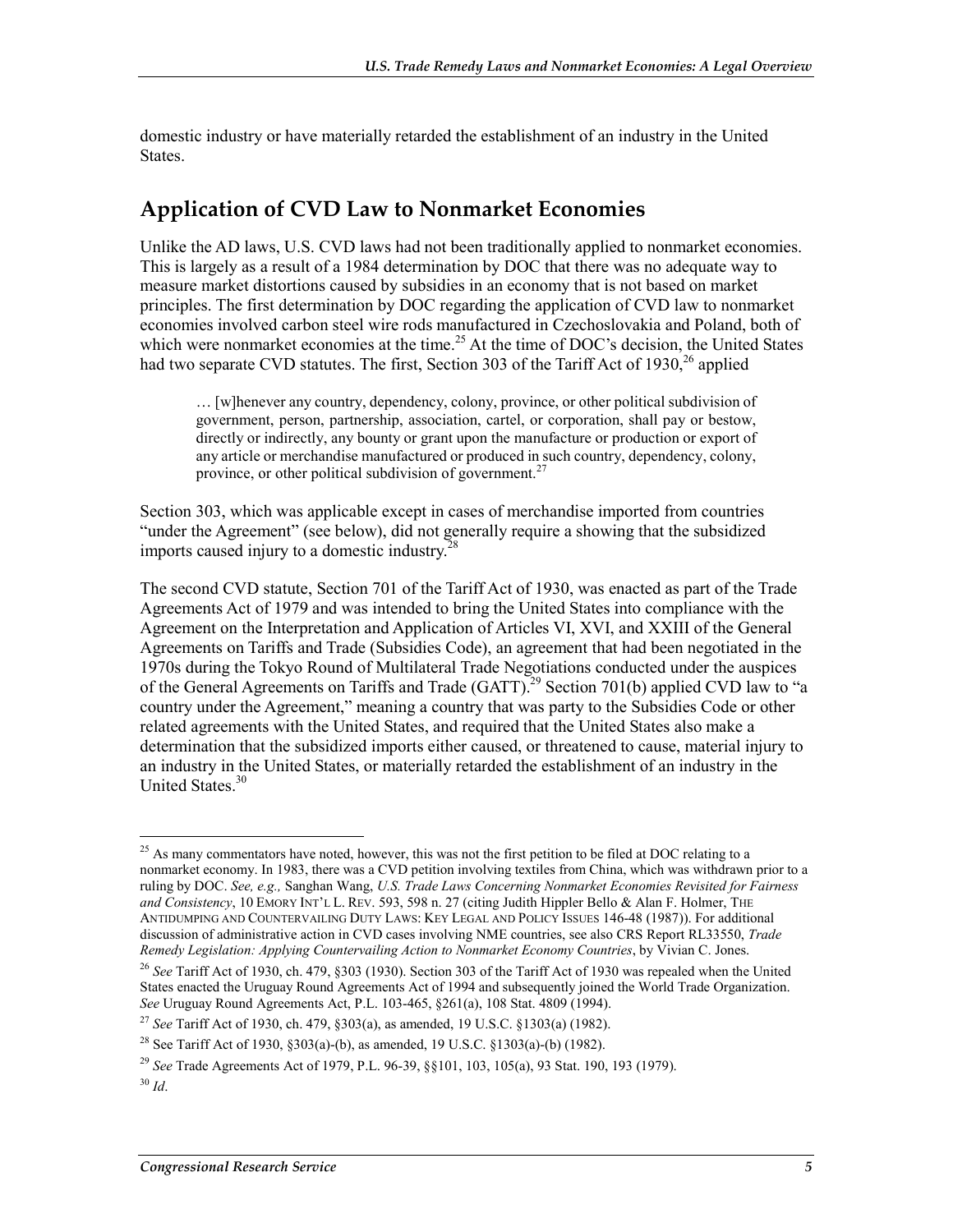Because neither Poland nor Czechoslovakia were signatories to the 1979 Subsidies Code, or fulfilled other related statutory criteria, DOC conducted its investigations of the alleged subsidization of carbon wire steel rod pursuant to Section 303 of the Tariff Act.<sup>31</sup> At the preliminary determination stage, DOC found that the phrase "any country" meant that no government entity could be excluded on a *per se* basis from the CVD law.32 At the final determination stage, however, DOC indicated that it had failed to address a second jurisdictional element, namely, "whether government activities in a [nonmarket economy] confer a 'bounty or grant' within the meaning of section 303."<sup>33</sup> In evaluating this element, DOC determined that countervailable subsidies cannot, conceptually speaking, be found within a nonmarket economy and, therefore, cannot be included within the scope of the phrase "bounty or grant."<sup>34</sup>

To justify its final determinations, DOC relied on the rationale that a subsidy is an action taken by a government or other public entity that distorts or subverts the operation of the free market. Since all costs, prices, and profits in nonmarket economies are centrally controlled (i.e., by the state), the concept of subsidization is arguably meaningless as there are no market forces to subvert or distort. In other words, because a subsidy is essentially a market phenomena, it has no meaning or purpose in a nonmarket economy.<sup>35</sup> In addition, DOC maintained that, while resources may in fact be allocated inefficiently relative to a similarly developed market economy, it is impossible to state with any degree of certainty whether the misallocation results from subsidization, or from central planning.<sup>36</sup> DOC stated that because all economic activity in a nonmarket economy is centrally controlled, there exists no way practically to "disaggregate government action in such a way as to identify the exceptional action that is a subsidy.<sup>33</sup>

DOC, in determining that its conclusion was consistent with its statutory authority, conducted a review of the applicable CVD statutes and their legislative histories. Based on this review, DOC concluded that "Congress has never confronted directly the question of whether the countervailing duty law applies to [nonmarket economy] countries."<sup>38</sup> DOC pointed to amendments to U.S. trade remedy law made by Congress in both 1974 and 1979 to justify its determination. DOC noted in particular that, while Congress addressed trade disruption caused by surges of imports from NME countries by adopting Section 406 of the Trade Act of 1974 and addressed unfair competition from NME imports by making changes to the antidumping laws, it declined to make corresponding changes to  $\overline{CVD}$  law.<sup>39</sup> Therefore, in light of Congress's silence with respect to the application of CVDs to imports from nonmarket economies, DOC concluded that, as the administering agency, it possessed broad discretionary authority with respect to the question of whether a countervailable subsidy could exist in a nonmarket economy situation.<sup>40</sup>

1

<sup>36</sup> *Id*.

<sup>31</sup> Carbon Steel Wire Rod From Czechoslovakia; Final Negative Countervailing Duty Determination, 49 *Federal Register* 19,370, 19,371 (May 7, 1984).

<sup>32</sup> *Id.*

<sup>33</sup> *Id.*

<sup>34</sup> *Id.*

<sup>35</sup> *See id*.

<sup>37</sup> *Id.* at 19,372.

<sup>38</sup> *Id.* at 19,373.

<sup>39</sup> *Id.*

<sup>40</sup> *Id.* at 19,374 (citing United States v. Zenith Radio Corp*.*, 562 F.2d 1209, 1316 (C.C.P.A. 1977), *aff'd*, 437 U.S. 443 (1978)).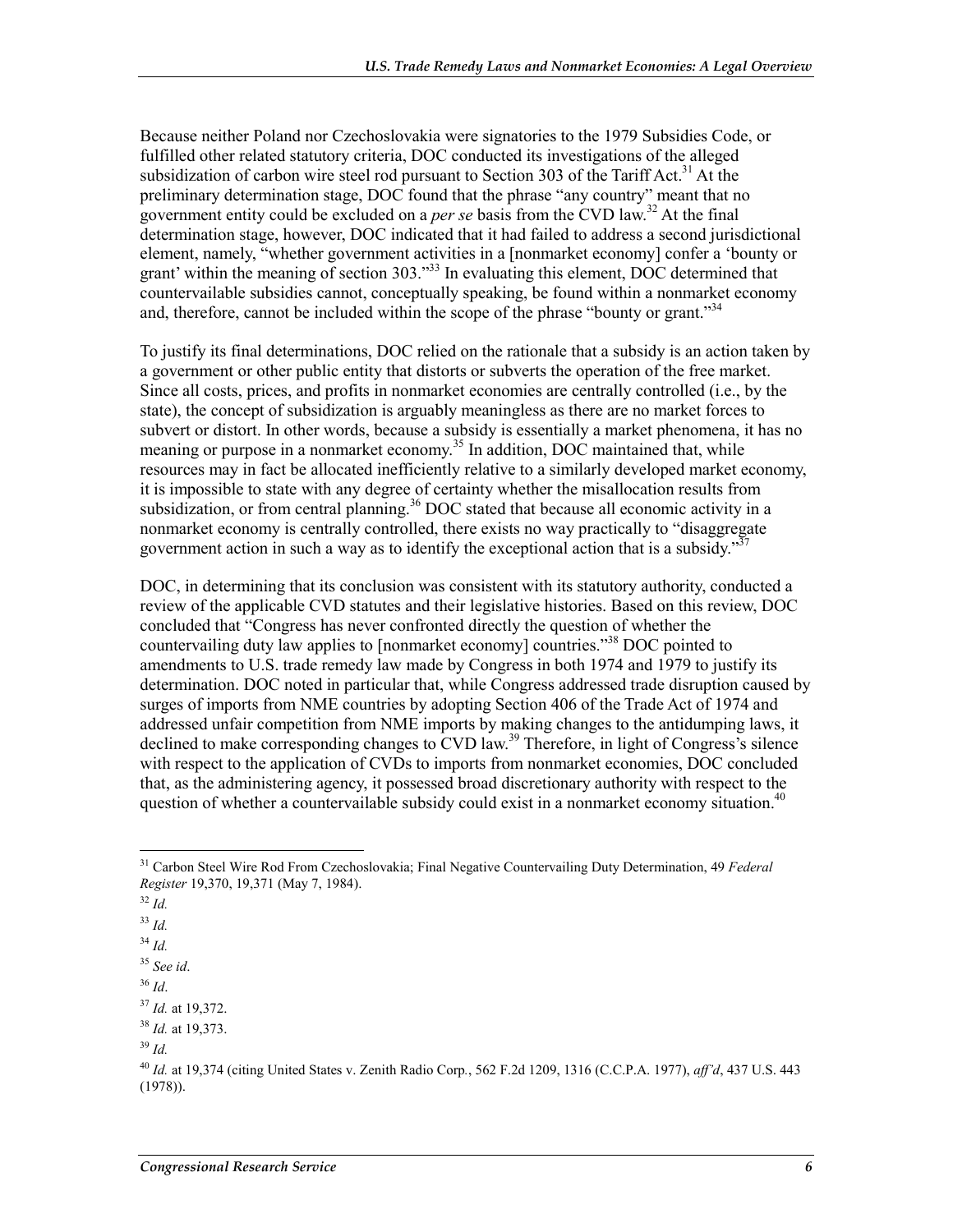### **Judicial Decisions on Department of Commerce 1984 Statutory Interpretation That CVD Law Does Not Apply to NME Countries**

#### **U.S. Court of International Trade Decision:** *Continental Steel Corp. v. United States* **(1985)**

In *Continental Steel Corp. v. United States,* the U.S. Court of International Trade (USCIT) reviewed DOC's negative final subsidy determinations in the Czechoslovakian and Polish wire rod investigations and disagreed with the agency's conclusion that subsidies cannot by definition exist within a nonmarket economy.<sup>41</sup> As a result, the USCIT reversed and remanded the case to DOC for further investigation.

The USCIT took specific issue with two of DOC's holdings. First, the USCIT noted that DOC committed a "fundamental error" in its premise that a subsidy can only exist in a market economy.<sup>42</sup> Second, the USCIT found that DOC's determination was "at odds with the plain meaning and purpose of the law," "contradicts judicial interpretations of the law," and is "inconsistent with past administration of the law."<sup>43</sup> Regarding its second point, the USCIT noted that Section 303 of the Tariff Act of 1930 "makes no distinctions based on the form of any country's economy," and "on its face shows a meticulous inclusiveness and an unwavering intention to cover all possible variations of the acts sought to be counterbalanced."<sup>44</sup> According to the USCIT, DOC's adoption of a *per se* rule that subsidies cannot exist in nonmarket economies served to effectively amend CVD law by administrative fiat and, therefore, was irrational, arbitrary, and contrary to law.<sup>45</sup>

Regarding DOC's determination that subsidies are purely a market phenomena and thus not applicable to nonmarket economies, the USCIT found that the problem is essentially one of measurement and not one of meaning.<sup>46</sup> The USCIT pointed to the application of antidumping law to nonmarket economies and noted that the use of surrogate or other substitute values for free market values does not deter DOC from determining dumping margins; therefore, the absence of free market values similarly should not serve to deter or prevent DOC from being able to calculate subsidy margins.<sup>4</sup>

#### **U.S. Court of Appeals for the Federal Circuit Decision:**  *Georgetown Steel v. United States* **(1986)**

Subsequently, in *Georgetown Steel Corp. v. United States*,<sup>48</sup> the U.S. Court of Appeals for the Federal Circuit (CAFC) reversed the USCIT and reinstated DOC's conclusions. The court,

<sup>&</sup>lt;sup>41</sup> Continental Steel Corp. v. United States, 614 F. Supp. 548 (Ct. Int'l Trade 1985).

<sup>42</sup> *Id.* at 550.

<sup>43</sup> *Id*.

<sup>44</sup> *Id.* at 551.

<sup>45</sup> *Id.* at 552.

<sup>46</sup> *Id.* at 554.

<sup>47</sup> *Id.* at 555.

<sup>48</sup> *Georgetown Steel Corp. v. United States*, 801 F.2d 1308 (Fed. Cir. 1986).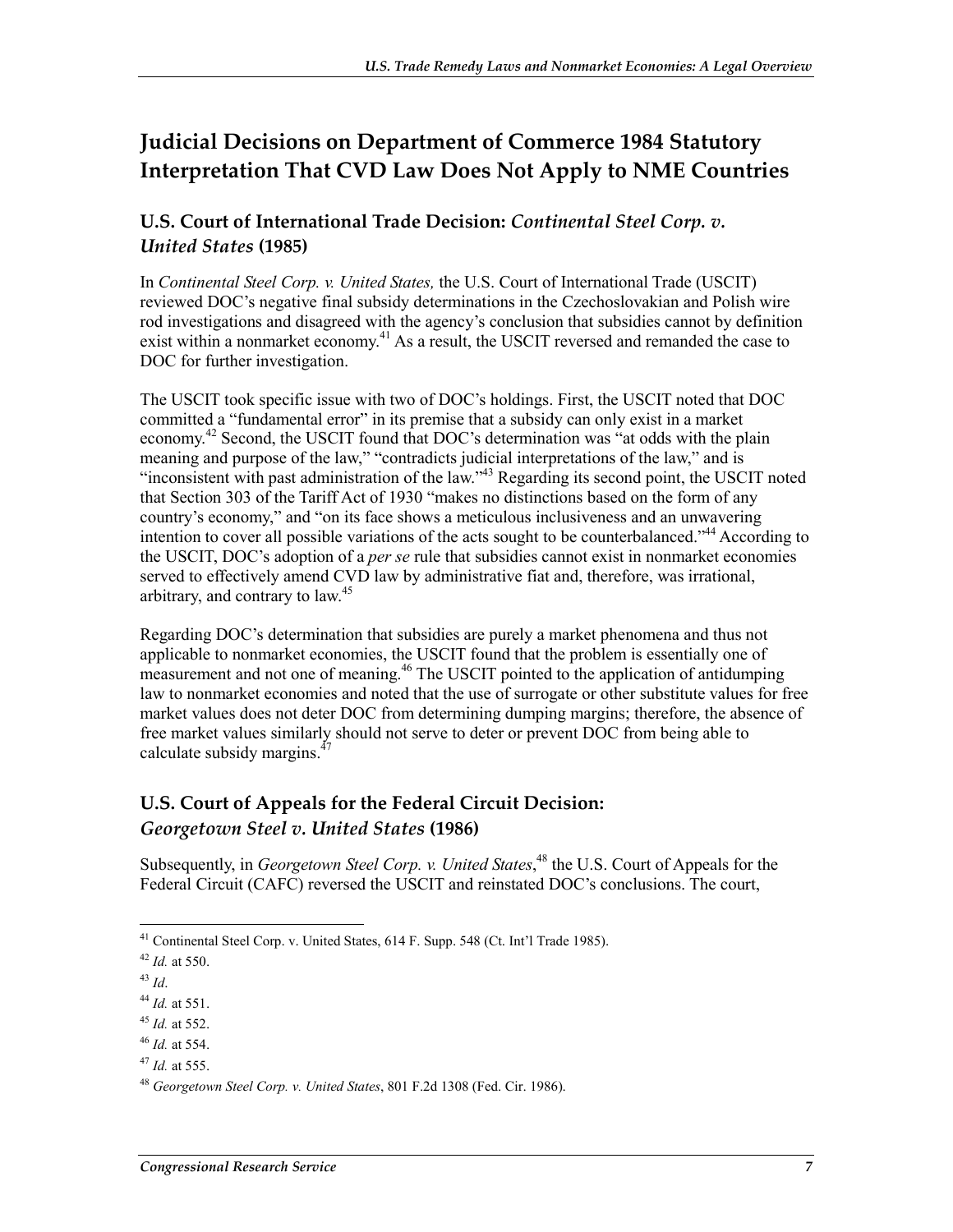focusing first on DOC's holding that the terms "bounty and "grant" as contained in Section 303 of the Tariff Act of 1930 were not intended to apply to nonmarket economies, held that the question could not be answered by relying on the statute's plain language.<sup>49</sup> The court noted that when the statute was initially enacted in 1897, there were no nonmarket economies; therefore, Congress had no reason to have addressed the issue.<sup>50</sup> According to the court, the fact that in the six subsequent amendments to the CVD statute Congress made no attempt to address the issue of the statute's application to nonmarket economies "strongly suggests that Congress did not intend to change the scope or meaning of the provision that it had first enacted in the last century."<sup>51</sup>

The court then discussed the two most recent amendments to the CVD laws and observed Congress's belief, as evidenced by both the acts themselves and their legislative histories, that:

changes in the antidumping law were necessary to make that law more effective in dealing with exports from nonmarket economies, coupled with its silence about application of the countervailing duty law to such exports, strongly indicates that Congress did not believe that the latter law covered nonmarket economies.<sup>5</sup>

In other words, according to the court, Congress intended to deal with imports from nonmarket economies being sold at unreasonably low prices under antidumping law, not CVD law.<sup>53</sup>

In conclusion, the CAFC, relying on accepted principles of administrative law, afforded DOC substantial deference with respect to its decisions regarding the application of CVD law to nonmarket economies. Specifically, citing the Supreme Court's 1984 decision in *Chevron U.S.A., Inc. v. Natural Resources Defense Council, Inc.,* which instructs courts faced with a statute that does not expressly speak to the issue at hand, or is ambiguous on the matter, to defer to an agency's interpretation of the statute provided it is reasonable and permissible, held that DOC had broad discretion in determining the existence of a subsidy under U.S. CVD law,<sup>54</sup> and consequently that DOC's conclusion that subsidies cannot be found in nonmarket economies was reasonable, in accordance with the law, and not an abuse of discretion.<sup>55</sup>

#### **Post-***Georgetown Steel* **Determinations**

As a result of the CAFC's decision in *Georgetown Steel*, there were no other countervailing duty investigations of allegedly subsidized imports from nonmarket economies until 1991. That year, DOC did have occasion to examine a petition alleging the subsidization of ceiling and oscillating fans imported from China.<sup>56</sup> Although China was considered a nonmarket economy, the petition was based on the theory that this particular industry was sufficiently market-oriented that DOC

<sup>&</sup>lt;u>.</u> <sup>49</sup> *Id.* at 1314.

<sup>50</sup> *Id*.

<sup>&</sup>lt;sup>51</sup> *Id.* (citing S. Rep. No. 249, 96<sup>th</sup> Cong., 1<sup>st</sup> Sess. 43 (1979), *reprinted in* 1979 U.S.C.C.A.N., v. 2, at 381, 429 (1979)).

<sup>52</sup> *Id.* at 1317.

<sup>53</sup> *Id.* at 1318.

<sup>54</sup> *See id.* at 1318 (citing United States v. Zenith Radio Corp*.*, 562 F.2d 1209, 1219 (Fed. Cir. 1977). *aff'd* 437 U.S. 443 (1978)).

<sup>55</sup> *Id.* at 1318 (citing Chevron U.S.A., Inc. v. Natural Resources Defense Council, Inc., 467 U.S. 837, 842-45 (1984); Melamine Chemicals, Inc. v. United States, 732 F.2d 924, 928 (Fed. Cir. 1984)).

<sup>&</sup>lt;sup>56</sup> Final Negative Countervailing Duty Determinations: Oscillating and Ceiling Fans From the People's Republic of China, 57 *Federal Register* 24,018 (June 5, 1992).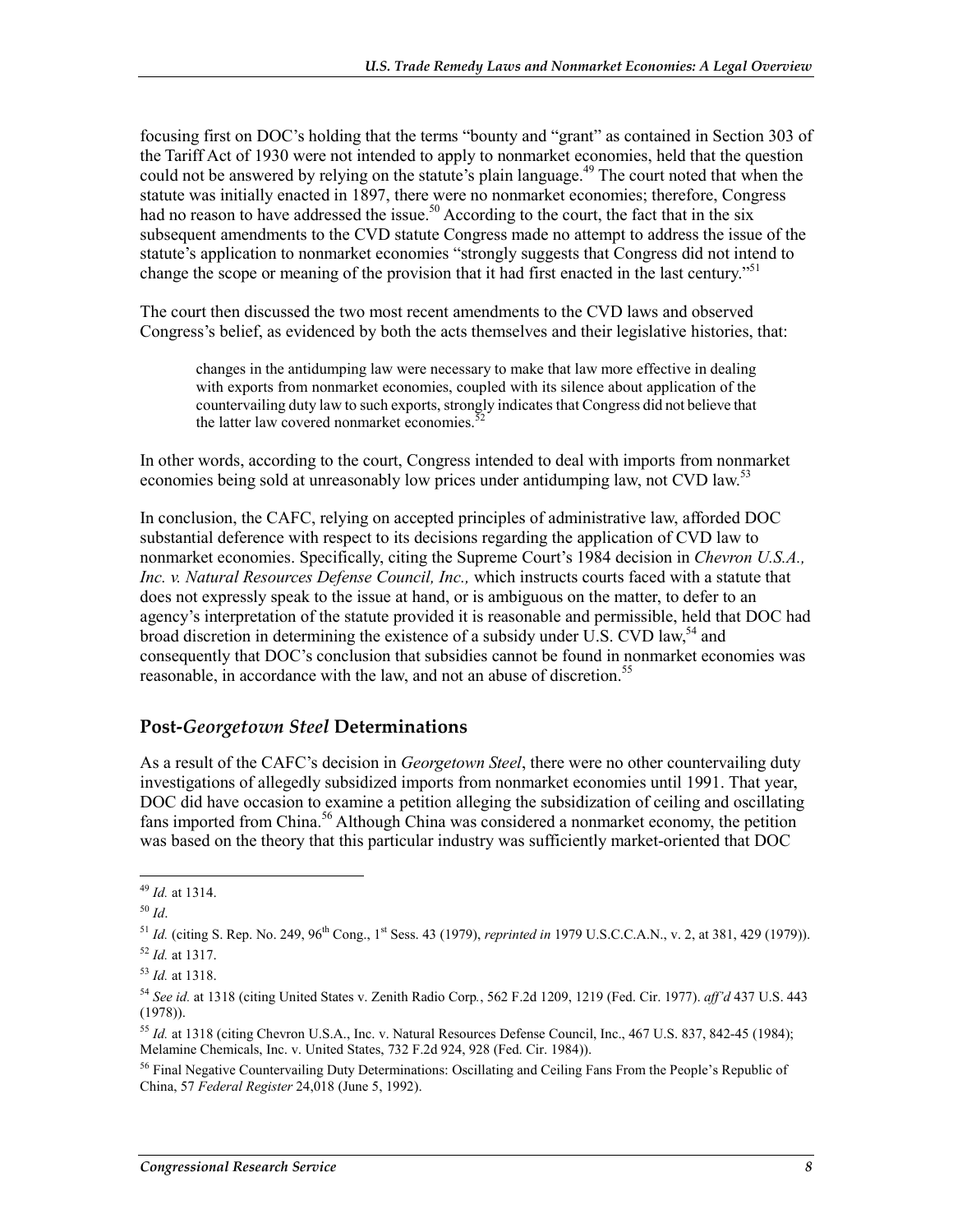could reliably use the economic data provided by the industry itself consistent with the standards utilized for CVD investigations in market economies. $57$ 

According to DOC, to determine whether an industry is sufficiently market-oriented, a three-part test is utilized. First, "there must be virtually no government involvement in setting prices or amounts to be produced."<sup>58</sup> Second, the industry "should be characterized by private or collective ownership. There may be state-owned enterprises in the industry, but substantial state ownership would weigh heavily against finding a market-oriented industry."<sup>59</sup> Finally, "[m]arket-determined prices must be paid for all significant inputs, whether material or non-material (e.g., labor and overhead), and for an all-but-insignificant proportion of all the inputs accounting for the total value of the merchandise under investigation.<sup>760</sup> DOC ultimately concluded that, while some of the inputs for the ceiling and oscillating fans were in fact obtained from market sources, there remained a significant portion of the inputs that were not and, therefore, the industry as a whole did not qualify as a market-oriented industry.<sup>61</sup> As a result of this determination, DOC held that CVD law did not apply to the Chinese ceiling and oscillating fan industry.<sup>62</sup>

Some commentators and scholars have objected to this so-called market-oriented industry approach because the test, especially the third prong, almost guarantees that no such industries will be found.<sup>63</sup> In addition, some critics have contended that DOC's determination that "significantly all" factor input prices must be market-driven is ambiguous and may lead to arbitrary results. Such arbitrary results, according to critics, arguably play a role in creating uncertainty for nonmarket economy producers with respect to U.S. trade remedy laws.<sup>64</sup> Furthermore, it appears possible to argue that under this approach, a nonmarket economy can enact substantial market-based reforms while remaining immunized from CVD investigations.<sup>65</sup>

Although DOC's determination in *Oscillating and Ceiling Fans From the People's Republic of China* appeared to have opened the door to the potential application of CVD law to nonmarket economies, DOC did not accept another CVD petition against a nonmarket economy until 2006.

<sup>&</sup>lt;u>.</u> <sup>57</sup> *Id.* at 24,018.

<sup>58</sup> *Id*.

<sup>59</sup> *Id*.

<sup>60</sup> *Id*.

 $61$  *Id.* (stating that "[b]ased on our verification of the responses submitted in this proceeding, we determine that the fans industry in the PRC does not meet the third of these criteria").

 $^{62}$  *Id.* at 24,019 (concluding that "we have determined that the PRC fans industry is not [a market-oriented industry]. As a result, we determine that the CVD law cannot be applied to the PRC fan industry.").

<sup>63</sup> Lawrence J. Bogard & Linda C. Menghetti, *The Treatment of Non-Market Economies Under U.S. Antidumping and Countervailing Duty Law: A Petitioner's Perspective*, PLI Corp. Law and Practice Course Handbook, Series No. 789, 6-7 (1992); *see also* James K. Kearney & Jim Wang, *The Department of Commerce's Market-Oriented Industry Methodology for Nonmarket Economies in Antidumping Investigations: The Responding Party's Perspective*, PLI Corp. Law & Practice Handbook Series No. 789, 255, 266-67 (1992).

<sup>64</sup> *See* James K. Kearney & Jim Wang, *The Department of Commerce's Market-Oriented Industry Methodology for Nonmarket Economies in Antidumping Investigations: The Responding Party's Perspective*, PLI Corp. Law & Practice Handbook Series No. 789, 255, 266-67 (1992).

<sup>65</sup> *See* Lawrence J. Bogard & Linda C. Menghetti, *The Treatment of Non-Market Economies Under U.S. Antidumping and Countervailing Duty Law: A Petitioner's Perspective*, PLI Corp. Law and Practice Course Handbook, Series No. 789, 9-11 (1992).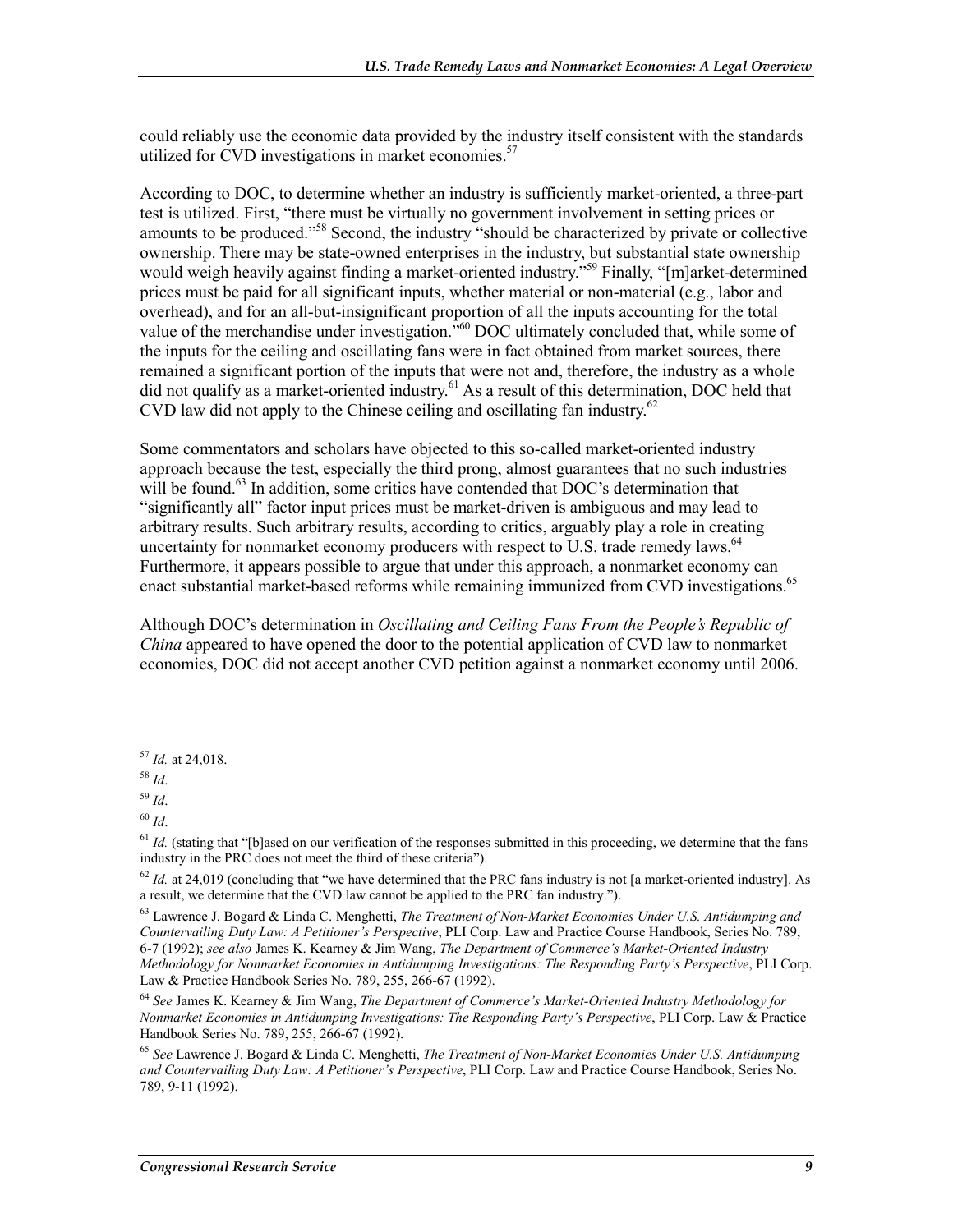### **Application of CVD Law to Imports from China:**  *Coated Free Sheet Paper* **and Beyond**

On November 27, 2006, DOC announced that it had initiated a CVD investigation against China with respect to coated free-sheet paper.<sup>66</sup> Following an affirmative preliminary injury determination by the U.S. International Trade Commission,  $67$  DOC announced, via a notice published in the *Federal Register* on April 9, 2007, that it had made an affirmative preliminary subsidy determination in the CVD investigation with respect to these imports. DOC calculated preliminary estimated net countervailable subsidy rates ranging from  $10.9\%$  to  $20.35\%$ .<sup>68</sup>

Between the initiation of the investigation and DOC's preliminary findings, the government of the People's Republic of China sought an injunction from the U.S. Court of International Trade to prevent DOC from conducting the CVD investigation.<sup>69</sup> China argued that the court had proper jurisdiction to hear the claim for an injunction and that DOC was prohibited by *Georgetown Steel* from conducting CVD investigations.  $\bar{a}^{\dagger}$  Therefore, according to the government of China, Congress was required to pass a statute expressly authorizing the application of CVD law against nonmarket economies.<sup>71</sup> The United States responded by asserting that the court did not have appropriate jurisdiction to hear the claim until DOC issued its final determination in the CVD investigation; therefore, this case was not ripe for adjudication.<sup>72</sup> Further, the United States argued that there was no statutory or other legal prohibition on the application of CVD law to nonmarket economies; therefore, China's request for an injunction should be denied.<sup>73</sup>

The Court of International Trade declined to issue the injunction. Focusing primarily on the jurisdictional issues, the court held that the government of China and the other plaintiffs would have a "sufficient opportunity" to seek judicial review of their claims after DOC completed its investigation and issued a final determination.<sup>74</sup> While the court did address the applicability of *Georgetown Steel—*concluding that "it is not clear that Commerce is prohibited from applying countervailing duty law to [nonmarket economies]. Nothing in the language of the countervailing

<sup>&</sup>lt;u>.</u> <sup>66</sup> Notice of Initiation of Countervailing Duty Investigations: Coated Free Sheet Paper From the People's Republic of China, Indonesia and the Republic of Korea, 71 *Federal Register* 68,546 (November 27, 2006).

<sup>67</sup> Coated Free Sheet Paper from China, Indonesia, and Korea, 71 *Federal Register* 78464 (December 29, 2006).

<sup>68</sup> *See* Coated Free Sheet Paper From the People's Republic of China: Amended Preliminary Affirmative Countervailing Duty Determination, 72 *Federal Register* 17,484 (April 9, 2007).

<sup>69</sup> *See* Government of the People's Republic of China v. United States, 483 F. Supp. 2d 1274 (Ct. Int'l Trade 2007).

<sup>&</sup>lt;sup>70</sup> *Id.* at 1277 (arguing that "[28 U.S.C. §] 1581(i) is available to them because the other potential vehicle for judicial review of their claims—filing suit under 28 U.S.C. § 1581(c) after Commerce completes the investigation—is manifestly inadequate.")(internal citations omitted).

<sup>&</sup>lt;sup>71</sup> *Id.* at 1278 (asserting that "Commerce does not have the discretion to apply countervailing duty law to NMEs because the CAFC 'definitively ruled' that the countervailing duty statute 'may not be applied to imports from NME countries.'").

<sup>&</sup>lt;sup>72</sup> *Id.* at 1279 (arguing that "it is not possible to separate the merits of the decision from those relating to jurisdiction ... because in order for this Court to determine whether this investigation is *ultra vires*, it would have to determine whether CVD law *could* be applied to an NME.... "; further arguing that court lacked jurisdiction on ripeness grounds because final agency action had not yet been taken)(internal citations and quotation marks omitted).

<sup>&</sup>lt;sup>73</sup> *Id.* at 1279-80 (asserting that "neither the countervailing duty statute nor Commerce's rules limit the agency's power to initiate countervailing duty investigations of NMEs. ... *Georgetown Steel* did not hold that the CVD law could never apply to NMEs under any circumstances, but only that Commerce's decision not to apply it in that case was reasonable.").

<sup>74</sup> *See id.* at 1281.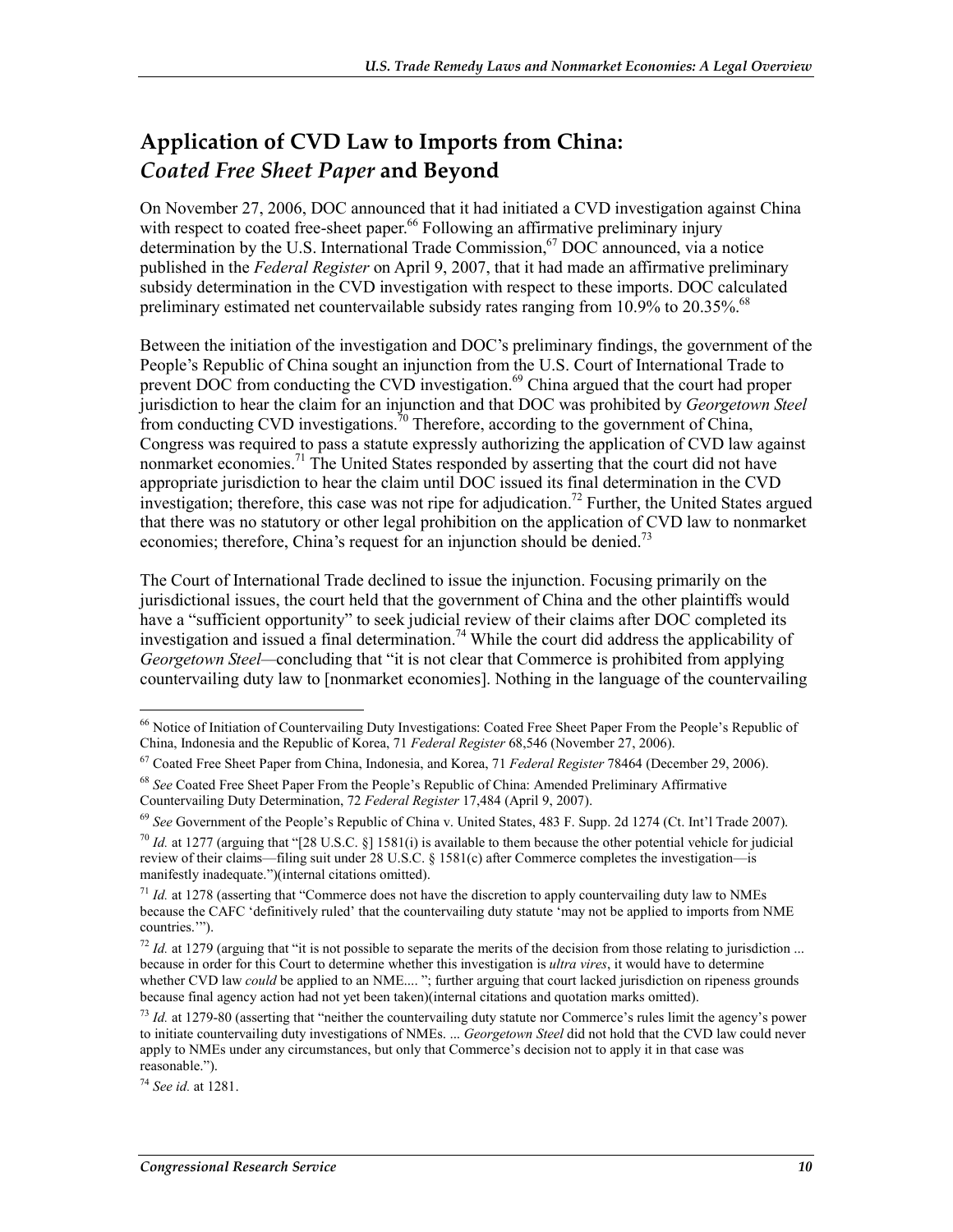duty statute excludes [nonmarket economies]"75—its holding with respect to *Georgetown Steel* and its meaning is arguably *dicta*, as it does not appear to have been necessary to the conclusion that the court lacked jurisdiction.

In publishing its preliminary findings, DOC also issued a memorandum that directly confronted the *Georgetown Steel* precedent.76 The memorandum provides a justification as to why China's economy in 2005, the period with which the investigation was concerned, and the so-called "Soviet-style economies" are distinguishable, such that it is now possible to apply CVD law to some nonmarket economy countries.<sup>77</sup>

It is important to note that the memorandum and preliminary CVD determination did not in any way change or alter China's formal status as a nonmarket economy.<sup>78</sup> Rather, the memorandum and justification focused on whether the rationale used to prevent CVD law from applying to nonmarket economies in 1984 remained true for modern-day China. The memorandum concerned itself with five major areas of the Chinese economy: wages and prices, access to foreign currency, personal property rights and private entrepreneurship, foreign trading rights, and allocation of financial resources.<sup>79</sup> While the specific economic analysis and details are beyond the scope of this report, the memorandum concluded that, unlike the so-called "Soviet-style economies" at issue in *Georgetown Steel*, China's present economy does not contain the same obstacles to determining the existence of subsidies. According to the memorandum,

private industry now dominates many sectors of the Chinese economy, and entrepreneurship is flourishing. Foreign trading rights have been given to over 200,000 firms. Many business entities in present-day China are generally free to direct most aspects of their operations, and to respond to (albeit limited) market forces. The role of central planners is vastly smaller.... Given these developments, we believe that it is possible to determine whether the PRC Government has bestowed a benefit upon a Chinese producer (i.e., the subsidy can be identified and measured) and whether any such benefit is specific. Because we are capable of applying the necessary criteria in the CVD law, the Department's policy that gave rise to the *Georgetown Steel* litigation does not prevent us from concluding that the PRC Government has bestowed a countervailable subsidy upon a Chinese producer.<sup>80</sup>

<sup>75</sup> *See id.* at 1272 (court stated that "[a]lthough Plaintiffs allege that '[t]he CAFC has definitively ruled that the CVD law was not intended to be applied against NMEs' … the *Georgetown Steel* court did not go so far as Plaintiffs claim and find that the countervailing duty law is not applicable to NMEs.... Rather, the *Georgetown Steel* court only affirmed Commerce's decision not to apply countervailing duty law to the NMEs in question in that particular case and recognized the continuing 'broad discretion' of the agency to determine whether to apply countervailing duty law to NMEs.").

<sup>76</sup> *See* Countervailing Duty Investigation of Coated Free Sheet Paper from the People's Republic of China - Whether the Analytical Elements of the *Georgetown Steel* Opinion are Applicable to China's Present-Day Economy, Memorandum from Shauna Lee-Alaia & Lawrence Norton, Office of Policy, Import Administration, to David M. Spooner, Assistant Secretary for Import Administration, March 29, 2007, *available at*, http://ia.ita.doc.gov/download/ prc-cfsp/CFS%20China.Georgetown%20applicability.pdf (hereinafter *Georgetown Steel* Memo).

<sup>77</sup> *See id*.

<sup>78</sup> *See id.* at 2-4 (noting that DOC's recent review of China's nonmarket economy status concluded that "while China has enacted significant and sustained economic reforms, the PRC Government has preserved a significant role for the state in the economy. Indeed, the limits the PRC Government has placed on the role of market forces are sufficient to preclude China's designation as a market economy under the U.S. antidumping law.").

<sup>79</sup> *See generally, id.*

<sup>80</sup> *Id.* at 10.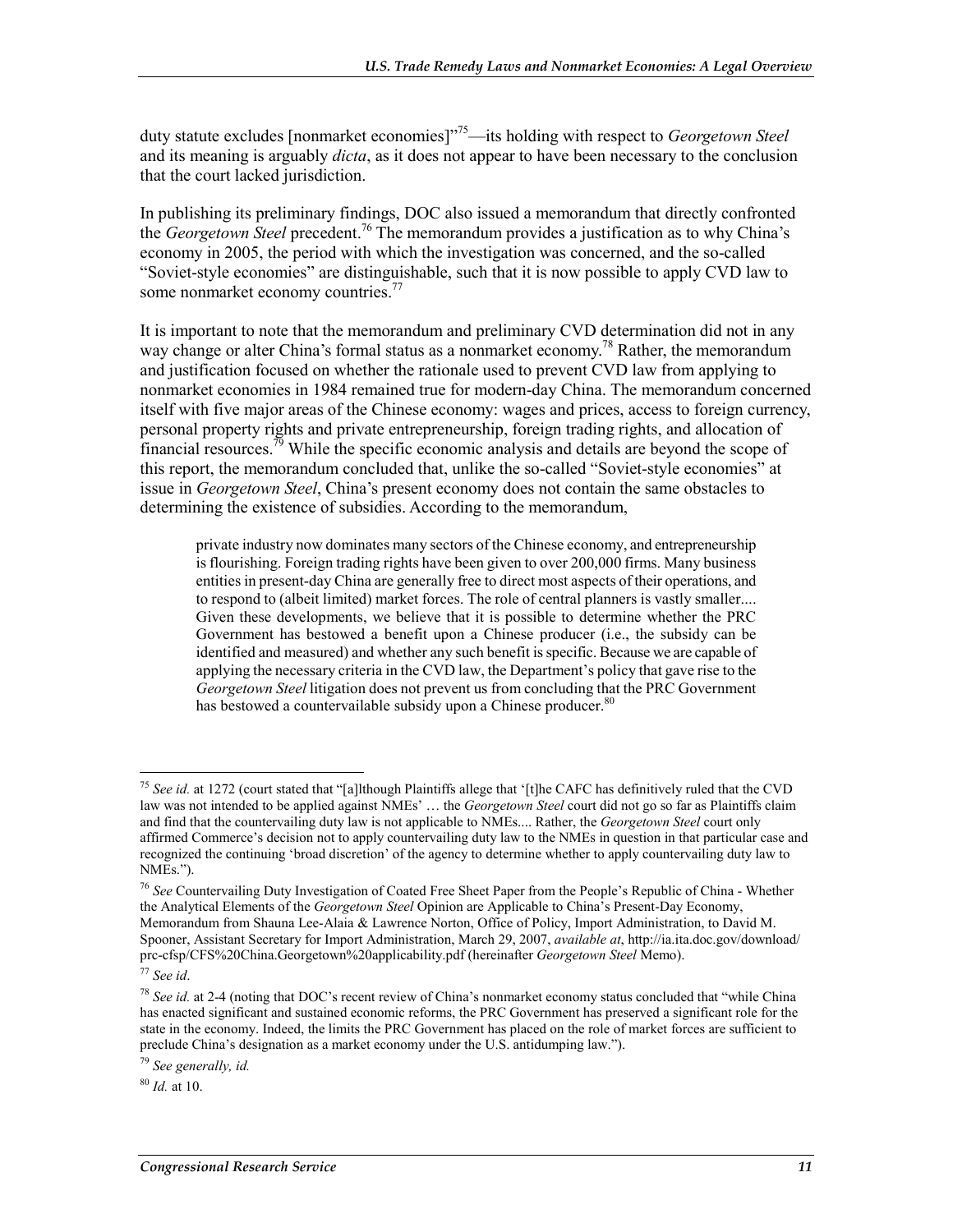Because the U.S. International Trade Commission made a negative final determination on injury, $81$  CVDs were not imposed on the investigated merchandise. $82$  Other CVD petitions were successful, however, resulting in the imposition of CVDs on NME country goods, beginning with a CVD order on Chinese carbon quality steel pipe in July 2008.<sup>83</sup>

## **Simultaneous Imposition of AD and CVD Orders on Same Nonmarket Economy Merchandise: Possible "Double Counting" of Subsidization**

In most cases involving goods from NME countries, parties pursuing trade remedies have sought both antidumping and countervailing duty orders on the imports in question. As discussed earlier, because China and Vietnam are designated as nonmarket economy (NME) countries for purposes of antidumping investigations, a provision of U.S. law permits DOC to use a "surrogate country" methodology to determine the fair market or "normal" value of products imported from them. Assuming that an NME product is subsidized and the domestic sales price reflects the subsidy, the "surrogate country" methodology generally produces a higher normal value for the item than would result if the actual sale price in the NME country were used.

Article VI:5 of the General Agreement on Tariffs and Trade (GATT) states that an imported product may not be "subject to both anti-dumping and countervailing duties to compensate for the same situation of dumping or export subsidization." To determine the dumping margin, the export or constructed export price of an item is compared to the normal value of the item—that is, the price of the item in the home market. Under Section 772(c) and (d) of the Tariff Act of 1930,  $84$ DOC is required to make certain adjustments to the export price or constructed export price, including increasing it by "the amount of any countervailing duty imposed on the subject merchandise ... to offset an *export* subsidy.<sup>385</sup> No provision of antidumping law expressly provides for an upward adjustment of antidumping duties for a domestic subsidy—that is, a government subsidy that is not tied to exportation but that may nonetheless benefit exported merchandise. Referencing Article VI:5 of the GATT, the Commerce Department described the differential treatment of export and domestic subsidies as follows:

Domestic subsidies presumably lower the price of the subject merchandise both in the home and the U.S. markets, and therefore have no effect on the measurement of any dumping that might also occur. Export subsidies, by contrast, benefit only exported merchandise. Accordingly, an export subsidy brings about a lower U.S. price, which could be ascribed to either dumping or export subsidization, as well as the potential for double remedies. Imposing both an export-subsidy CVD and an AD duty, calculated with no adjustment for that CVD, would impose a double remedy specifically prohibited by Article VI ¶5 of the

<sup>1</sup> 81 Coated Free Sheet Paper from China, Indonesia, and Korea, 72 *Federal Register* 70892 (December 13, 2007).

<sup>82</sup> *See* Coated Free Sheet Paper from China, Indonesia and Korea, 72 *Federal Register* 70892 (December 13, 2007).

<sup>&</sup>lt;sup>83</sup> Circular Welded Carbon Quality Steel Pipe from the People's Republic of China: Notice of Amended Final

Affirmative Duty Determination and Notice of Countervailing Duty Order, 73 *Federal Register* 42545 (July 22, 2008).  $84$  19 U.S.C.  $$1677a(c)$ , (d)(2006).

 $85$  19 U.S.C.  $$1677a(c)(1)(C)(2006)$ (emphasis added).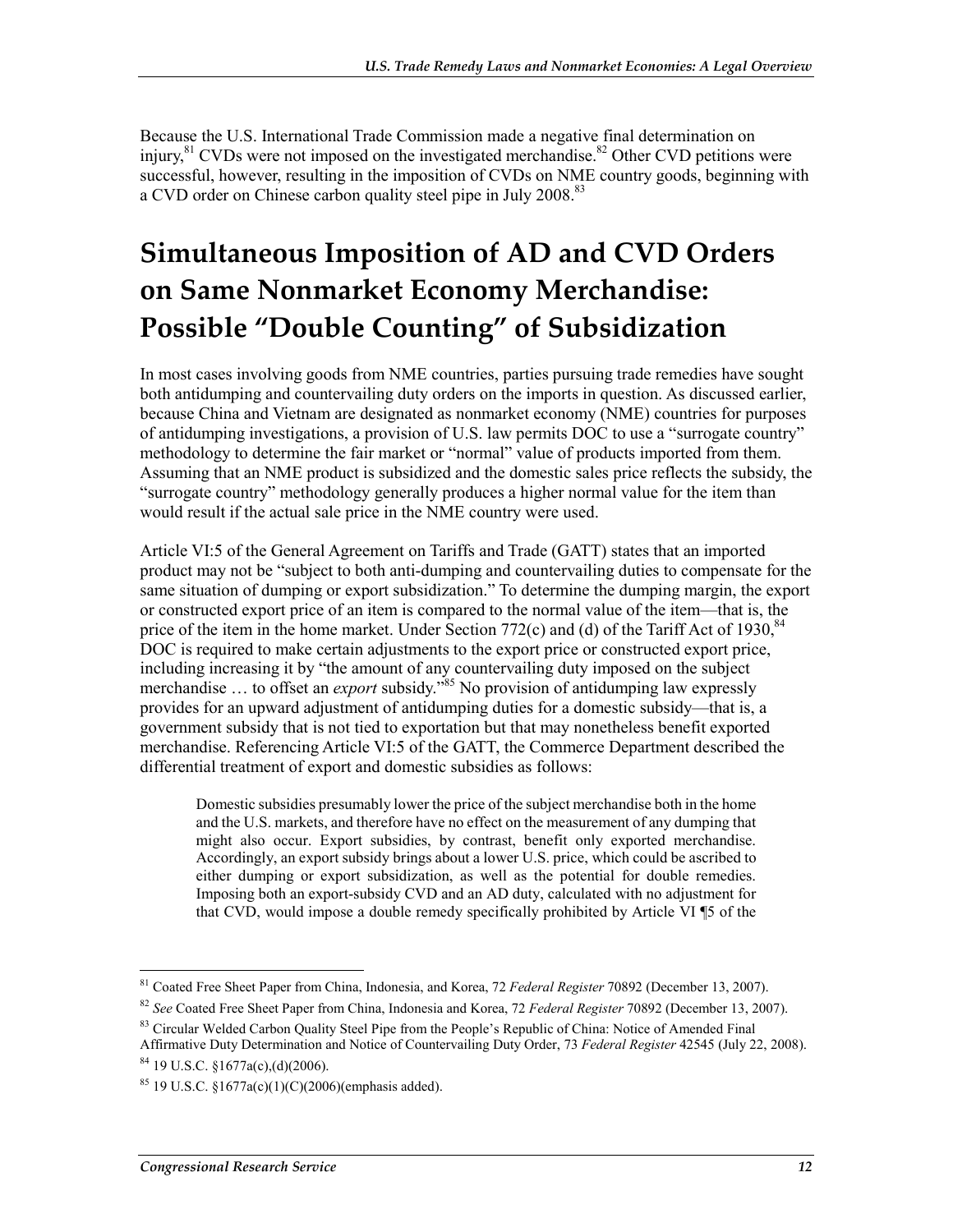GATT. Thus, the only reasonable explanation for Congress' decision to provide for the ... [addition to] U.S. prices of export-subsidy CVDs is protection against double remedies.<sup>86</sup>

The Commerce Department later expanded on the statutory distinction in this way:

The treatment of CVDs that arise out of domestic subsidies contrasts with the statutory treatment of CVDs that relate to export subsidies. The reason for the difference in treatment is that export subsidies are assumed to increase dumping margins by lowering the export price, but not the domestic price in the exporting country. Consequently, collecting both a CVD on an export subsidy and also the increase in the dumping margin resulting from that subsidy would constitute a double remedy for the export subsidy. Adding the CVD to the initial U.S. price lowers the margin by the amount the subsidy is presumed to have increased it, thereby preventing a double-remedy. On the other hand, domestic subsidies are assumed not to affect dumping margins, because they lower prices in both the U.S. market and the domestic market of the exporting country equally. As a result, there is no need for an adjustment to prevent a double remedy. Thus, in the most general germs, the statute stands for the proposition that dumping margins should not be calculated so as to double-collect  $CVDs<sup>3</sup>$ 

While the situation described may hold true with regard to AD investigations involving goods of market economy countries, it may not necessarily do so in AD investigations involving NME products where the surrogate country methodology is used to establish normal value of the merchandise in question and where a CVD order is imposed to remedy a domestic subsidy on the same merchandise. The U.S. Court of International Trade explained the distinction in *GPX Int'l Tire Corp. v. United States*, the 2009 decision involving CVDs on Chinese imports discussed later in this report:

Here, the export price is not being compared with the price of the good in the PRC in which case both sides of the comparison would be equally affected, but rather, export price, however it is affected by the subsidy, is compared with the presumptively subsidy-free constructed normal value. Without some type of adjustment for this, the imposition of AD duties could very well result in a double remedy.<sup>8</sup>

As explained in more detail below, the issue of double counting (or double remedies) arose not only in the court decision referenced above, but also in China's successful WTO challenge of several U.S. CVD orders on Chinese products, each case posing limitations on the ability of DOC to impose CVDs on NME imports.

<sup>&</sup>lt;sup>86</sup> Certain Cold-Rolled and Corrosion-Resistant Carbon Steel Flat Products From Korea: Final Results of Antidumping Duty Administrative Reviews, 62 *Federal Register* 18,404, 18,422 (April 15, 1997). Regarding the issue of GATTconsistency, see Trade Agreements Act of 1979, Statement of Administrative Action, H.Doc. 96-153, Part II, at 412*, as reprinted in* 1979 U.S.C.C.A.N., v. 2, at 683.

<sup>&</sup>lt;sup>87</sup> Notice of Final Results of Antidumping Duty Administrative Review: Low Enriched Uranium From France, 69 *Federal Register* 46,501, 46,506 (August 3, 2004).

<sup>88</sup> GPX Int'l Tire Corp. v. United States, 645 F.Supp.2d 1231, 1242 (Ct. Int'l Trade 2009). The court referenced a report of the U.S. Government Accountability Office, which observed that "when the [constructed] normal value is compared with the export price, the difference will, at least in theory, reflect the price advantages that the exporting company has obtained from both export and domestic subsidies." *Id.*, *quoting* U.S. Gov't Accountability Office, GAO-05-474*, U.S.-China Trade: Commerce Faces Practical and Legal Challenges in Applying Countervailing Duties* 28 (June 2005), at http://www.gao.gov/products/GAO-05-474.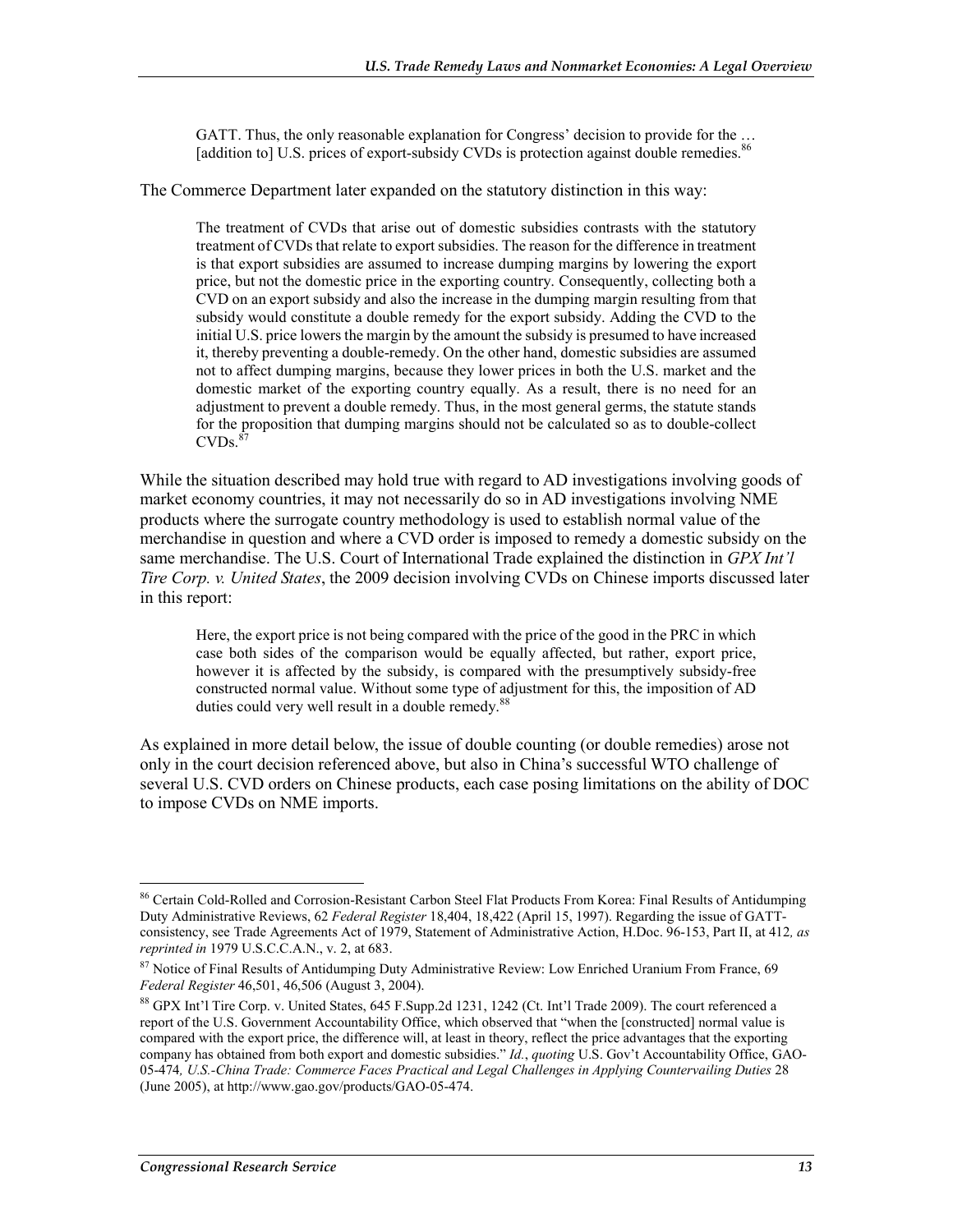## **World Trade Organization (WTO) Issues**

### **WTO-Consistency of Imposing Antidumping and Countervailing Duties on Goods from NME Countries**

WTO Members imposing antidumping and countervailing duties on the products of NME countries must navigate a variety of WTO agreements: the General Agreement on Tariffs and Trade 1994 (GATT 1994), particularly GATT Article VI; the Agreement on Antidumping; the Agreement on Subsidies and Countervailing Measures (SCM Agreement); and the WTO Accession Protocols of NME countries, such as China and Vietnam.

#### **General Agreement on Tariffs and Trade 1994**

Article VI of the GATT 1994 governs the imposition of AD and CV duties by WTO Members on the goods of all other WTO Member countries. It requires, inter alia, that any antidumping or countervailing duty imposed by a WTO Member on such products not exceed, respectively, the "margin of dumping"<sup>89</sup> or the amount of subsidization.<sup>90</sup> For purposes of Article VI, the dumping margin is the price difference that is determined when normal value and export price are compared.<sup>91</sup> As noted earlier, GATT Article VI:5 provides that no product of a WTO Member may "be subject to both anti-dumping and countervailing duties to compensate for the same situation of dumping or export subsidization." Article VI also generally requires that material injury be found before either type of duty may be imposed.<sup>92</sup>

While the text of Article VI does not itself distinguish between the products of market and nonmarket economy countries, an interpretative note to Article VI recognizes that AD duties may be imposed on the products of countries with government-controlled economies and that surrogate country data may possibly be used in making price comparisons involving normal value in such cases. The note states that:

It is recognized that, in the case of imports from a country which has a complete or substantially complete monopoly of its trade and where all domestic prices are fixed by the State, special difficulties may exist in determining price comparability for the purposes of paragraph 1 [of Article VI] and in such cases importing contracting parties [i.e., WTO Members] may find it necessary to take into account the possibility that a strict comparison with domestic prices in such a country may not always be appropriate.<sup>93</sup>

As recently explained by the WTO Appellate Body, this provision "allows investigating authorities to disregard domestic prices and costs of such an NME in the determination of normal value and to resort to prices in a market economy third country."94 The Appellate Body also

<sup>1</sup> <sup>89</sup> General Agreement on Tariffs and Trade 1994 (GATT 1994), art. VI:2. at http://www.wto.org/english/docs\_e/ legal\_e/gatt47\_e.pdf.

<sup>90</sup> GATT 1994, art. VI:3.

<sup>&</sup>lt;sup>91</sup> GATT 1994, arts. VI:1, VI:2.

<sup>92</sup> GATT 1994, art. (Art. VI:6)

 $93$  GATT 1994, ad art. VI, para.1, subpara. 2.

<sup>94</sup> Appellate Body Report, *European Communities—Definitive Anti-Dumping Measures on Certain Iron or Steel*  (continued...)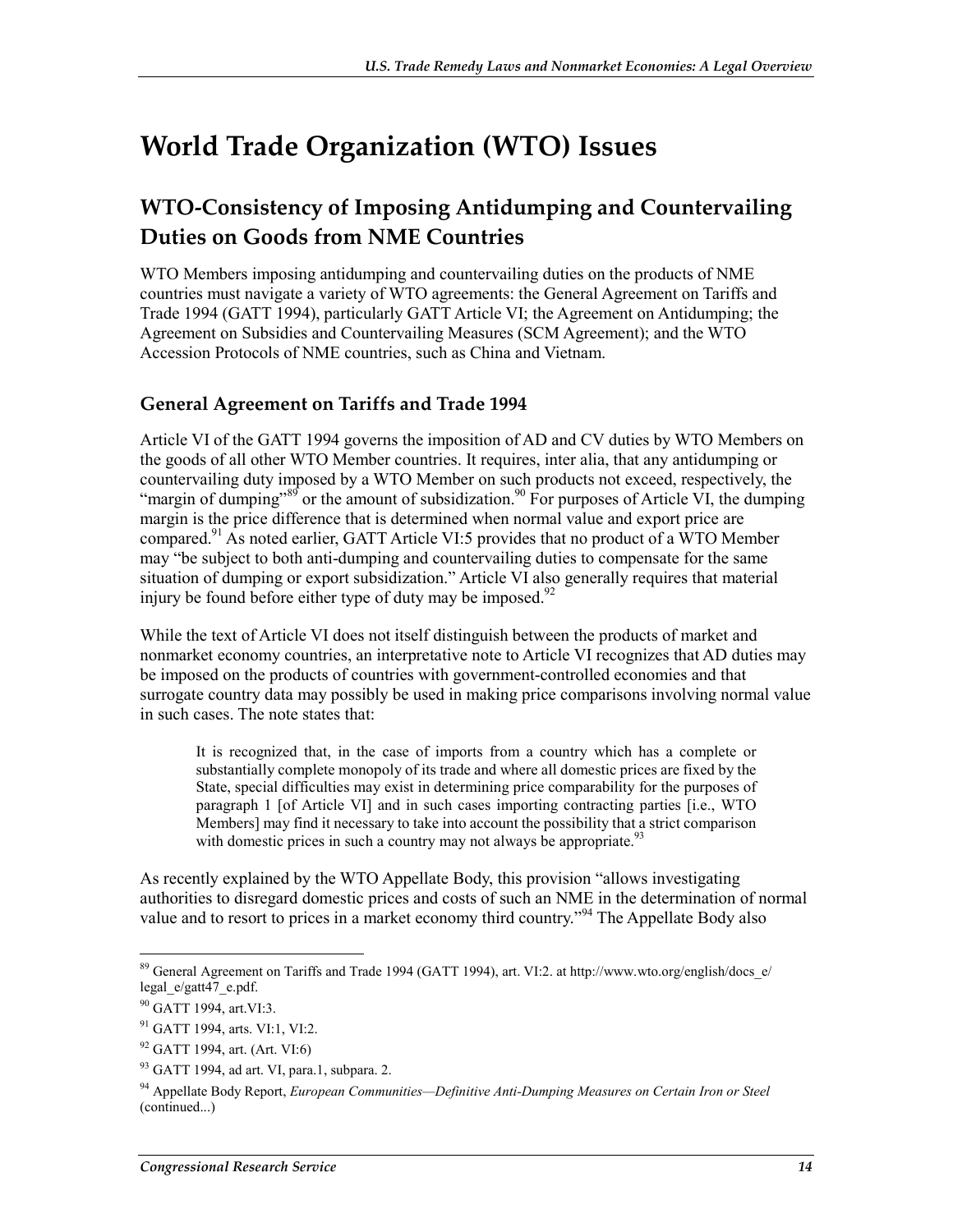remarked that the note "appears to describe a certain type of NME, where the State monopolizes trade and sets all domestic prices" and "would thus not on its face be applicable to lesser forms of NMEs that do not fulfil both conditions, that is, the complete or substantially complete monopoly of trade and the fixing of all prices by the State."95

GATT Article XVI addresses subsidization itself, placing a notification requirement on WTO Members and containing specific obligations on the use of export subsidies. It provides that Members should seek to avoid the use of subsidies on primary products, that is, "any product of farm, forest, or fishery, or any mineral" in its natural or minimally processed form,  $96$  but that, if a party grants an export subsidy on such a product, the subsidy must not be applied in a manner which results in the grantor "having more than an equitable share of world export trade in that product" (Art. XVI:3). Article XVI also prohibits Members from granting, directly or indirectly, "any form of subsidy on the export of any product other than a primary product which results in the sale of the product for export at a price lower than the comparable price charged for the like product to buyers in the domestic market" (Art. XVI:4). Article XVI does not address subsidization by the types of NMEs referred to in GATT Article VI interpretative note.

#### **Agreement on Antidumping**

The WTO Agreement on Antidumping governs the application of GATT Article VI to actions taken under national antidumping laws or regulation.<sup>97</sup> The Agreement provides that antidumping measures may be applied "only under the circumstances" provided for in Article VI and "conducted in accordance with the provisions" of the Antidumping Agreement.<sup>98</sup> With regard to dumping by nonmarket economy countries, Article 2.7 expressly states that Article 2 of the Agreement, which sets forth obligations regarding the determination of dumping by national authorities in antidumping investigations, "is without prejudice to" the GATT Article VI interpretative note discussed above.<sup>99</sup> As stated by the WTO Appellate Body, this provision "thus incorporates ... [the note] into the *Anti-Dumping Agreement*."<sup>1</sup>

#### **Agreement on Subsidies and Countervailing Measures**

The WTO Agreement on Subsidies and Countervailing Measures (SCM Agreement), which expands considerably on obligations in GATT Articles VI and XVI, sets out obligations, rights, and remedies regarding the government subsidies and countervailing duties on subsidized imports.<sup>101</sup> The Agreement defines a subsidy as "a financial contribution by a government or any

1

<sup>98</sup> *Id.*

100 EC Fasteners AB Report, *supra* note 97, para. 285.

<sup>(...</sup>continued)

*Fasteners from China*, para. 285, WT/DS397/AB/R (July 15, 2011)[hereinafter EC Fasteners AB Report]. <sup>95</sup> *Id.* para. 285, n.460.

<sup>96</sup> See GATT 1994, ad art. XVI, sect. B, para. 2.

<sup>&</sup>lt;sup>97</sup> WTO Agreement on Implementation of Article VI of the General Agreement on Tariffs and Trade 1994 (Antidumping Agreement), art. 1, at http://www.wto.org/english/docs\_e/legal\_e/19-adp.pdf.

<sup>99</sup> *Id.* art. 2.7.

<sup>&</sup>lt;sup>101</sup> The Agreement Establishing the World Trade Organization (WTO Agreement) provides that in the event of a conflict between a provision of the GATT 1994 and a provision of the SCM Agreement (or any other multilateral WTO agreement on trade in goods), the provision of the SCM Agreement (or the other WTO agreements) "shall prevail to the extent of the conflict." Agreement Establishing the World Trade Organization (WTO Agreement), Annex 1A, General (continued...)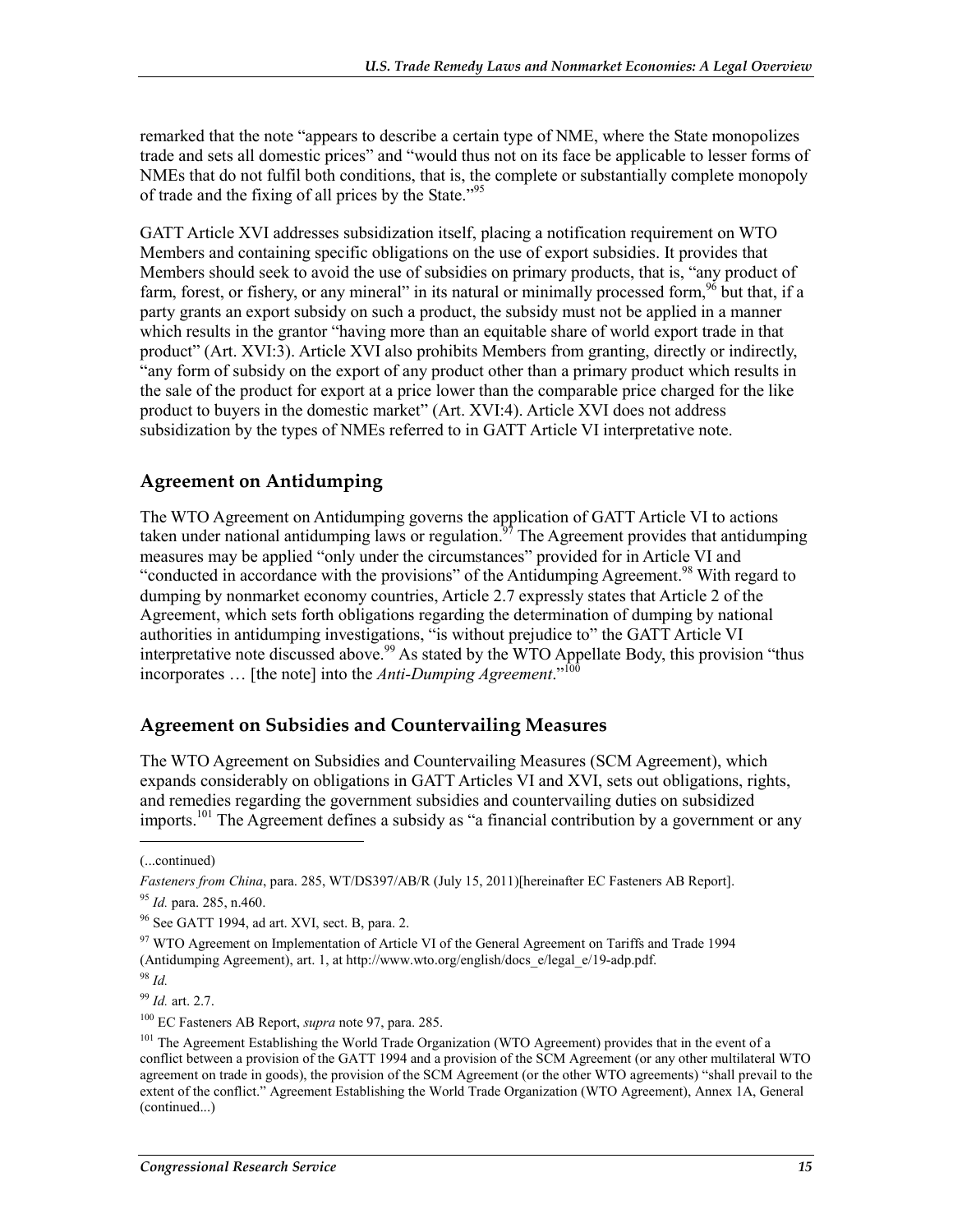public body" within the territory of a WTO Member, or any form of income or price support, that confers a benefit. A financial contribution may take the form of (1) a direct or potential direct transfer of funds such as a loan or loan guarantee; (2) the foregoing of revenue "otherwise due"; (3) government provision of goods or services other than general infrastructure or government purchase of goods; or (4) government payments to a funding mechanism, or entrustment or direction of a private body to carry out one of the functions described above.<sup>102</sup>

The Agreement prohibits export subsidies and subsidies that are contingent on the use of domestic over imported products.<sup>103</sup> While the Agreement does not prohibit domestic subsidies, it requires that such a subsidy be shown to be specific to an industry and to cause adverse effects to the interests of a WTO Member to be remediable.<sup>104</sup> These are referred to as "actionable" subsidies. WTO Members may respond in two ways to subsidies that meet the Agreement's definition. First, a Member may bring a direct challenge of the subsidy in a WTO dispute settlement proceeding. Second, a Member may impose, through a domestic trade remedy proceeding, countervailing duties on subsidized goods. $105$ 

The SCM Agreement does not expressly address the imposition of countervailing duties on the goods of NME countries.106However, it does provide an avenue for using cross-border benchmarks in measuring the benefit from a governmental financial contribution in CVD proceedings involving these countries. In measuring such a benefit, WTO Members generally refer to market-based rates and prices in the subsidizing country. At the same time, a marketbased benchmark may not be available in an NME country and thus, in such cases, the United States has used benchmarks based on rates or prices from one or more foreign market economy countries to make its benefit determinations. $10$ 

Article 14 of the SCM Agreement addresses how a WTO Member may calculate a subsidy in terms of the benefit to the recipient. It provides that "*any method* used by the investigating authority to calculate the benefit to the recipient … shall be provided for in national legislation or implementing regulations of the Member concerned and its application to each particular case shall be transparent and adequately explained," provided that the method is consistent with Agreement guidelines applicable to specified types of subsidies.<sup>108</sup> These subsidies occur when a

103 SCM Agreement, art. 3.

104 SCM Agreement, arts. 1.2, 2, 5. Prohibited subsidies are considered specific *per se*. *Id.* art. 2.3.

<sup>107</sup> *See, e.g.*, Coated Free Sheet Paper from the People's Republic of China: Amended Preliminary Affirmative Countervailing Duty Determination, 72 *Federal Register* at 17487-89.

108 SCM Agreement WTO Agreement on Subsidies and Countervailing Measures, Art. 14, *available at*, http://www.wto.org/english/docs\_e/legal\_e/24-scm.pdf (emphasis added).

<sup>(...</sup>continued)

interpretative note to Annex 1A.

<sup>102</sup> Agreement on Subsidies and Countervailing Measures (SCM Agreement), art. 1, *at* http://www.wto.org/english/ docs\_e/legal\_e/24-scm.pdf.

<sup>&</sup>lt;sup>105</sup> The SCM Agreement allows WTO Members to invoke the two mechanisms at the same time, but "with regard to the effects of a particular subsidy in the domestic market of the importing Member," the Agreement provides that only one form of relief is available: either a countervailing duty or a countermeasure (e.g., a tariff surcharge) imposed in the event that a defending subsidizing Member does not comply with a WTO decision against it. SCM Agreement, art. 10, n.35.

<sup>106</sup> Note that SCM Agreement did recognize that NME countries may be WTO Members, generally requiring WTO Members "in the process of transformation from a centrally-planned into a market, free-enterprise economy" to phase out prohibited subsidies, or make them conform with Article 3, within seven years from the date the WTO Agreement entered into force (by January 1, 2002), SCM Agreement, art. 29.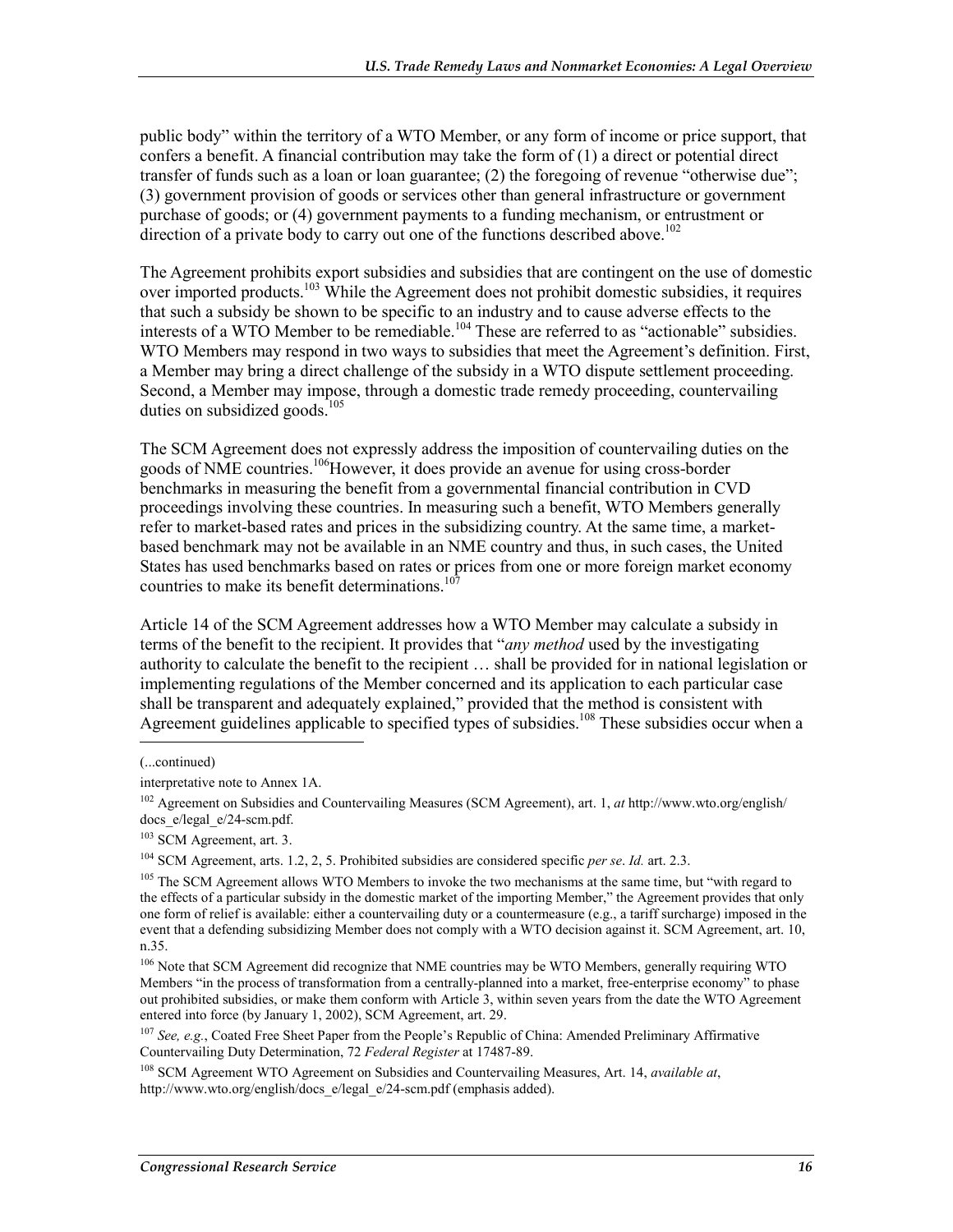government: (a) provides equity capital; (b) provides loans; (c) provides loan guarantees; and (d) provides goods and services or purchases goods. With regard to the last category, Article 14(d) provides that:

the provision of goods or services or purchase of goods by a government shall not be considered as conferring a benefit unless the provision is made for less than adequate remuneration, or the purchase is made for more than adequate remuneration. *The adequacy of remuneration shall be determined in relation to prevailing market conditions for the good or service in question in the country of provision or purchase (including price, quality, availability, marketability, transportation and other conditions of purchase or sale).*<sup>109</sup>

In January 2004, the WTO Appellate Body (AB) found in *United States—Final Countervailing Duty Determination with Respect to Certain Softwood Lumber from Canada (U.S.—Softwood Lumber IV*) that, under Article 14(d), "an investigating authority may use a benchmark other than private prices of the goods in question in the country of provision, when it has been established that those private prices are distorted, because of the predominant role of the government in the market as a provider of the same or similar goods."<sup>110</sup> The AB went on to establish a limitation on the use of such benchmarks, requiring that their use must "relate or refer to, or be connected with, the prevailing market conditions in that country, and must reflect price, quality, availability, marketability, transportation and other conditions of purchase or sale, as required by Article  $14(d)$ ."<sup>111</sup> Nevertheless, the AB expressly refused to suggest or rule upon specific alternative methods that might be available to countries, noting that such a review would be appropriate only on a case-by-case basis. $^{112}$ 

More recently, the AB, citing its findings in *U.S.—Softwood Lumber IV,* found further scope in Article 14 for the use of cross-border benchmarks. In China's challenge to U.S. CVDs discussed later in this report, the AB upheld a 2010 WTO panel decision finding that the United States had acted consistently with Article 14(d) in two CVD investigations in rejecting in-country private prices in China for calculating the benefit conferred by the provision of hot-rolled steel inputs to Chinese companies by state-owned enterprises. The AB ruling, which was partially adverse to the United States, set the following parameters for using a cross-border benchmark under Article  $14(d)$ :

In sum, we are of the view that an investigating authority may reject in-country private prices if it reaches the conclusion that these are too distorted due to the predominant participation of the government as a supplier in the market, thus rendering the comparison required under Article 14(d) of the *SCM Agreement* circular. It is, therefore, price distortion that would allow an investigating authority to reject in-country private prices, not the fact that the government is the predominant supplier *per se*. There may be cases, however, where the government's role as a provider of goods is so predominant that price distortion is likely and other evidence carries only limited weight. We emphasize, however, that price distortion must be established on a case-by-case basis and that an investigating authority cannot, based

 $109$  *Id.* art. 14(d).

<sup>110</sup> Appellate Body Report, *United States—Final Countervailing Duty Determination with Respect to Certain Softwood Lumber from Canada*, para. 103, WT/DS257/AB/R (January 19, 2004).

 $111$  *Id*.

<sup>&</sup>lt;sup>112</sup> *Id.* para. 106 (stating that "[n]or are we required to determine the consistency with Article 14(d) of all the alternative methods mentioned by the participants and third participants; such assessment will depend on how any such method is applied in a particular case.").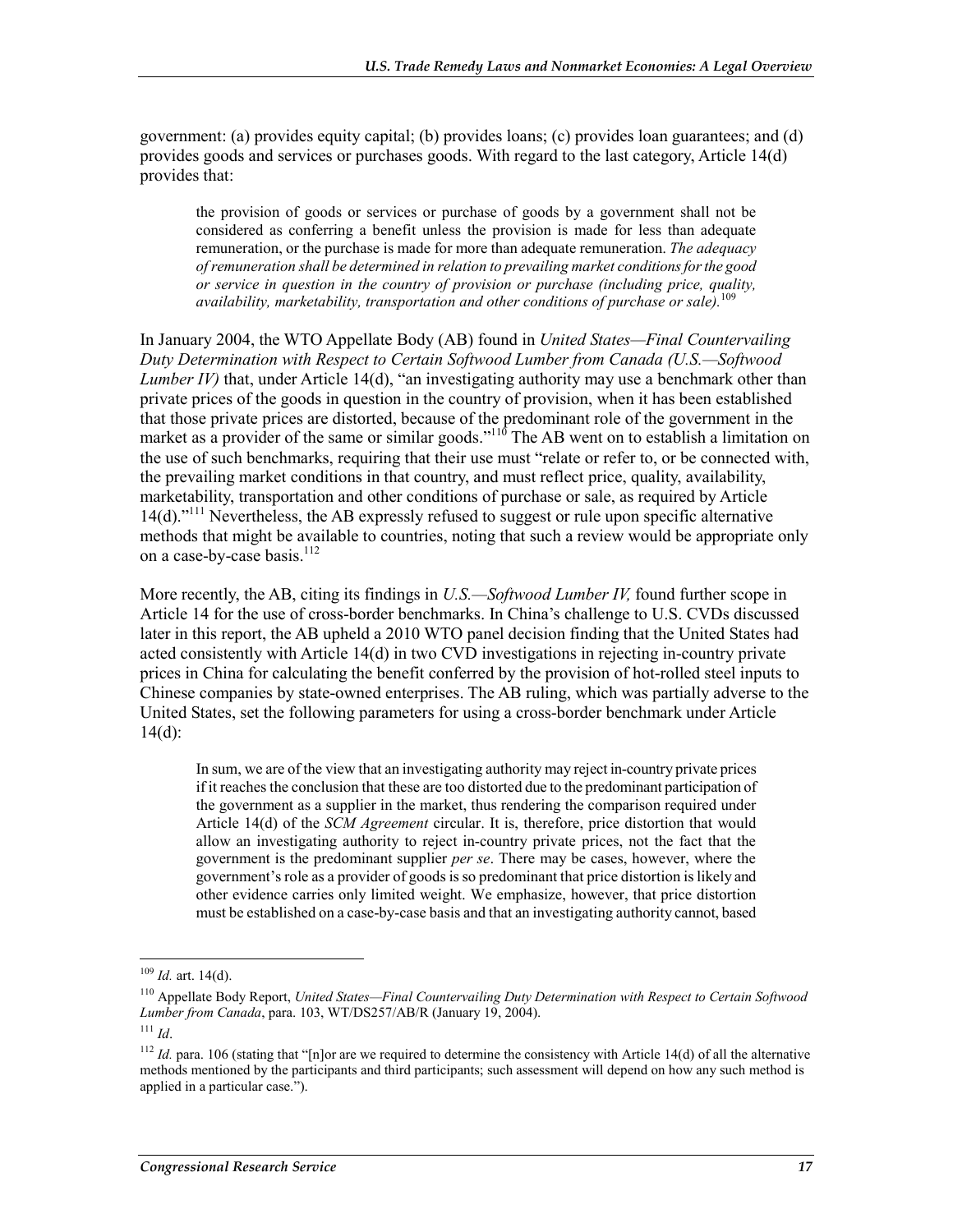simply on a finding that the government is the predominant supplier of the relevant goods, refuse to consider evidence relating to factors other than government market share.<sup>1</sup>

The AB further upheld the panel finding validating DOC's decision in these particular CVD investigations, finding that, in the dispute before it, "given the evidence regarding the government's predominant role as the supplier of the goods, that is, the 96.1 per cent market share, and having considered evidence of other factors, the Panel properly concluded that the USDOC could, consistent with Article 14(d) of the SCM Agreement, determine that private prices were distorted and could not be used as benchmarks for assessing the adequacy of remuneration<sup>"114</sup>

In addition to its evaluation of Article 14(d), the AB also ruled on the use of cross-border benchmarks under Article 14(b) of the SCM Agreement, a guideline for WTO Members calculating the benefit of a government loan in a CVD investigation. Article 14(b) provides that:

a loan by a government shall not be considered as conferring a benefit, unless there is a difference between the amount that the firm receiving the loan pays on the government loan and the amount the firm would pay on a comparable commercial loan which the firm could actually obtain on the market. In this case the benefit shall be the difference between these two amounts.

Again considering USDOC determination in CVD investigations involving Chinese goods, the AB stated that:

[it saw] no inherent limitations in Article 14(b) that would prevent an investigating authority from using benchmark interest rates on loans denominated in currencies other than the currency of the investigated loan, or from using proxies instead of observed interest rates, in situations where the interest rates on loans in the currency of the investigated loans are distorted and thus cannot be used as benchmarks. … In the absence of an actual comparable commercial loan that is available on the market, an investigations authority should be allowed to use a proxy for what 'would' have been paid on a comparable commercial loan that 'could' have been obtained on the market.<sup>115</sup>

<sup>113</sup> Appellate Body Report, *United States—Definitive Anti-Dumping and Countervailing Duties on Certain Products from China*, para. 446, WT/DS379/AB/R (March 11, 2011)(italics in original)[hereinafter U.S. CVDs AB Report].

<sup>114</sup> *Id.* para. 456.

<sup>115</sup> *Id.* para. 487.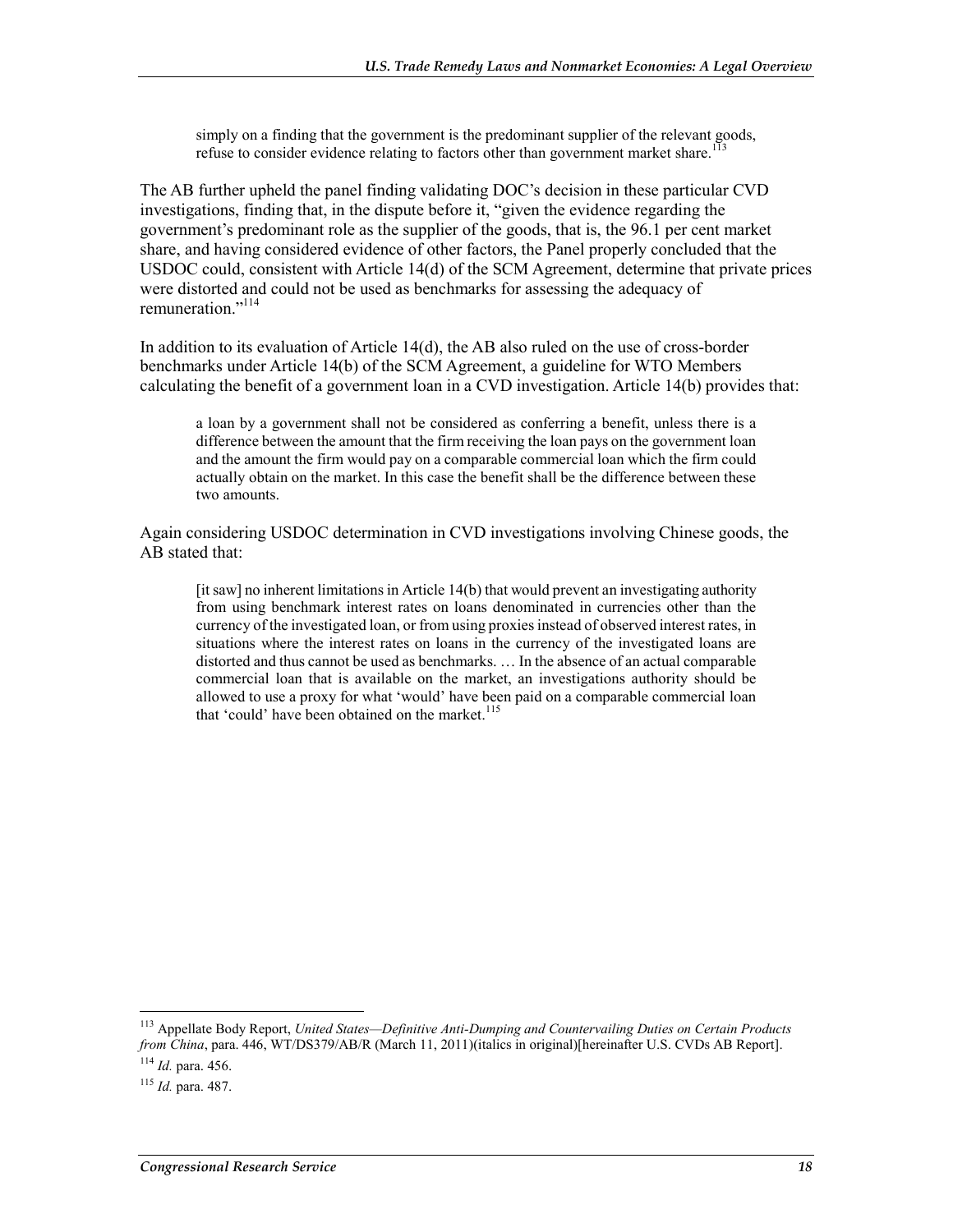The AB also upheld the panel's determination that the United States had acted consistently in rejecting domestic interest rates in this case:

We do not consider, therefore, that the USDOC or the Panel was required to determine whether factors such as the government's predominant role as a lender, government regulation of interest rates, evidence of undifferentiated interest rates, and government influence over … [state-owned commercial bank]-lending decisions, each resulted in interest rates that were lower than they otherwise would have been. In our view, it was, as the Panel found, sufficient for the USDOC to establish that all of these factors taken together distorted the commercial lending market such that comparing the interest rates of the investigated loans with observed rates in the same market would not be meaningful for the purposes of Article  $14(b)$ .<sup>116</sup>

At the same time, the AB found that the panel had not adequately determined whether the actual proxy benchmark used by the United States was consistent with Article 14(b), but could not complete the analysis due to an insufficient factual record in the WTO case.<sup>11</sup>

### **WTO Accession Protocols**

The WTO Accession Protocols of NME countries, such as China and Vietnam, contain provisions governing price comparisons by other WTO Members in antidumping and countervailing duty investigations that support the use of surrogate countries, factors of production, or other "substitute benchmarks" in proceedings involving the goods of these countries.<sup>118</sup> The Protocols govern the countries' accession to the WTO and are an integral part of the WTO Agreement. While the language of Article 14 of the SCM Agreement is relevant to any discussion of the application of trade remedy laws to nonmarket economies, the Accession Protocols provide further guidance as to use of alternative methodologies with respect to particular WTO Member countries.

Article 15 of the WTO Accession Protocol of China, which is currently classified by the United States and other countries as a nonmarket economy,  $119$  states as follows:

(a) In determining price comparability under Article VI of the GATT 1994 and the Antidumping Agreement, the importing Member shall use either Chinese prices or costs for the industry under investigation or a methodology that is not based on a strict comparison with domestic prices or costs in China based on the following rules:

<sup>&</sup>lt;u>.</u> <sup>116</sup> *Id.* para. 508.

<sup>117</sup> *Id.* paras. 510-537.

<sup>118</sup> *See* Protocol on the Accession of the People's Republic of China, WT/L/432 (November 23, 2001), *available at*, http://www.wto.org. Note also, e.g., the WTO Accession Protocol of Vietnam, WT/L/662 (November 15, 2006), which, at para. 2, incorporates language on antidumping and subsidy methodologies from the report of the WTO Working Party on the Accession of Viet Nam which is in many respects similar that in China's Accession Protocol. See WT/ACC/VNM/48, paras. 255, 527 (October 27, 2006).

<sup>&</sup>lt;sup>119</sup> According to U.S. law, decisions to change China's classification to a market economy must be made subject to the statutory requirements established by  $\S771(18)(B)$  of the Tariff Act of 1930, as added by the Trade Agreements Act of 1979. *See* Trade Agreements Act of 1979, P.L. 96-39 §771, 93 Stat. 144 (1979) (codified as amended at 19 U.S.C. §1677(18)(B) (2006)).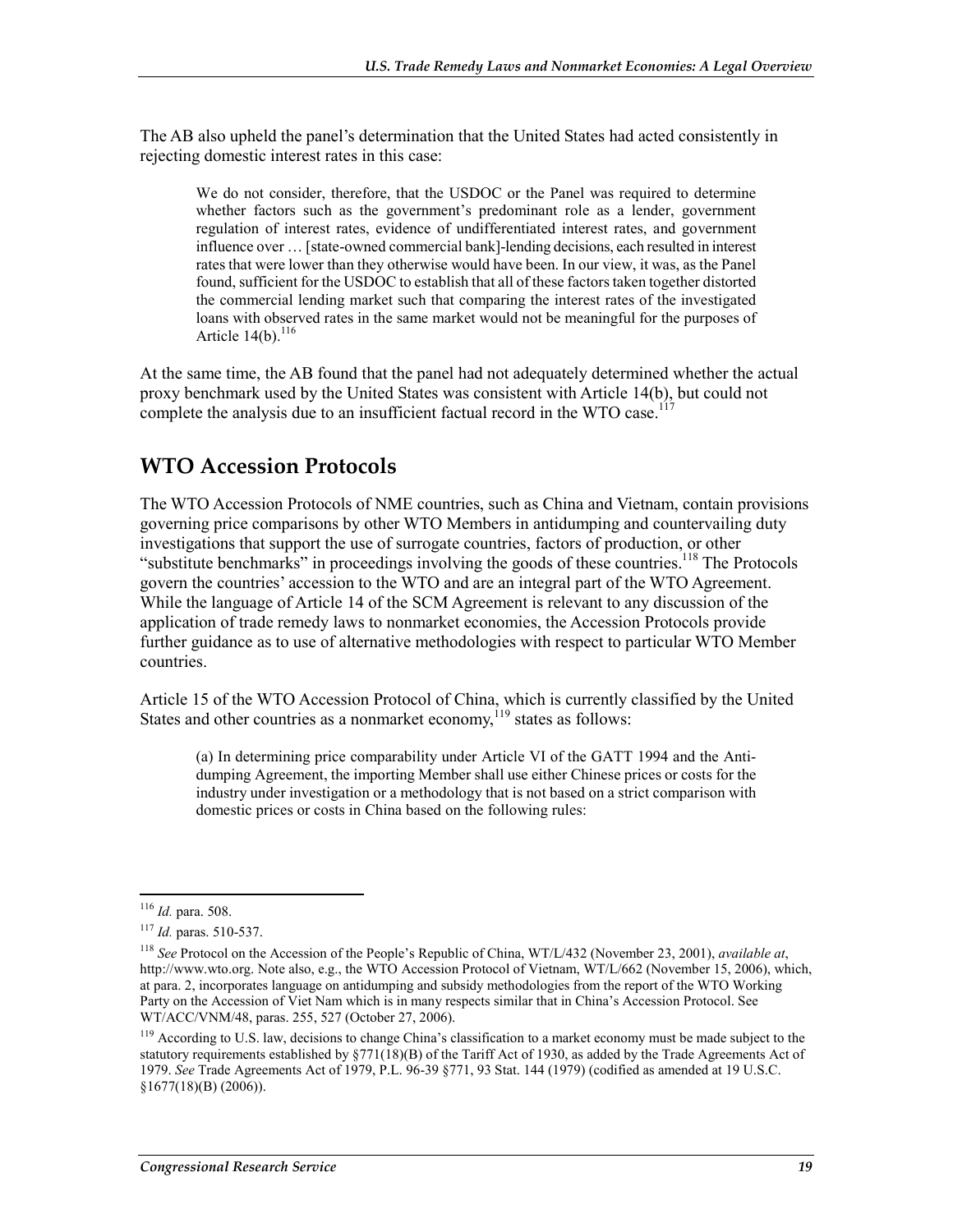(i) If the producers under investigation can clearly show that market economy conditions prevail in the industry producing the like product with regard to the manufacture, production and sale of that product, the importing WTO Member shall use Chinese prices or costs for the industry under investigation in determining price comparability;

(ii) The Importing Member may use a methodology that is not based on a strict comparison with domestic prices or costs in China if the producers under investigation cannot clearly show that market economy conditions prevail in the industry producing the like product with regard to manufacture, production and sale of that product.

(b) In proceedings under Parts II, III and V of the SCM Agreement [i.e., WTO subsidy disputes and domestic CVD proceedings], when addressing subsidies described in Articles 14(a), 14(b), 14(c), and 14(d), relevant provisions of the SCM Agreement shall apply; however, if there are special difficulties in that application, the importing WTO Member may then use methodologies for identifying and measuring the subsidy benefit which take into account the possibility that prevailing terms and conditions in China may not always be available as appropriate benchmarks. In applying such methodologies, where practicable, the importing WTO Member should adjust such prevailing terms and conditions before considering the use of terms and conditions prevailing outside China.

…

<u>.</u>

(d) Once China has established, under the national law of the importing WTO Member, that it is a market economy, the provisions of subparagraph (a) shall be terminated provided that the importing Member's national law contains market economy criteria as of the date of accession. In any event, the provisions of subparagraph  $(a)(ii)$  shall expire 15 years after the date of accession [i.e., December 11, 2016]. In addition, should China establish, pursuant to the national law of the importing WTO Member, that market economy conditions prevail in a particular industry or sector, the non-market economy provisions of subparagraph (a) shall no longer apply to that industry or sector.

This language recognizes the inherent difficulties in calculating a subsidy or dumping margin using values obtained from nonmarket economies.<sup>120</sup> Focusing on CVD proceedings, the language indicates that, provided the use of cross-border benchmarks in CVD proceedings can be adjusted to meet the prevailing economic terms and conditions, the use of such benchmarks is both acceptable by China and permissible under WTO obligations. Indeed, the WTO Appellate Body has stated that Section 15(b) "affords importing WTO Members investigating Chinese imports additional flexibility in the methodology used to identify and measure subsidy benefits"

<sup>120</sup> Regarding antidumping proceedings, *see, e.g.*, EC Fasteners AB Report, *supra* note 97, para. 285. The WTO Appellate Body has made clear, however, that Section 15(a) applies only to determinations of normal value: "We do not consider that the references in paragraph 15(a)(i) to producers having to show that 'market economy conditions prevail … with regard to the manufacture, production and *sale*' of a product means that paragraph 15(a) permits any derogations also with respect to the determination of export prices. … Section 15 of China's Accession Protocol does not authorize WTO members to treat China differently from other Members except for the determination of price comparability in respect of domestic prices and costs in China, which relates to the determination of normal value. We consider that, while Section 15 … establishes special rules regarding the domestic price aspect of price comparability, it does not contain an open-ended exception that allows WTO Members to treat China differently for other purposes under the Anti-Dumping Agreement and the GATT 1994, such as the determination of export price or individual versus country-wide margins." *Id.* paras. 288, 290 (emphasis in the original)(footnotes omitted). See also Panel Report, *United States—Anti-Dumping Measures on Certain Shrimp from Viet Nam*, paras. 7.246-7.251 (WT/DS404/R (July 11, 2011)(adopted September 2, 2011).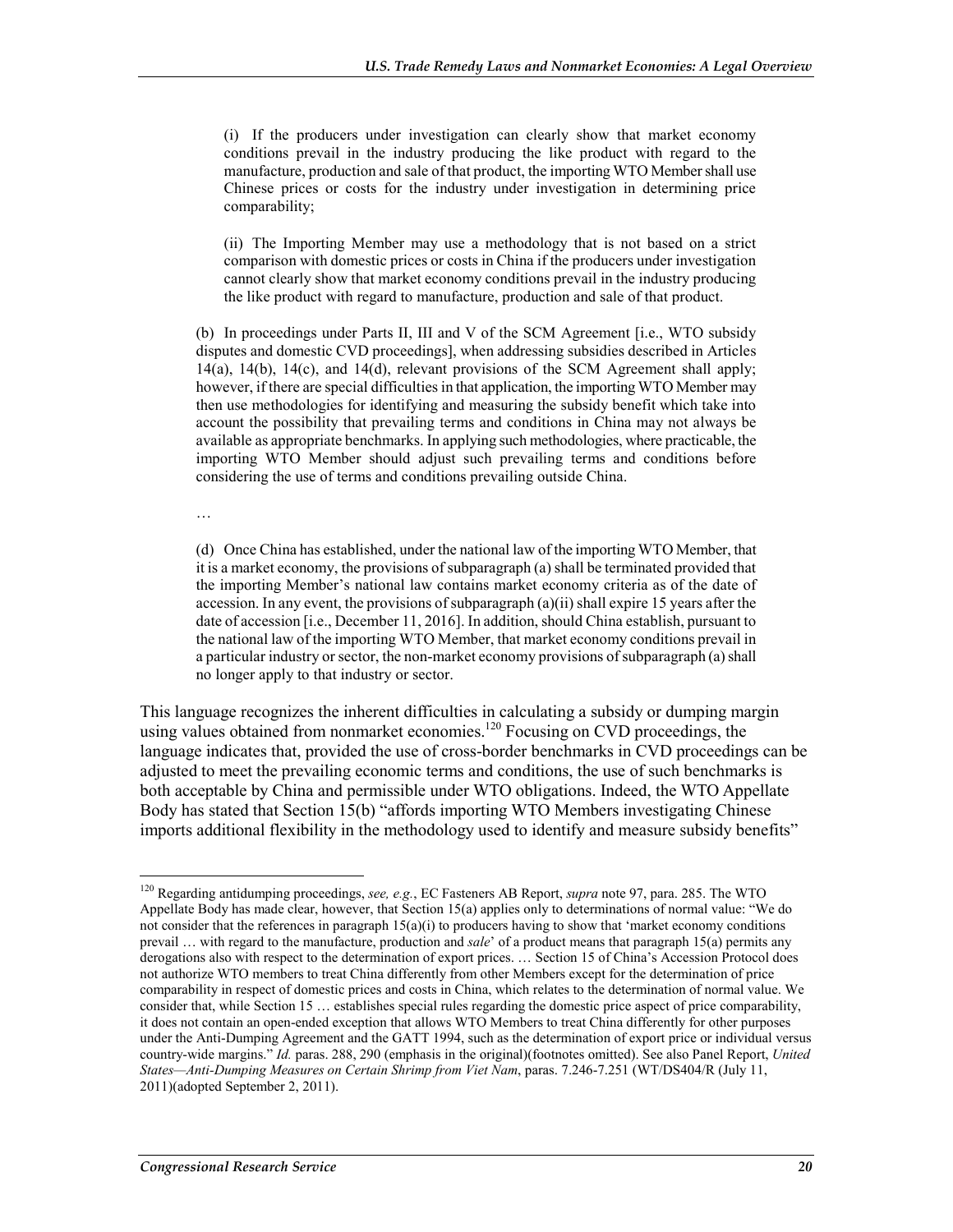in the situation described in that section.<sup>121</sup> While the use of cross-border benchmarks would thus not be a violation of WTO obligations on their face, the application of such benchmarks to a specific industry or imported product may still be subject to challenge on an "as applied" basis. It should also be noted that China's challenge to the U.S. application of CVD law to Chinese products, discussed above (and below), did not address the application of Article 15(b) to the disputed U.S. benefit analysis, but instead, as intended by the parties, focused solely on U.S. compliance with the guidelines set out in Article 14 of the SCM Agreement.<sup>122</sup>

### **China's WTO Challenge:** *United States—Anti-Dumping and Countervailing Duties on Certain Products from China* **(DS379)**

China requested consultations with the United States in September 2008 regarding U.S. law and practice in antidumping and countervailing duty investigations involving Chinese imports.<sup>123</sup> In its subsequent panel request in December of that year, China made both "as applied" and "as such" claims. In other words, China argued that both the application of U.S. antidumping and CVD law in particular investigations and that the law in itself, where the issue of double remedies was concerned, violated WTO obligations.<sup>124</sup> A panel was established in January 2009. In its "as applied" claims, China complained about four antidumping and four CVD investigations involving Chinese goods and cited inconsistencies with the GATT articles, the WTO Agreement on Subsidies and Countervailing Measures (SCM Agreement), the WTO Antidumping Agreement, and Article 15 of China's WTO Accession Protocol. Among other claims, China alleged the following:

• that in connection with U.S. findings that the alleged provision of goods for less than adequate remuneration fulfilled the definition of a subsidy under the SCM Agreement, DOC erroneously determined that certain state-owned enterprises (SOEs) were public bodies for purposes of the definition, that DOC failed to find that the alleged benefits that trading companies had received from SOE-provided goods were passed on to the producers of the merchandise that was the subject of the CVD investigations, and, in an argument analogous to that used in challenges to the use of "zeroing" in antidumping cases, that DOC improperly included in

<u>.</u>

By definition, an "as such" claim challenges laws, regulations, or other instruments of a Member that have general and prospective application, asserting that a Member's conduct—not only in a particular instance that has occurred, but in future situations as well—will necessarily be inconsistent with that Member's WTO obligations. In essence, complaining parties bringing "as such" challenges seek to prevent Members *ex ante* from engaging in certain conduct. The implications of such challenges are obviously more far-reaching than "as applied" claims.

Appellate Body Report, United States—Sunset Review of Anti-Dumping Measures on Oil Country Tubular Goods from Argentina, para. 172, WT/DS268/AB/R (November 29, 2004).

<sup>121</sup> See U.S. CVDs AB Report, *supra* note 116, para. 436, note 401.

<sup>122</sup> *Id.*

<sup>123</sup> Request for Consultations by China, *United States—Definitive Anti-Dumping and Countervailing Duties on Certain Products from China*, WT/DS379/1 (September 22, 2008).

<sup>124</sup> Request for the Establishment of a Panel by China, *United States—Definitive Anti-Dumping and Countervailing Duties on Certain Products from China*, WT/DS379/2 (December 12, 2008). "As such" challenges have broader implications than "as applied" claims, which focus on the application of a statute, regulation, or practice to an individual situation, rather than on the norm itself. As explained by the WTO Appellate Body: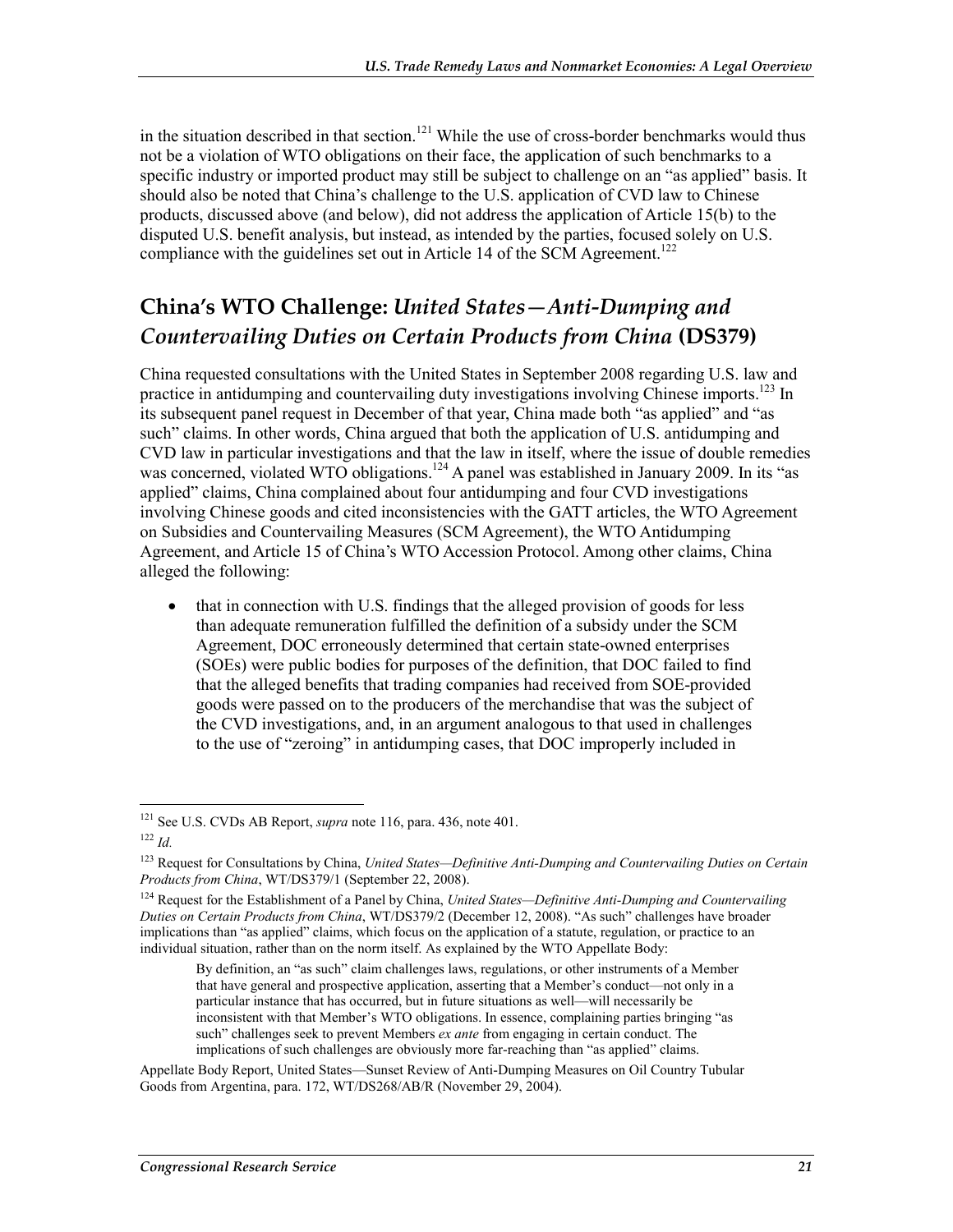subsidy benefit calculations only those transactions that produced a positive benefit, while excluding transactions that yielded no benefit;

- that the United States had failed to demonstrate that the alleged provision of land and land use rights for less than adequate remuneration was specific to an industry or group of industries;
- that in connection with finding that the government had provided loans on preferential terms, the United States had erroneously determined that certain state-owned commercial banks were public bodies, and also failed to find specificity;
- that although Article 15 of China's Accession Protocol permitted the United States choose a benchmark outside of China in order to determine the existence and amount of any subsidy benefit, the United States had improperly rejected the prevailing terms and conditions in China as the basis for making its determinations;
- that the United States had imposed a "double remedy" by using its nonmarket economy (NME) methodology for determining dumping and imposing antidumping duties simultaneously with a determination of subsidization and imposition of CVDs on the same product, resulting in the United States levying CVDs in excess of the subsidy found to exist in violation of the SCM Agreement; that the levied antidumping and countervailing duties were in excess of the "appropriate" amounts, as called for in Article 9.2 of the AD Agreement and Article 19.3 of the SCM Agreement; that the United States failed to make a "fair comparison" between export price and normal value in its antidumping determination as required under the WTO Antidumping Agreement; that the United States imposed antidumping duties in excess of the amount of dumping found to exist; and that the United States failed to grant China the most-favorednation (MFN) treatment required under Article I of the GATT by not according it "the same unconditional entitlement to the avoidance of a double remedy for the same unfair trade practice that it accords to imports of like products from the territories of other WTO Members"; and
- that in conducting the antidumping and countervailing duty investigations in question, the United States made various procedural errors involving notification and transparency and improperly made adverse inferences from available information without having requested information from interested parties regarding the factual issue involved.

China also argued that U.S. law is inconsistent "as such" with U.S. obligations under the WTO Antidumping and SCM Agreements because it does not provide DOC with authority to avoid imposing an impermissible "double remedy" on goods from China when it uses surrogate country values for determining costs of production of goods made in a country designated a NME. Because imports from WTO Members with market economies are not subject to this treatment, China also considered this situation to be a violation of the GATT Article I, the GATT mostfavored-nation article.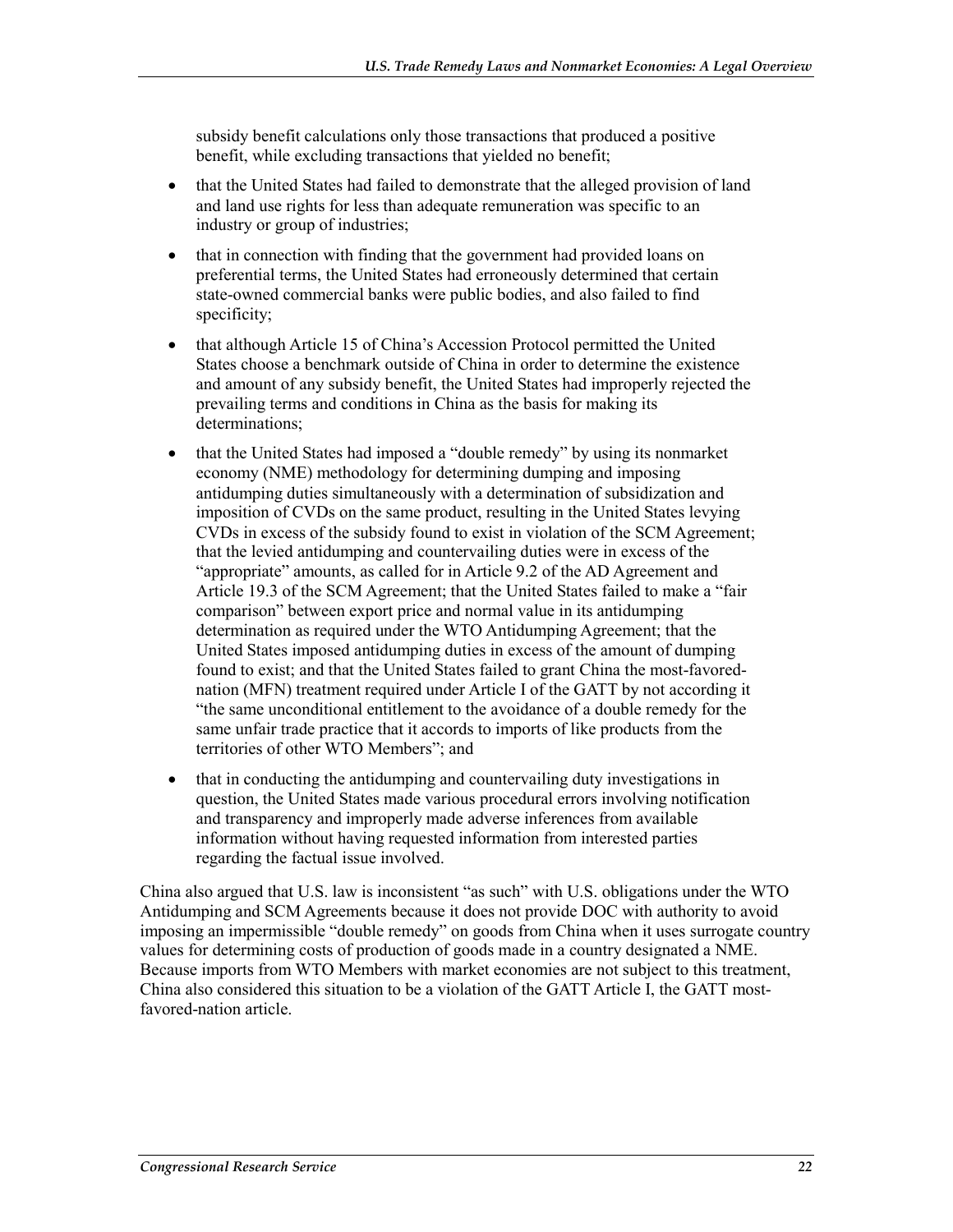#### *Panel Report*

In a report publicly circulated on October 22,  $2010$ ,<sup>125</sup> the WTO panel rejected most of China's claims, as follows:

- Regarding the WTO-consistency of DOC's determinations in cited investigations that there was a *financial contribution* for purposes of the SCM Agreement's definition of a subsidy, the panel found that China had not established that the United States violated the SCM Agreement in determining that state-owned enterprises (SOEs) and state-owned commercial banks (SOCBs) were "public bodies," agreeing with the United States that the term "public body" means "any entity that is controlled by the government."<sup>126</sup> The panel also rejected China's claim that the United States had violated the Agreement in determining that certain trading companies were "entrusted" or "directed" by the government to provide goods and services to producers of the investigated products.
- Regarding DOC's determinations of *specificity*, the panel rejected China's claims that DOC had improperly determined that lending by SOCBs to the off-the-road (OTR) tire industry was *de jure* specific, but also found that the United States had not acted consistently with the SCM Agreement in determining that the government provision of land-use rights in one investigation was regionally specific.
- Regarding U.S. *benefit* determinations, the panel found that China had not established that DOC violated the SCM Agreement: by failing to conduct a "pass through" analysis in the OTR investigation to determine whether any subsidy benefits received by trading companies selling rubber inputs were passed on to OTR tire producers who purchased those inputs; by failing to "offset" positive with "negative" benefit amounts in the same investigation; and by rejecting Chinese prices and interest rates as benchmarks in various investigations. At the same time, the panel determined that DOC had acted inconsistently with the SCM Agreement in the OTR investigation (1) by not ensuring that the methodology used to determine the benefit to tire producers from purchases of SOE-manufactured inputs from trading companies did not result in a benefit that exceeded that conferred by the government providing the inputs, and (2) by using average annual interest rates as benchmarks for one company's U.S. dollardenominated loans from SOCBs.
- Regarding China's *double remedy* claims, the panel rejected China's "as such" challenge, and reviewing its "as applied" claim, found that, while the panel did not doubt that in general the simultaneous imposition of an antidumping order based on NME methodology and a CVD order on the same merchandise likely results in the same subsidization being offset twice, China did not establish that double remedies were inconsistent with the SCM Agreement, Article VI:3 of the GATT, which prohibits the imposition of CVDs in excess of the amount of subsidization, or the GATT MFN article.

<sup>125</sup> Panel Report, *United States—Definitive Anti-Dumping and Countervailing Duties on Certain Products from China*, WT/DS379/R (October 22, 2010).

<sup>126</sup> *Id.* para. 8.79.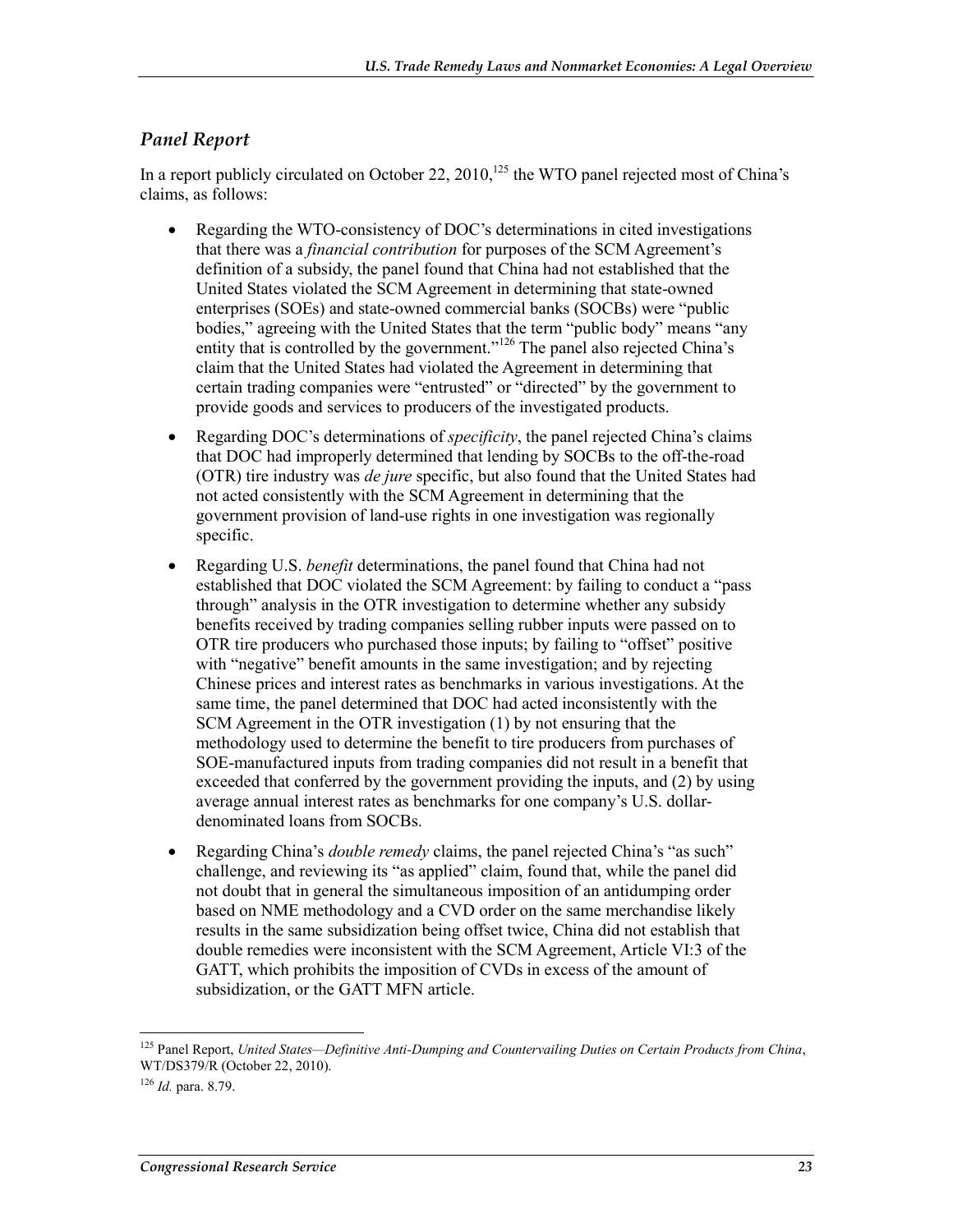• Regarding alleged *procedural violations*, the panel found that China had not established that the United States violated the SCM Agreement by not granting China and various Chinese producers extra time to respond to certain questionnaires in the CVD investigations, but that the United States did violate an obligation under the SCM Agreement in using "facts available"—that is, facts not provided by China or its companies—in determining the amount of SOEprovided hot-rolled steel that investigated producers purchased from trading companies.

#### *Appellate Body Report*

In an appeal by China,<sup>127</sup> the WTO Appellate Body (AB), on March 11, 2011, reversed the panel on two especially significant issues: the interpretation of the term "public body" and the permissibility of "double remedies."128 The AB reversed the panel's finding that the term "public body" means an entity controlled by the government and thus its consequent finding that the United States had not violated the SCM Agreement in finding that certain SOEs and SOCBs qualified as such. The AB also completed the analysis on this point and concluded that DOC's determinations in the four CVD investigations that SOE input suppliers were public bodies were inconsistent with the Agreement, on the ground that a public body "must be an entity that possesses, exercises or is vested with governmental authority" and not merely an entity that is owned or controlled by the government.<sup>129</sup> The AB also concluded, however, that China had not established that DOC's determination that the SOCBs in the OTR investigation constituted public bodies was improper.

The AB upheld panel findings on specificity appealed by China. The AB also upheld two of the appealed findings approving DOC's use of foreign benchmarks in determining the subsidy benefit. The AB reversed the panel's rejection of China's claim that the foreign benchmark actually used by DOC to calculate the benefit from RMB-denominated SOCB loans in three investigations was inconsistent with Article 14(b) of the SCM Agreement, a provision governing the calculation of loan benefits, but, at the same time, found that it could not complete the analysis of China's claim under this article. The AB's reversal was based on its finding that the panel had not made an "objective assessment" of the issue, as required under Article 11 of the WTO Dispute Settlement.

In reversing the panel on the issue of "double remedies," the AB found that offsetting the same subsidization twice by the simultaneous imposition of antidumping duties based on NME methodology and countervailing duties is inconsistent with Article 19.3 of the SCM Agreement, which requires that, when a CVD is imposed on a product, it be levied "in the appropriate amount" in each case." The AB also reversed related panel findings and found that, in the four sets of challenged antidumping and CVD investigations, because the United States had imposed duties concurrently without having assessed whether "double remedies" arose, the United States acted inconsistently with Article 19.3. As result, the AB also found that the United States was in violation of two other provisions of the SCM Agreement: Article 10, which requires WTO

<sup>1</sup> 127 Notification of an Appeal by China, *United States—Definitive Anti-Dumping and Countervailing Duties on Certain Products from China*, WT/DS379/6 (December 6, 2010).

<sup>128</sup> Appellate Body Report, *United States—Definitive Anti-Dumping and Countervailing Duties on Certain Products from China*, WT/DS379/AB/R (March 11, 2011).

<sup>129</sup> *Id.* para. 317.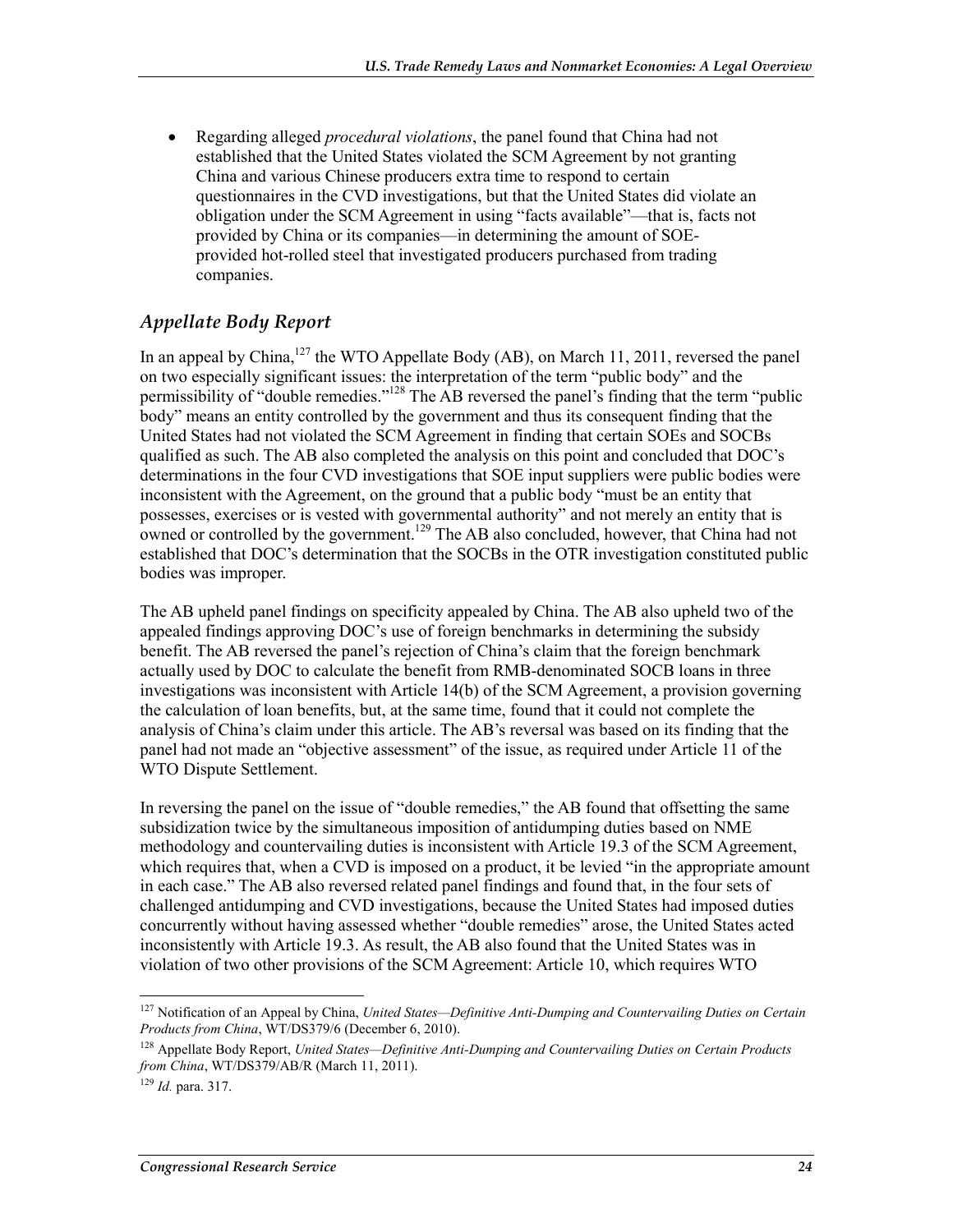Members, inter alia, to ensure that the imposition of CVDs is consistent with Article VI of the GATT, and Article 32.1, which prohibits WTO Members from imposing a "specific action" against the subsidy of another Member except in accordance with the GATT, as interpreted by the SCM Agreement.

#### *Implementation of WTO Reports*

The Appellate Body report and modified panel report were adopted by the WTO Dispute Settlement Body (DSB) at its March 25, 2011, meeting. The United States and other WTO Members expressed considerable concern over both the AB's approach to the term "public body<sup>3130</sup> and to the legal reasoning and implications of the AB's finding on double remedies. As described in the DSB minutes, the United States noted that no provision of the Antidumping Agreement or the SCM Agreement restricted a WTO Member's ability to apply antidumping duties based on NME methodology and countervailing duties concurrently.<sup>131</sup> The United States further maintained that Article 19.3 of the Agreement, on whose language the AB based its conclusion, was not concerned with the definition and calculation of CVDs and "still less" with the concurrent application of antidumping and countervailing duties. Rather, the United States asserted, Article 19.2 was concerned with the imposition and collection of CVDs. The phrase "appropriate amounts" referred "simply to the fact that the CVD on particular imports may vary, even though a CVD should be imposed in a non-discriminatory manner."<sup>132</sup> The United States further stated that the report gave Members "no certainty in determining what would constitute an 'appropriate' amount of a CVD in a given situation" and that it "appeared to impose the entire burden of proving that there was no 'double remedy' on the importing Member.<sup>5133</sup>

The United States added that the Appellate Body "appeared to impose significant administrative burdens on Members' trade remedy administrators in the situation of concurrent application of CVDs and NMEs," since "[i]f required, measuring the effect of a subsidy on the export price of a good and other components of the dumping margin may involve highly complex economic and econometric analysis," a measurement that may entail "significant" difficulties.<sup>134</sup> In the U.S. view, this situation "raised serious questions about whether Members would be able to address trade-distorting subsidies by NME Members."<sup>135</sup>

The United States stated at the following DSB meeting that it intended to comply with the decision and that it would need a reasonable period of time in which to do so.<sup>136</sup> In July 2011, the United States and China agreed on a compliance deadline of February 25, 2012, which they later

<sup>&</sup>lt;sup>130</sup> Dispute Settlement Body, Minutes of Meeting, March 25, 2011, at 18-19 (United States), 21 (Mexico), 22-23 (Turkey), 23-24 (European Union), 25 (Canada), 25-26 (Australia), 26-29 (Japan), 29-30 (Argentina), WT/DSB/M/294 (June 9, 2011).

<sup>131</sup> *Id.* at 19.

<sup>132</sup> *Id.* at 20.

<sup>133</sup> *Id.*

<sup>134</sup> *Id.* at 21.

<sup>135</sup> *Id.*

<sup>&</sup>lt;sup>136</sup> Dispute Settlement Body, Minutes of Meeting, April 21, 2011, at 9, WT/DSB/M/295 (June 30, 2011). For further discussion of WTO dispute settlement procedures at the compliance phase, as well as the rights and obligations of the parties to the dispute at this phase, see CRS Report RS20088, *Dispute Settlement in the World Trade Organization (WTO): An Overview*, by Daniel T. Shedd, Brandon J. Murrill, and Jane M. Smith.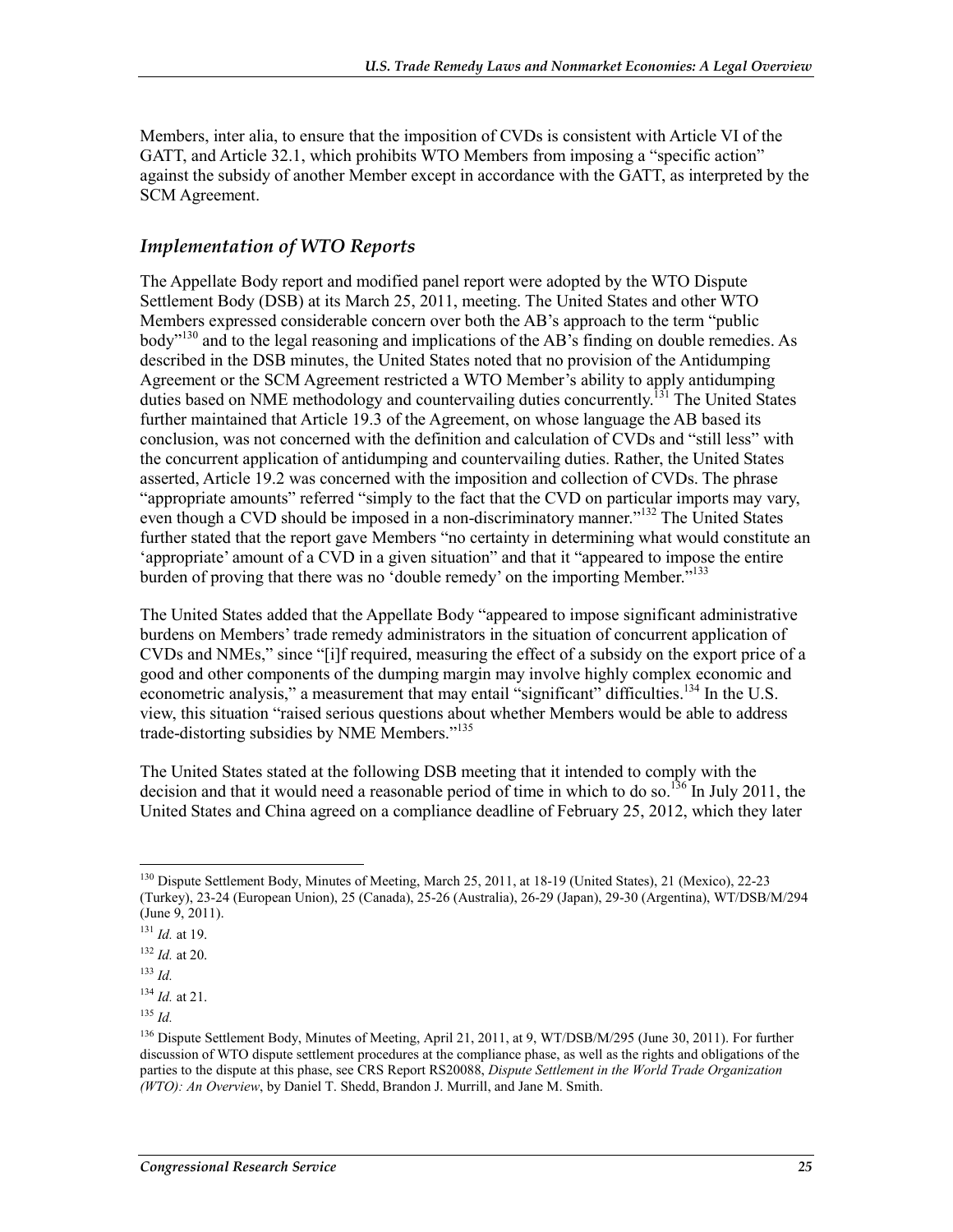extended to April 25, 2012.<sup>137</sup> In its January 2012 status report to the DSB, the United States stated that the United States Trade Representative (USTR):

made a written request to the Secretary of Commerce to issue determinations under Section 129(b) of the Uruguay Round Agreements Act that would render US Department of Commerce ("Commerce") determinations in four original antidumping investigations and four original countervailing duty determinations of products from China—circular welded pipe, light-walled rectangular pipe, certain new pneumatic off-the-road tires, and laminated woven sacks—not inconsistent with the recommendations and rulings of the DSB."<sup>138</sup>

The United States continued:

Commerce has been actively working on this matter and has issued questionnaires to Chinese respondents and to the Government of China, seeking additional information related to the issues on which the DSB adopted recommendations and rulings. Respondents have requested and Commerce has granted additional time for the submission of responses to the questionnaires. Commerce is analyzing responses provided to date and awaiting further responses from Chinese respondents and the Government of China.<sup>139</sup>

As discussed in the next section of this report, the U.S. Court of Appeals for the Federal Circuit ruled in December 2011 in *GPX Int'l Tire Corp. v. United States* that CVDs could not be imposed on NME goods under the existing CVD statute. In a rapid response to this ruling, Congress enacted P.L. 112-99, signed on March 13, 2012, which authorizes DOC to impose CVDs on such merchandise effective November 20, 2006 (thus covering the investigations at issue in the WTO dispute), and establishes procedures for the department to address double counting as of the date of enactment. The United States made note of the new law in its April 2012 status report to the WTO Dispute Settlement Body, mentioning the potential role of the statute in resolving the impermissible double counting found by the Appellate Body:

The new legislation makes clear that where countervailing duties are applied to exports from a nonmarket economy country at the same time that anti-dumping duties, calculated using a "surrogate value" methodology, are applied to the exports, and evidence is presented that this has resulted in an increase in the dumping margin, Commerce may reduce the

<sup>137</sup> Agreement under Article 21.3(b) of the DSU, *United States—Definitive Anti-Dumping and Countervailing Duties on Certain Products from China*, WT/DS379/11 (July 8, 2011); Modification of the Agreement under Article 21.3(b) of the DSU, *United States—Definitive Anti-Dumping and Countervailing Duties on Certain Products from China*, WT/DS379/13 (January 19, 2012).

<sup>138</sup> Status Report by the United States, *United States—Definitive Anti-Dumping and Countervailing Duties on Certain Products from China*, WT/DS379/12 (January 10, 2012) [hereinafter January 2012 WTO Status Report]. Section 129(b) of the Uruguay Round Agreements Act, 19 U.S.C. §3538(b)(2006), authorizes DOC to issue new WTOcompliant dumping and subsidy determinations in response to adverse WTO reports, if requested in writing by the USTR. DOC must issue the new determination or determinations within 180 days after receiving the USTR's written request. After a determination is issued and the USTR consults with DOC and congressional committees, the USTR may direct the Commerce Department to implement the determination, in whole or in part. Implemented Section 129 determinations are prospective; that is, they apply to unliquidated entries of the subject merchandise (i.e., entries for which final duties have not yet been assessed) that are entered on, or withdrawn from warehouse, for consumption on or after the date on which the USTR directs Commerce to implement the determination. 19 U.S.C.

<sup>§3538(</sup>c)(1)(b)(2006). Section 129 determinations are subject to judicial review in the U.S. Court of International Trade. 19 U.S.C. §1516a(a)(2)(B)(vii)(2006). The court's decisions may be appealed to the U.S. Court of Appeals for the Federal Circuit, whose decisions are reviewable by the U.S. Supreme Court. For additional discussion of Section 129 determinations, *see* CRS Report RL32014, *WTO Dispute Settlement: Status of U.S. Compliance in Pending Cases*, by Jeanne J. Grimmett.

<sup>139</sup> January 2012 WTO Status Report, *supra* note 141.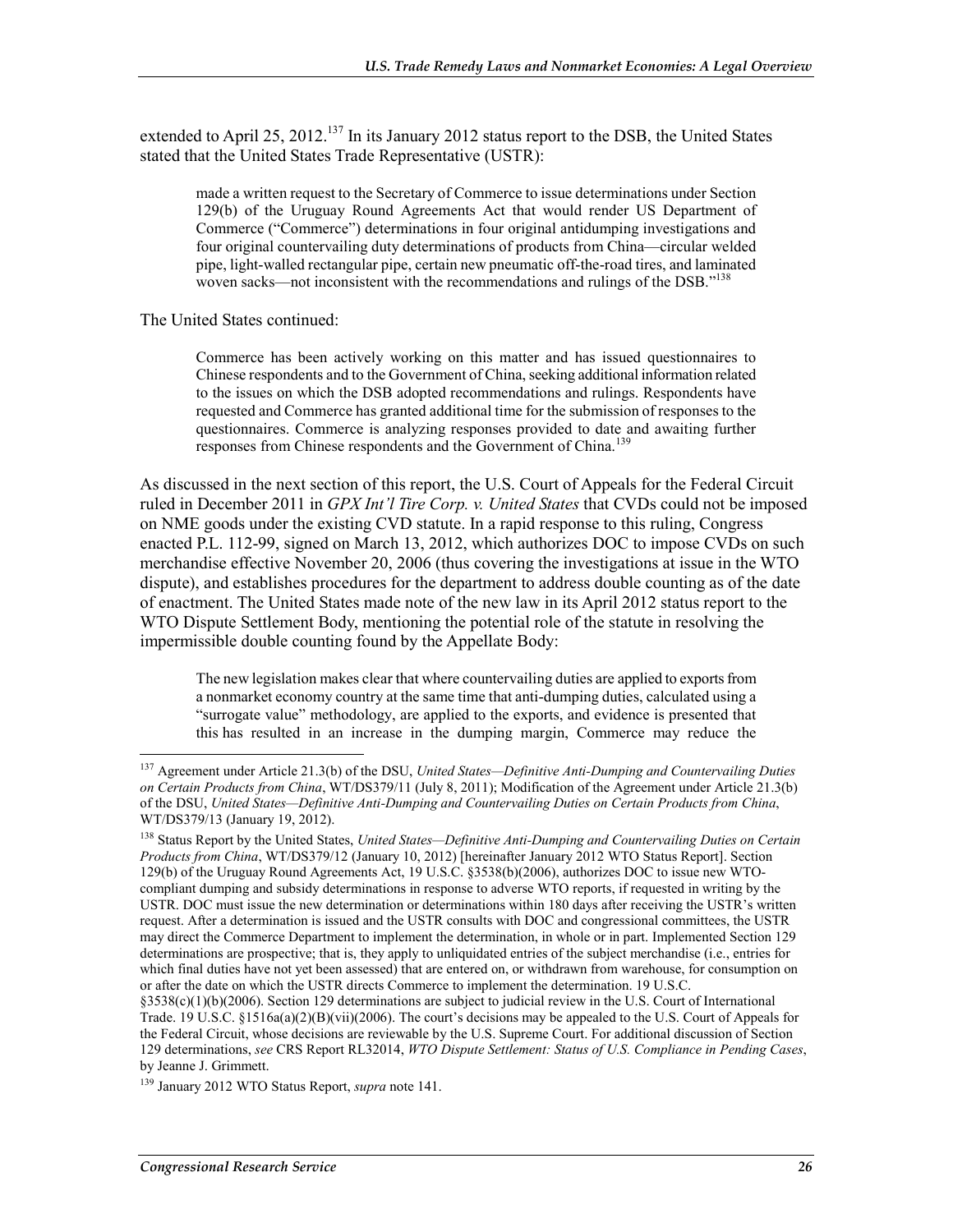antidumping duty to avoid what has been referred to as a "double remedy." Commerce is currently working to implement this new law, including as part of US efforts to implement the recommendations and rulings of the DSB in connection with this dispute.<sup>140</sup>

Notwithstanding its compliance activity, the United States did not fully comply by the April 25 deadline in the case. On May 11, 2012, the United States entered into a procedural agreement with China aimed at facilitating any compliance panel proceeding that may be requested by China. If the United States is found to be out of compliance as a result of these proceedings, China would be able to pursue sanctions against the United States.<sup>141</sup> To date, China has not made such a panel request.

## **Recent U.S. Judicial Decisions: CVDs May Not Be Applied to NME Country Goods**

#### **U.S. Court of International Trade Decisions:** *GPX Int'l Tire Corp. v. United States* **(2009-2010)**

As the WTO case was proceeding, the U.S. Court of International Trade (USCIT), in a case involving CVDs on Chinese off-the-road tires, ruled in August 2010 in *GPX Int'l Tire Corp. v. United States*, that the application of CVDs on these imports concurrently with antidumping duties calculated under the NME methodology without making adjustments to avoid double counting was unreasonable and inconsistent with U.S. law.<sup>142</sup> In an earlier ruling involving the same CVD order, the USCIT stated that "[if] there is a substantial potential for double counting, and it is too difficult for Commerce to determine whether, and to what degree double counting is occurring, Commerce should refrain from imposing CVDs on NME goods until it is prepared to address this problem through improved methodologies or new statutory tools."<sup>143</sup> The court instructed Commerce that it "has a choice," explaining as follows:

<sup>140</sup> Status Report by the United States, *United States—Definitive Anti-Dumping and Countervailing Duties on Certain Products from China*, WT/DS379/12/Add.3 (April 13, 2012). As discussed later in this report, in the *GPX* proceedings in the U.S. Court of International Trade, where statutory authority to impose CVDs on NME products had been assumed and the court instead faulted the Commerce Department for not remedying double counting, the department believed that it had three options for addressing this issue: not to apply CVDs; to apply a market economy methodology in the concurrent antidumping investigation; or to offset the CVD against the duty deposit rate for the NME ADs*. GPX II, infra* note 145, 715 F.Supp.2d at 1344. The court found the department's choice of the third option to be unreasonable and not in compliance with the U.S. antidumping statute. *Id*. at 1345-46. The court also deemed the department's list to be "exhaustive" and "a tacit admission that, at this time, it is too difficult for Commerce to determine, using improved methodologies and in the absence of new statutory tools, whether and to what degree double counting is occurring." *Id.* at 1346. With the new statutory authority in hand, the Commerce Department, in its response to this portion of the WTO decision, will seemingly demonstrate whether it is now able to make the determination that the Court of International Trade assumed was too difficult for the department to make earlier.

<sup>&</sup>lt;sup>141</sup> Understanding between China and the United States Regarding Procedures under Articles 21 and 22 of the DSU, *United States—Definitive Anti-Dumping and Countervailing Duties on Certain Products from China*, WT/DS379/14 (May 16, 2012).

<sup>142</sup> GPX Int'l Tire Corp. v. United States, 715 F.Supp.2d 1337 (Ct. Int'l Trade 2010)[hereinafter *GPX II*]. The use of double remedies by DOC on goods from China has also been challenged in a second case, *Guang Ya Aluminum Industries Co., Ltd. v. United States*, No. 11-00197 (Ct. Int'l Trade filed June 20, 2011).

<sup>143</sup> GPX Int'l Tire Corp. v. United States, 645 F.Supp.2d 1231, 1243 (Ct. Int'l Trade 2009)[hereinafter *GPX I*].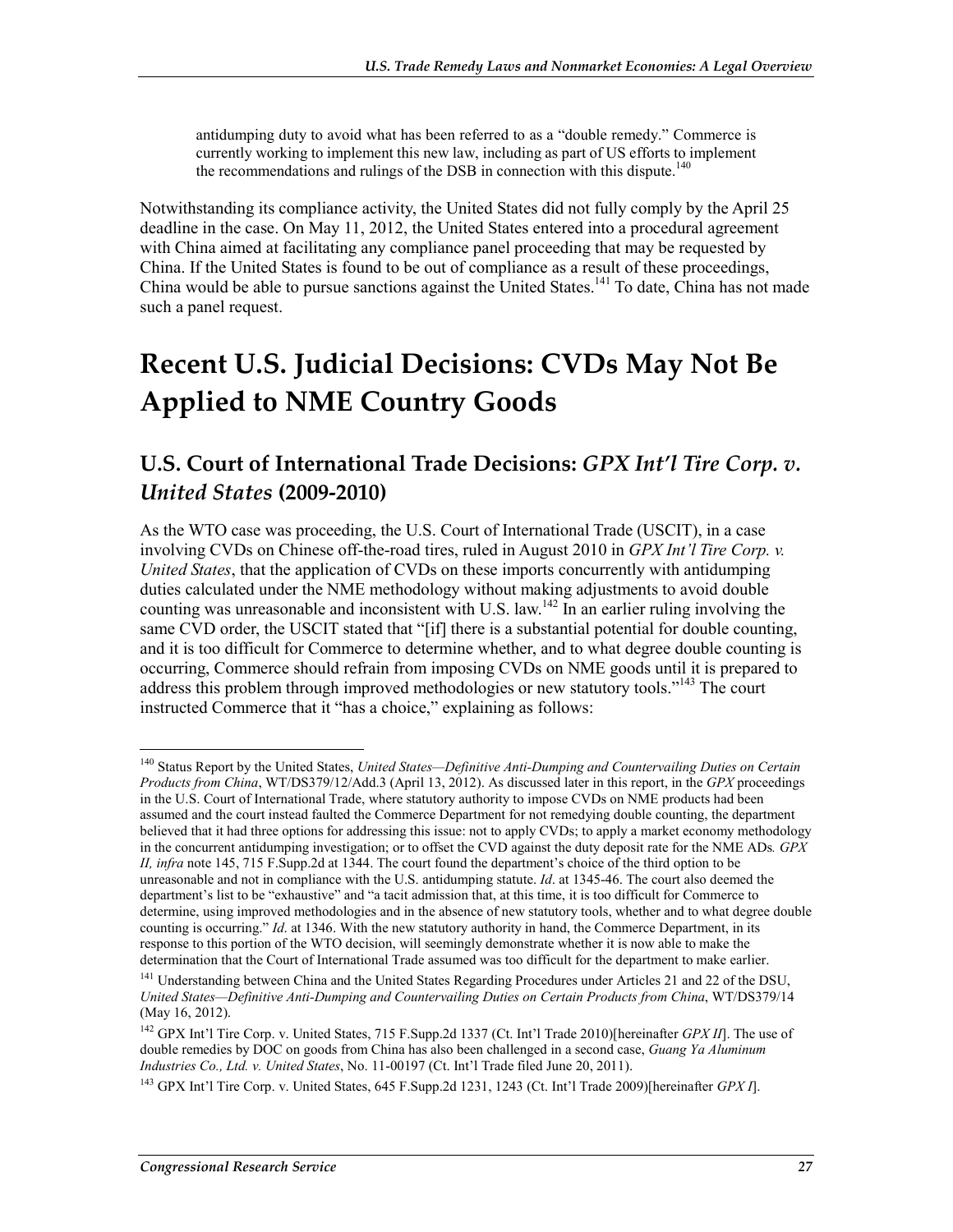... The unfair trade statutes ... give Commerce the discretion not to impose CVDs as long as it is using the NME AD methodology. Thus, Commerce reasonably can do all of its remedying though [sic] the NME statute, as it likely accounts for any competitive advantages the exporter received that are measurable. If Commerce now seeks to impose CVD remedies on the products of NME countries as well, Commerce must apply methodologies, including methodologies that will make it unlikely that double counting will occur.<sup>144</sup>

DOC considered in the remand that it had three options—not to apply the CVDs, to apply the market economy antidumping methodology to either the company involved or the PRC, or to offset the CVD against the duty deposit rate for the NME ADs—and chose the third option.<sup>145</sup> In its August 2010 ruling, the USCIT held that the offset was "unreasonable" because it would always result in the unaltered NME AD margin and thus render concurrent AD and CVD investigations unnecessary.<sup>146</sup> The court also found that, "[p]erhaps even more importantly," this practice was inconsistent with Section 772(c)-(d) of the Tariff Act of 1930,<sup>147</sup> which lists the specific offsets in dumping margin calculations that are "permissible" and held that the offset "does not comply with the statute."148 The court further stated that it found DOC's tripartite list to be "exhaustive" and as such "a tacit admission that, at this time, it is too difficult for Commerce to determine, using improved methodologies and in the absence of new statutory tools, whether and to what degree double counting is occurring."<sup>149</sup> The court remanded again, ordering DOC not to apply CVD law to the goods of the exporter that had challenged the duties on this basis as well as to the goods of a second company even though it had not raised the issue in the litigation. $150$ 

### **U.S. Court of Appeals for the Federal Circuit Decision: G***PX Int'l Tire Corp. v. United States* **(December 2011)**

The U.S. government and domestic industry defendants appealed the *GPX* decision to the U.S. Court of Appeals for the Federal Circuit (CAFC). On December 19, 2011, a three-judge panel of the CAFC affirmed the lower court ruling, but on the ground that Congress had legislatively ratified the earlier agency and judicial interpretations that CVD law did not apply to NMEs and that, as a result, the Commerce Department may no longer interpret the statute as providing such authority.<sup>151</sup> The ruling thus prohibits DOC from imposing CVDs on the imports in question even if it were able to reasonably resolve the double counting issue or if there is no concurrent antidumping order on the merchandise under investigation. As a result, the department must seek legislative authority to apply CVDs to NME countries if it believes that the law should be changed.152 The decision does not affect the authority of the Commerce Department to impose antidumping duties on NME country goods.

1

<sup>152</sup> *Id*. at 745.

<sup>144</sup> *Id.*

<sup>145</sup> *GPX II*, 715 F.Supp.2d at 1344.

<sup>146</sup> *Id.* at 1345-46.

 $147$  19 U.S.C. 1677a(c)-(d).

<sup>148</sup> *GPX II*, 715 F. Supp. 2d at 1345.

<sup>149</sup> *Id.* at 1346.

<sup>150</sup> *Id.* at 1346-47.

<sup>151</sup> GPX Int'l Tire Corp. v. United States, 666 F.3d 732 (Fed.Cir. 2011), at http://www.cafc.uscourts.gov/images/ storeis/opinions-orders/11-1107.pdf [hereinafter *GPX III*].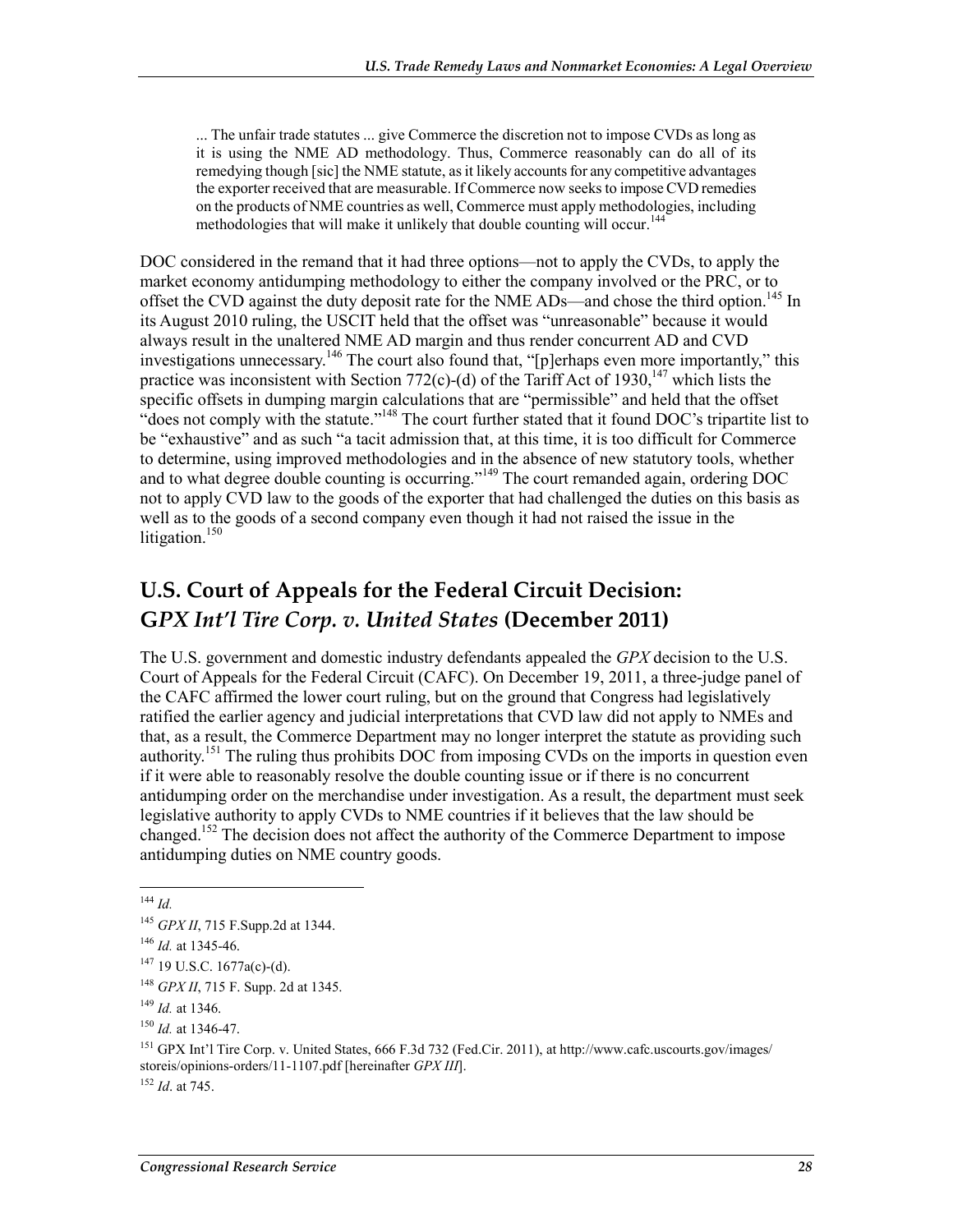The CAFC, which engages in *de novo* review where statutory interpretation is involved, noted that "if after applying the traditional tools of statutory construction, the statute is ambiguous, 'statutory interpretations articulated by Commerce during its adjudications are entitled to *Chevron* deference."<sup>153</sup> In this case, however, the court found the CIT's reasoning on double remedies "problematic both because the extent to which the statute may prohibit double remedies is unclear, and because Commerce has determined that it is far from clear that double counting has in fact occurred."154 In terms of *Chevron*, the court concluded that that statute was not ambiguous because Congress had effectively spoken to the issue at hand and thus only one statutory interpretation was now allowed.

The court disagreed with the Commerce Department's contention that the plain statutory language mandating that a countervailing duty be imposed if DOC and ITC make the requisite subsidy and injury findings "requires that it impose countervailing duties when it can identify a subsidy, even in an NME country."155 The court found that the statute is not "clear on its face" and "does not explicitly require" that CVDs be imposed on NME country goods.<sup>156</sup> Instead, the court viewed the question as whether "government payments in an NME economy constitute 'countervailable subsidies' within the meaning of the statute."157 The court noted that its decision in *Georgetown Steel* had involved Section 303 of the Tariff Act of 1930, and that, although Congress had replaced the term "bounty or grant" as used in Section 303 with the term "countervailable subsidy" in the Uruguay Round Agreements Act of 1994 (URAA), Congress intended that the latter term be interpreted in the same way as the former, thus making *Georgetown Steel* applicable to the case at hand.158 Further, while the Commerce Department had argued that *Georgetown Steel* did not independently interpret the statute but had accorded *Chevron* deference to what the court viewed as an ambiguous statute, the CAFC found that, even if *Georgetown Steel* did rest on *Chevron*, "the problem is that ... Congress thereafter ratified the prevailing interpretation by amendment and reenacting the countervailing duty statute in 1988 and 1994, thereby requiring that we construe the statute as barring countervailing duties in the NME context."<sup>159</sup>

Noting that the principle of legislative ratification comes into play when Congress reenacts or amends a statute with awareness of a particular agency or judicial interpretation involving the statute involved and thus adopts that interpretation, the court found support for the principle in a variety of Supreme Court opinions, particularly *FDA v. Brown & Williamson Tobacco Corp.*,<sup>160</sup> the 2000 decision holding that the Food and Drug Administration lacked statutory authority to regulate tobacco.<sup>161</sup> Regarding the countervailing duty law, the court found evidence of congressional awareness of the earlier DOC interpretation of CVD law and the subsequent CAFC

<u>.</u>

<sup>153</sup> *Id*. at 737 (*citing* Magnolia Metallurgy, Inc. v. United States, 508 F.3d 1249, 1355 (Fed.Cir. 2007); Pesquera Mares Australes Ltda. v. United States, 266 F.3d 1372, 1379 (Fed.Cir. 2001)). "*Chevron* deference" refers to the principle of administrative law enunciated by the Supreme Court in Chevron USA, Inc. v. NRDC, 467 U.S. 837 (1984) that if a statute is ambiguous, court defer to the agency's interpretation of the statute as long as the agency's interpretation is "reasonable."

<sup>&</sup>lt;sup>154</sup> *Id.* (footnote omitted).

<sup>155</sup> *Id.* at 737-38.

<sup>156</sup> *Id.* at 738.

<sup>157</sup> *Id.*

<sup>158</sup> *Id.* at 738-39.

<sup>159</sup> *Id.* at 739.

<sup>160</sup> FDA v. Brown & Williamson Tobacco Corp., 529 U.S. 120 (2000).

<sup>161</sup> *GPX III,* 666 F.3d at 740.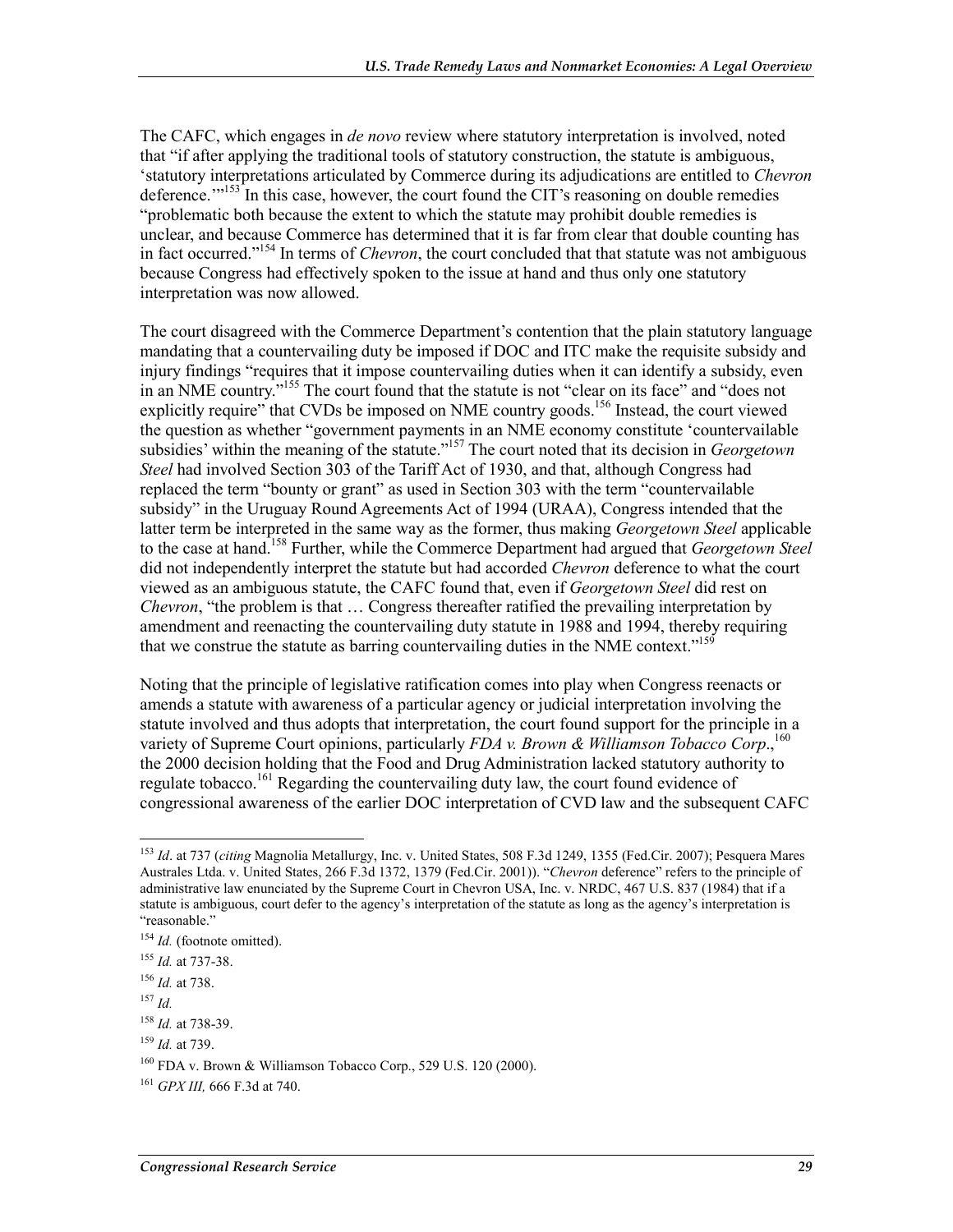decision in *Georgetown Steel* upholding the DOC interpretation in (1) 1984 congressional hearings and, as Congress enacted changes to trade law in the Trade and Tariff Act of 1984, Congress's rejection of legislation that would have affected trade remedies involving NME imports; (2) the passage of the Omnibus and Competitiveness Act of 1988, during which Congress omitted in conference a provision that would have expressly applied CVD law to NME imports in direct response to *Georgetown Steel*; and (3) the reenactment of CVD law in the URAA of 1994, in which Congress changed the term "bounty or grant" to "countervailable subsidy" but did not make any changes to the law that "substantively affected countervailing duty law as it applies to this case."<sup>162</sup>

The court rejected DOC arguments that (1) Commerce's past practice did not extend to all NMEs, only to those for which subsidies could not be identified; (2) Congress made clear that CVD law should apply to NME countries when it enacted an appropriation in 2000 for "defending United States antidumping and countervailing duty measures with respect to the products of the People's Republic of China," the court finding instead that Congress intended this result only if Commerce found that China was no longer an NME country or that it had a market-oriented industry; and (3) the history of 2010 House-passed legislation providing that currency undervaluation may confer a countervailable subsidy evidenced Congress's understanding that CVD laws would apply to China.163 Regarding the 2010 legislation, which was not enacted into law, the court stated that "it is well established that statements made in connection with unenacted legislation generally shed little light on the proper interpretation of a prior statute" and that "[i]f anything, the rejection of this proposal weighs against Commerce's argument that Congress intended countervailing duty law to apply to China."<sup>164</sup>

## **Subsequent Legislative and Judicial Developments**

The Administration did not change its policy of treating China and Vietnam as nonmarket economy countries as a result of the *GPX* decision and instead sought legislation authorizing the Commerce Department to impose CVDs on NME products with regard to existing CVD orders as well as pending and future CVD investigations.<sup>165</sup> Legislation to respond to the *GPX* decision was

<sup>1</sup> <sup>162</sup> *Id*. at 740-43.

<sup>163</sup> *Id*. at 744-45.

<sup>164</sup> *Id.* at 745.

<sup>&</sup>lt;sup>165</sup> Secretary of Commerce Bryson and USTR Kirk wrote to the Senate Finance Committee and the House Ways and Means Committee in January 2012 that the Administration was continuing to review "all options" in the litigation, "including a request for a rehearing by the full appellate court," but that it also wished to pursue legislation amending the CVD statute. *See* Letter to Hon. Max Baucus, Chairman, Senate Committee on Finance, from John Bryson, Secretary of Commerce, and Ron Kirk, U.S. Trade Representative, at http://insidetrade.com/iwpfile.html?file= jan2012%2Fwto2012\_0129.pdf; *USTR Kirk, Bryson Tell Key Lawmakers Overriding GPX Ruling of 'Utmost Urgency,'* Daily Report for Executives (BNA), January 25, 2012; *Kirk, Bryson Urge Congress to Fix GPX Decision in Parallel to Judicial Review*, INSIDE U.S. TRADE, January 20, 2012, at 1; *Congress urged to ease China tariff rules*, FIN.TIMES, January 19, 2012, at http://www.ft.com. The letter stated that without legislation "should the decision of the court become final, Commerce will be required to revoke all CVD orders and terminate all CVD proceedings involving nonmarket economy countries, including 24 existing CVD orders on imports from China and Vietnam, as well as five pending investigations and two recently filed petitions." According to the letter, the Administration was seeking legislation "clarifying that the CVD law can be applied to subsidized goods from non-market economies, that CVD proceedings Commerce has already initiated on products from non-market economies are to continue, and that CVD determinations Commerce has made with respect to such products are to remain in effect." The United States had noted the potential economic effect of the decision in its January 2012 request to the CAFC to the extend the deadline for petitioning for a rehearing, stating that the existing countervailing duty orders on products of NME goods "represent[] (continued...)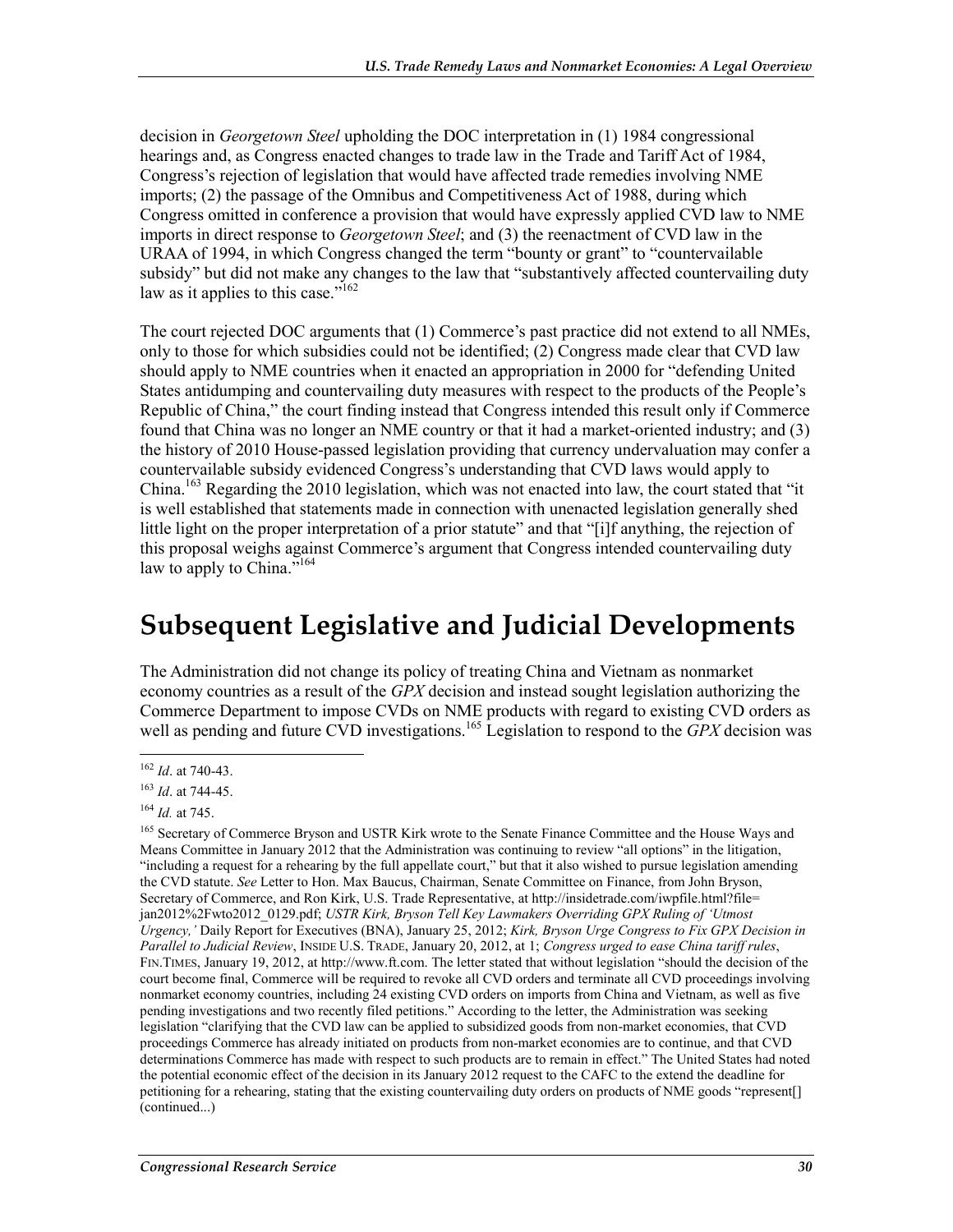introduced on February 29, 2012, and was quickly enacted by both Houses. H.R. 4105 (Camp) passed the House on March 6 and the Senate on March 7. The legislation was signed by the President March 13, 2012, and designated P.L. 112-99. Important considerations in the proposal were not only its temporal scope, but also whether it needed to deal with double counting of subsidization, the issue that arose in China's WTO case and that was also the focus of the U.S. Court of International Trade in its *GPX* rulings. The new statute generally authorizes the application of CVDs to NME products; makes this authority effective as of November 20, 2006; and prospectively amends antidumping law to provide a mechanism for the department to address double counting in simultaneous AD and CVD investigations.

As discussed earlier, Section 701(a) of the Tariff Act of  $1930^{166}$  directs that countervailing duties be imposed on imported merchandise if (1) DOC determines that the "government of a country" or "any public entity within the territory of a country" is subsidizing the imports into the United States and (2) the U.S. International Trade Commission determines that the subsidized imports cause material injury or threat to a domestic industry. The new law amends Section 701 to add a new subsection providing that merchandise imported, or sold for importation, into the United States from a nonmarket economy (NME) country is covered by Section 701(a). The statute does not require DOC to impose CVDs on NME merchandise, however, if it cannot identify and measure government subsidies in an NME country "because the economy of the country is essentially comprised of a single entity." These provisions apply to all CVD proceedings initiated by the Commerce Department on or after November 20, 2006; all resulting actions by U.S. Customs and Border Protection (CBP); and all civil actions, criminal proceedings and other federal court proceedings relating to the initiated CVD proceedings or resulting Customs and Border Patrol actions.

The statute also creates authorities and requirements aimed at addressing the double counting of domestic subsidization that occurs when simultaneous antidumping and CVD orders are imposed on the same NME merchandise and subsidization is captured both by the CVD and the dumping margin based on the higher normal value determined by use of surrogate country methodology. Section 2 amends U.S. antidumping law, as codified at 19 U.S.C. Section 1677f-1, to direct the Commerce Department to reduce an antidumping duty imposed on NME merchandise calculated by using surrogate-based normal value if the department determines that (1) a countervailable domestic subsidy "has been provided" with respect to the merchandise at issue; (2) the subsidy "has been shown" to have reduced the average price of imports of that merchandise "during the relevant period"; and (3) DOC can "reasonably estimate" the extent to which the countervailable domestic subsidy, in combination with the use of surrogate country methodology to determine normal value, has increased the weighted average dumping margin for the merchandise.<sup>167</sup> The duty is to be reduced by the amount of increase in the dumping margin estimated by DOC. The bill also provides that the reduction in the antidumping duty may not exceed the portion of the CVD rate attributable to the countervailable subsidy that is provided with respect to the merchandise at issue and that meets the three above-stated conditions.

<sup>(...</sup>continued)

billions of dollars in imports and … [have] an effect upon producers in over 30 states."165 U.S. Motion, *infra* note 169, at 2.

<sup>166 19</sup> U.S.C. Section 1671(a).

<sup>&</sup>lt;sup>167</sup> A summary of H.R. 4105 issued by the House Ways and Means Committee indicates that the foreign exporter would demonstrate that the requisite reduction in export prices had occurred. House Committee on Ways and Means, Summary of "A Bill to Apply the Countervailing Duty Provisions of the Tariff Act of 1930 to Nonmarket Economy Countries, and For Other Purposes, at http://waysandmeans.house.gov/UploadedFiles/FINAL\_CVD\_One\_Pager.pdf.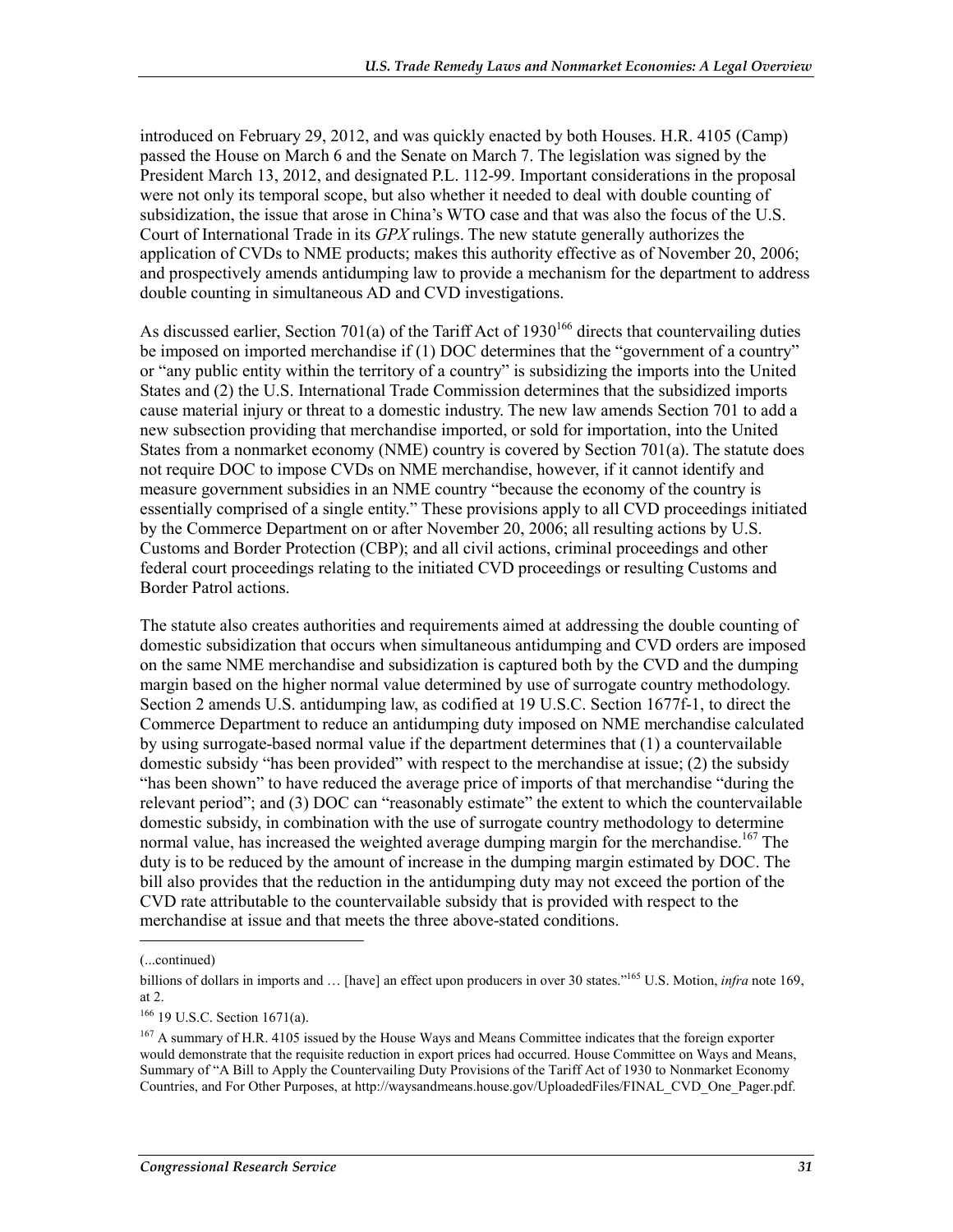The double counting provision applies to (1) all CVD proceedings initiated on or after the date of enactment (March 13, 2012) and (2) all Section 129 dumping determinations, that is, new DOC dumping determinations issued under Section 129 of the Uruguay Round Agreements Act, to comply with WTO decisions, issued on or after enactment. Application to Section 129 dumping determinations would be subject to Section 129(c), which provides that such any such determination applies to unliquidated entries of goods, that is, entries for which final duties have not been assessed, that enter the United States, or are withdrawn from warehouse, on or after the date that USTR directs DOC to implement the determination. The double counting provision does not apply to trade remedy investigations initiated between November 20, 2006, and March 13, 2012.

Shortly after the *GPX* legislation was introduced, the U.S. government, meeting a March 5, 2012, deadline imposed by the U.S. Court of Appeals for the Federal Circuit (CAFC), petitioned the CAFC for a rehearing of the case *en banc*, that is, a hearing by the full court.<sup>168</sup> While the government had focused on *Chevron*-related arguments in its filing,169 the enactment of legislation modified the questions before the court. The day after the new law was signed, the CAFC requested the *GPX* litigants to submit arguments on the effect of P.L. 112-99 on further proceedings in the case. The United States asked that the appellate decision be vacated, arguing that it was not final and had been superseded by the new law, and that the case be remanded to the U.S. Court of International Trade for further proceedings in light of the new statute.<sup>170</sup> Importers argued that the November 20, 2006, effective date for the new CVD authority was unconstitutionally retroactive and that the court should affirm its earlier decision.<sup>171</sup>

<sup>1</sup> 168 GPX Int'l Tire Corp. v. United States, Corrected Petition for Rehearing en Banc of Defendant-Appellant, United States, No. 2011-1107, at 1 (filed March 5, 2012)[hereinafter U.S. Corrected Petition for Rehearing]. The United States had requested an extension of the original February 2, 2012, deadline for such a petition to April 2, 2012. Defendant-Appellant United States' Motion for an Extension of Time to File a Petition for Rehearing and for Expedited Consideration, GPX Int'l Tire Corp. v. United States, No. 2011-1107 (Fed. Cir. January 20, 2012)[hereinafter U.S. Motion]. On January 24, the court granted the United States a one-time extension of the deadline to March 5, 2012. Case Summary, U.S. Court of Appeals for the Federal Circuit, GPX Int'l Tire Corp. v. United States, No. 2011-1107, Motions and Other Entries, Entry 127, filed January 24, 2012.

<sup>&</sup>lt;sup>169</sup> Federal appellate rules disfavor rehearings, and a petition to the CAFC must state counsel's belief that the court's decision is contrary to specific U.S. Supreme Court decisions or CAFC precedents, that the appeal "requires an answer to one or more" enumerated "precedent-setting questions of exceptional importance," or both. FED. R. APP. P. 35(a); FED. CIR. R. PRACTICE 35(b)(2), at http://www.cafc.uscourts.gov/images/stories/rules-of-practice/rules.pdf.

The U.S. petition stated that the decision was contrary to several Supreme Court decisions, including *Chevron U.S.A. v. Natural Resources Defense Council*, *Inc.*, and identified the following two key questions for the court:

<sup>(1)</sup> Whether the Court must defer to the Department of Commerce's reasonable interpretation of the countervailing duty statute when a prior Panel found the relevant statutory term to be ambiguous.

<sup>(2)</sup> Whether the Department of Commerce is "locked in" to its putative 1980s interpretation of an ambiguous statute, based upon a theory of congressional ratification, because Congress reenacted the statute without expressly abrogating that interpretation or affirming it as reasonable.

U.S. Corrected Petition for Rehearing, *supra* note 169, at 1.

<sup>&</sup>lt;sup>170</sup> Defendant-Appellant United States' Letter Brief in Response to Court Order, GPX Int'l Tire Corp. v. United States, No. 2011-1107, -1108, -1109 (Fed. Cir. March 23, 2012).

<sup>&</sup>lt;sup>171</sup> Response of Plaintiffs-Appellees GPX International Tire and Hebei Starbright to Court's Request for Letter-Brief on New Legislation, GPX Int'l Tire Corp. v. United States, No. 2011-1107, -1108, -1109 (Fed. Cir. March 23, 2012); Plaintiff-Appellee Tianjin United Tire & Rubber Int'l Co., Ltd's Response to Court's Request for Letter-Brief, GPX Int'l Tire Corp. v. United States, No. 2011-1107, -1108, -1109 (Fed. Cir. March 23, 2012).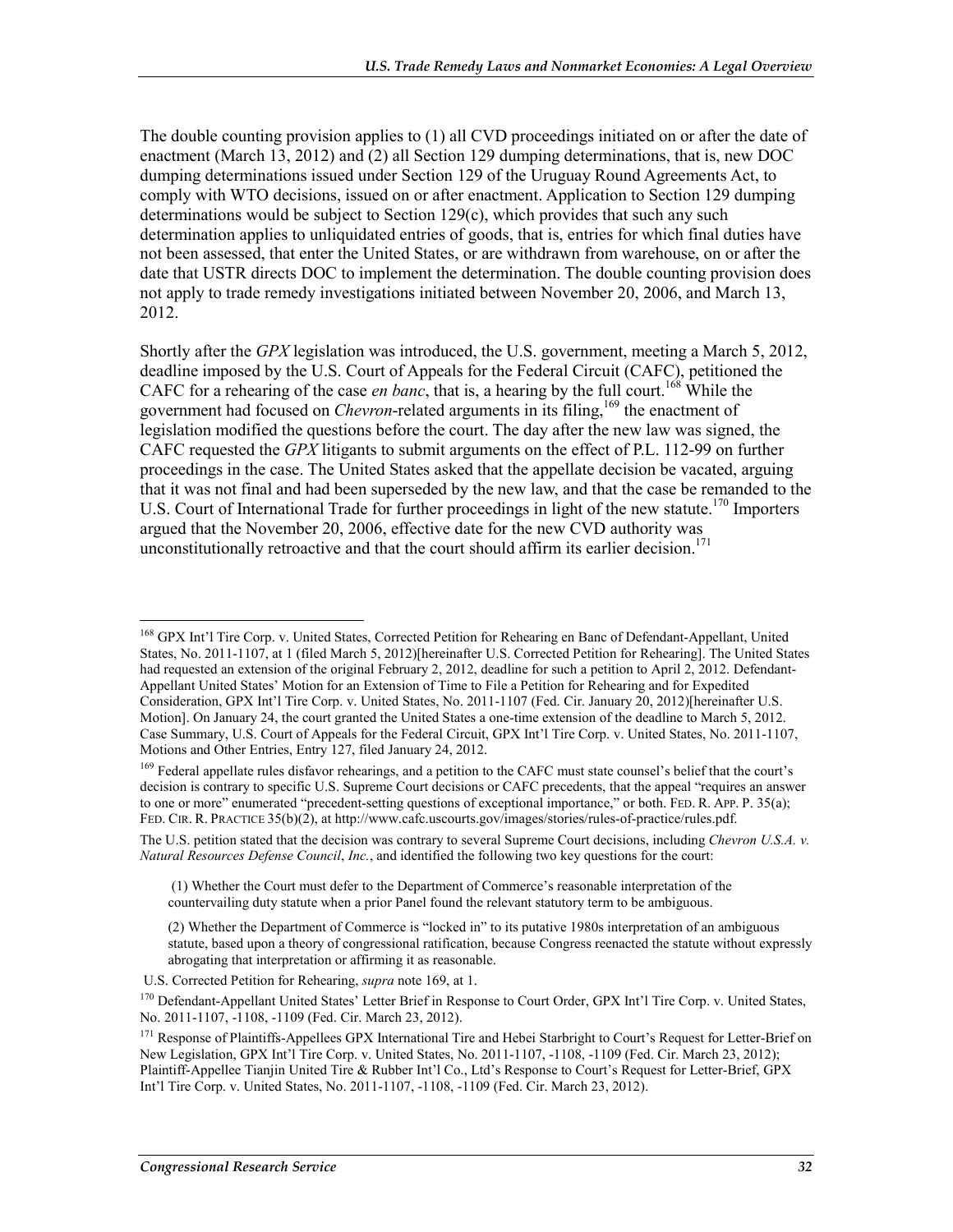On May 9, 2012, the CAFC, while not vacating its decision as requested by the government, granted the petitions for a rehearing and remanded the *GPX* decision to the U.S. Court of International Trade (USCIT) to address constitutional issues stemming from the different effective dates in the new statute.<sup>172</sup> In response to the CAFC's earlier directive, appellee importers had contended that the new legislation was unconstitutional because, in the words of the court,

(1) it attempts to prescribe a rule of decision for this case after our decision in *GPX* was rendered; and (2) it improperly creates a special rule applicable only to this case (or perhaps a few others) due to the different effective dates in the two provisions; it thus recreates a situation in which both antidumping and countervailing duties may be imposed, without providing a mechanism to account for potential double counting.<sup>173</sup>

The court dispensed with the separation-of-powers question raised by the first argument, ruling that, because the *GPX* litigation was still pending on appeal when the legislation was enacted and therefore the court had not yet issued its mandate, Congress was not attempting to undo the final judgment of an Article III court, a legislative action prohibited under *Plaut* v. *Spendthrift Farm, Inc.*174 The court treated the second issue differently, however, considering it "a question of first impression as to which we have received only cursory briefing" and agreeing with the government that "'[t]o the extent that appellees … argue that the new law is unconstitutional, such an argument should be decided by the trial court in the first instance."<sup>175</sup> The court also ordered that its mandate would issue on May 16, 2012.

On remand, the USCIT upheld the constitutionality of P.L. 112-99 and remanded a number of issues to  $DOC^{176}$  GPX challenged the constitutionality of P.L. 112-99 on three grounds.

First, GPX claimed that the statute violated the proscription against *ex post facto* laws contained in Article I, Section 9 of the Constitution because it applied retroactively to investigations initiated on or after November 6, 2006. The USCIT rejected GPX's argument that by making the CVD retroactive, the statute imposed an *ex post facto* law, because the *ex post facto* clause prohibits retroactive application of penal laws only; it does not prohibit retrospective application of remedial laws.<sup>177</sup> The court concluded that trade remedy laws are remedial in nature, and therefore, P.L. 112-99 falls outside the proscription of the *ex post facto* clause.<sup>178</sup>

Second, GPX challenged the statute on due process grounds, arguing that the retroactive application of the CVD unconstitutionally "alter[ed] legitimate expectations of the level of duties that would be imposed on their imports" and violated the due process guarantee of the Fifth

<sup>&</sup>lt;sup>172</sup> GPX Int'l Tire Corp,. v. United States, No. 2011-1107 (Fed. Cir. May 9, 2012)(order granting rehearing and remanding to lower court), at http://www.cafc.uscourts.gov/images/stories/opinions-orders/11-1107-1108- 1109%20order.pdf. The court also ruled that, prior to the new enactment, the CVD statute "did not impose a restriction on Commerce's imposition of countervailing duties on goods imported by NME countries to account for double counting," *id*. at 6, and thus the USCIT was wrong in finding that the imposition of both CVDs and antidumping duties on NME products under earlier law "amounted to 'unreasonable' double counting." *Id*. at n.3.

<sup>173</sup> *Id*. at 6-7.

<sup>174</sup> *Id.* at 7.

 $175$  *Id.* at 7-8.

<sup>176</sup> GPX Int'l Tire Corp. v. United States, No. 08-00285, Slip Op. 13-2 (U.S.C.I.T. Jan. 7, 2013).

<sup>177</sup> *Id.* at 15.

<sup>178</sup> *Id.* at 16-18.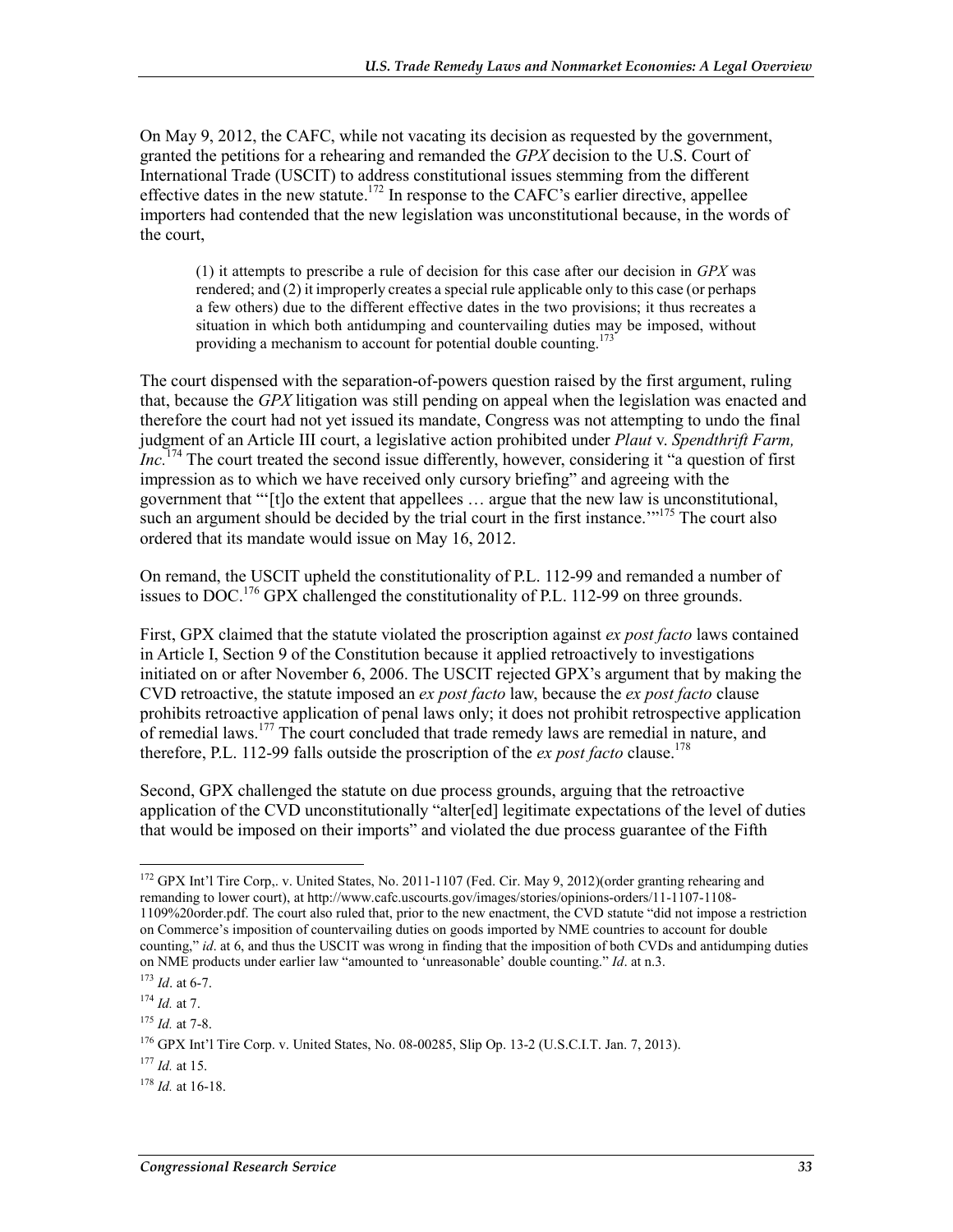Amendment.<sup>179</sup> The court applied rational basis scrutiny, the least rigorous level of review, and upheld the statute. The court employed a four-part test from *Nachman Corp. v. Pension Ben.*  Guar. Corp.,<sup>180</sup> to determine whether the statute's retroactivity was rational. Under the *Nachman* test, courts examine: "the reliance interests of affected parties, the extent to which impaired private interests were previously subject to regulatory controls, the equities of imposing the burdens, and the statutory provisions that moderate the impact of the burdens."<sup>181</sup> The court first determined that GPX had failed to identify a "vested right with which [P.L. 112-99] interferes,"<sup>182</sup> noting that there is no right to import and that when trade remedies apply, importers have no certainty as to the final duty that that will apply.<sup>183</sup> Therefore, GPX could not demonstrate that it had a vested property right in any particular rate.<sup>184</sup> Considering the second factor, the court stated that "the area of trade is a highly regulated field in which duties are calculated … based on imprecise and retrospective trade remedy laws."185 The court noted that GPX had notice that China's status as a NME was uncertain at the time of the imports and that it is particularly difficult to predict duty rates,<sup>186</sup> leading the court to conclude that "[a]s Plaintiffs continued to enter merchandise, the only certainty was that there would be litigation."<sup>187</sup> Considering the third factor, the balance of the burdens, the court accepted the government's assertion that Congress acted "based on the legitimate state interest of protecting U.S. industry from unfair trade practices while also ensuring the finality of existing CVD orders."<sup>188</sup> The court did not explicitly consider the final *Nachman* factor but ultimately concluded that Congress did not act irrationally.<sup>189</sup>

Finally, GPX claimed that P.L. 112-99 violated constitutional guarantees of equal protection by employing a standard that allowed double remedies on NME products subject to trade remedy investigations initiated between November 6, 2006 and March 13, 2012 while employing a standard that protects against double remedies on NME products subject to trade remedy investigations initiated after March 13, 2012. The court once again applied rational basis review and upheld the differential treatment, concluding that it was rationally related to the government's interest in the finality of the CVD investigations initiated between November 6, 2006, and March  $13, 2012$ <sup>190</sup>

Having concluded that P.L. 112-99 was constitutional, the court proceeded to review DOC's methodology for determining the CVDs. The court remanded a number of issues to the department for reconsideration. First, the USCIT remanded to Commerce the issue of whether a subsidy to a company acquired by GPX was extinguished by the terms on which GPX acquired

- <sup>181</sup> *GPX* Slip Op. at 19.
- <sup>182</sup> *Id.*. at 22.
- <sup>183</sup> *Id.* at 22-23.
- <sup>184</sup> *Id.* at 23.
- <sup>185</sup> *Id.*
- <sup>186</sup> *Id.* at 23-24.
- <sup>187</sup> *Id.* at 25.

<sup>1</sup> <sup>179</sup> *Id.* at 18.

<sup>180 592</sup> F.2d 947, 960 (7th Cir. 1979), *aff'd* 446 U.S. 359 (1980).

<sup>188</sup> *Id.* at 25-26.

<sup>189</sup> *Id.* at 27.

<sup>190</sup> *Id.* at 28-29.